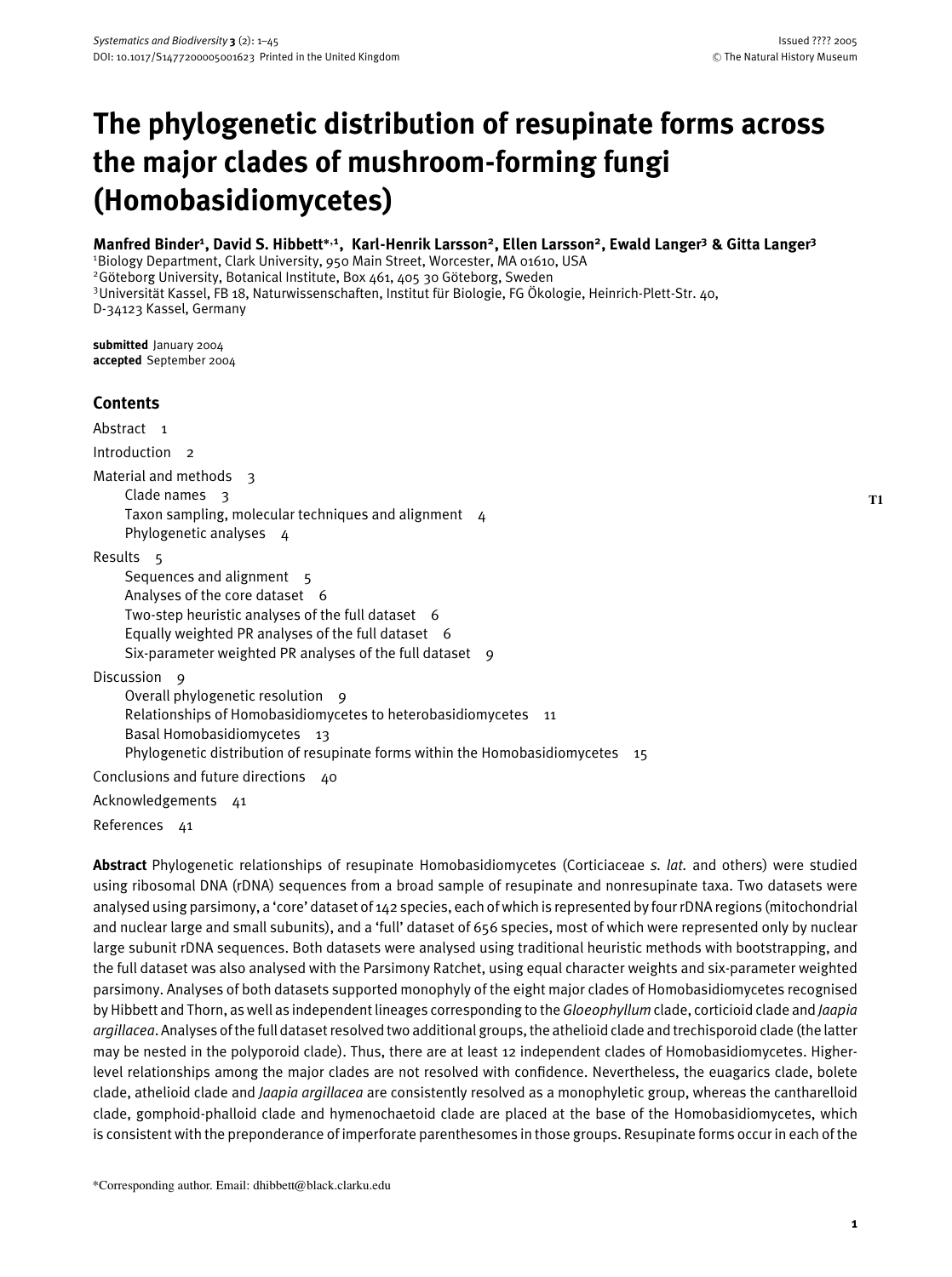major clades of Homobasidiomycetes, some of which are composed mostly or exclusively of resupinate forms (athelioid clade, corticioid clade, trechisporoid clade, *Jaapia*). The largest concentrations of resupinate forms occur in the polyporoid clade, russuloid clade and hymenochaetoid clade. The cantharelloid clade also includes many resupinate forms, including some that have traditionally been regarded as heterobasidiomycetes (Sebacinaceae, Tulasnellales, Ceratobasidiales). The euagarics clade, which is by far the largest clade in the Homobasidiomycetes, has the smallest fraction of resupinate species. Results of the present study are compared with recent phylogenetic analyses, and a table summarising the phylogenetic distribution of resupinate taxa is presented, as well as notes on the ecology of resupinate forms and related Homobasidiomycetes.

**Key words** Corticiaceae, corticioidfungi, heterobasidiomycetes, Parsimony Ratchet, Polyporaceae, systematics, taxonomy, rDNA sequences

# **Introduction**

The Homobasidiomycetes is a group of Fungi with approximately 16 000 described species (Kirk *et al*., 2001), including such familiar forms as gilled mushrooms, polypores, coral fungi and gasteromycetes. In addition to these, the Homobasidiomycetes includes relatively simple resupinate forms that have flattened, crust-like fruiting bodies. Resupinate Homobasidiomycetes resemble each other in gross morphology, but they are diverse in anatomical, ecological, physiological and genetic attributes, and they have long been regarded as polyphyletic. Untangling the relationships of this assemblage has proven to be one of the most difficult challenges of fungal systematics. The purpose of this study was to use molecular characters to provide an overview of the phylogenetic distribution of resupinate forms among the Homobasidiomycetes.

In the classical system of Fries (1821), resupinate forms were distributed among the Thelephoraceae, Meruliaceae, Hydnaceae and Polyporaceae, according to their hymenophore configurations. Later, with the application of anatomical characters, the diversity of resupinate forms and their relationships to non-resupinate taxa started to become apparent (Karsten, 1881; Patouillard, 1900). The early work in taxonomy of Aphyllophorales was summarised by Donk (1964) in his 'Conspectus of the families of Aphyllophorales'. Donk's work marked a major advance toward a phylogenetic classification of the non-gilled/non-gasteroid Homobasidiomycetes, which he divided into 21 families. In 1971, Donk admitted two more families to the Aphyllophorales.

Resupinate forms occur in 12 families of the Aphyllophorales*sensu* Donk (1971). Approximately 60 genera of resupinate forms were included in the Corticiaceae (Donk, 1964). Others were distributed among the Clavariaceae (e.g. *Clavulicium*), Coniophoraceae (*Coniophora*), Gomphaceae (*Ramaricium*), Hericiaceae (*Gloeocystidiellum*), Hymenochaetaceae (*Hymenochaete*), Lachnocladiaceae (*Scytinostroma*), Polyporaceae (*Poria*), Punctulariaceae (*Punctularia*), Stereaceae (*Xylobolus*), Thelephoraceae (*Tomentella*) and Tulasnellaceae (*Tulasnella*). Donk considered most of these latter families to be more or less natural (the Polyporaceae and Clavariaceae being exceptions), and they have remained largely intact in recent classifications. Donk was clearly unsatisfied with the status of the Corticiaceae, however, which he described as "chaotic", a "big Friesian conglomerate" and an "amorphous mass"

(1964, p. 288; 1971, p. 5–6). The major problems in the systematics of resupinate Homobasidiomycetes still concern the relationships of the members of the Corticiaceae *sensu* Donk.

Some authors (Eriksson, 1958; Talbot, 1973; Hjortstam *et al*., 1988*a*) have employed a broad concept of the Corticiaceae that is based on Donk's circumscription of the family, while acknowledging that the group is unnatural. Parmasto (1986) adopted a narrower concept of the Corticiaceae than did Donk, and divided the group into 11 subfamilies. A radical approach to the taxonomy of resupinate forms, and basidiomycetes in general, was proposed by Jülich (1981), who distributed the genera of Corticiaceae *sensu* Donk among approximately 35 families in 16 orders. Jülich's classification was largely adopted by Ginns & Lefebvre (1993) in their compilation of lignicolous corticioid fungi of North America. Other major taxonomic treatments of resupinate Homobasidiomycetes include those of Jülich & Stalpers (1980), Hjortstam (1987), Hjortstam & K.-H. Larsson (1995), Hansen & Knudsen (1997), Hallenberg (1985) and Gilbertson & Ryvarden (1986, 1987, poroid forms).

The first major phylogenetic study of resupinate forms was that of Parmasto (1995), who used 86 morphological characters to study relationships of 156 genera, representing 1225 species of corticioid fungi. The strict consensus tree produced in that study was poorly resolved, indicating that morphology alone is not useful for estimating phylogenetic relationships in resupinate Homobasidiomycetes. A few resupinate forms started to appear in molecular phylogenetic studies in the 1990s, but the sampling was sparse (Gargas *et al*., 1995*a*; Hibbett & Donoghue, 1995; Nakasone, 1996; Hibbett *et al*., 1997; Bruns *et al*., 1998; Pine *et al*., 1999; Hallenberg & Parmasto, 1998). The first molecular study with a significant emphasis on resupinate forms was that of Boidin *et al*. (1998), who analysed nuclear ribosomal DNA (nuc rDNA) internal transcribed spacer (ITS) sequences in 360 species of Aphyllophorales and other basidiomycetes. The results of Boidin *et al*. should be viewed with caution because the ITS region is too divergent to be aligned across distantly related clades, and their analysis included no measures of branch support. Nevertheless, many of the terminal groupings in their trees are consistent with certain anatomical characters and have been supported in other studies (e.g. the Hericiales).

Hibbett & Thorn (2001) presented a "preliminary phylogenetic outline" of the Homobasidiomycetes that summarised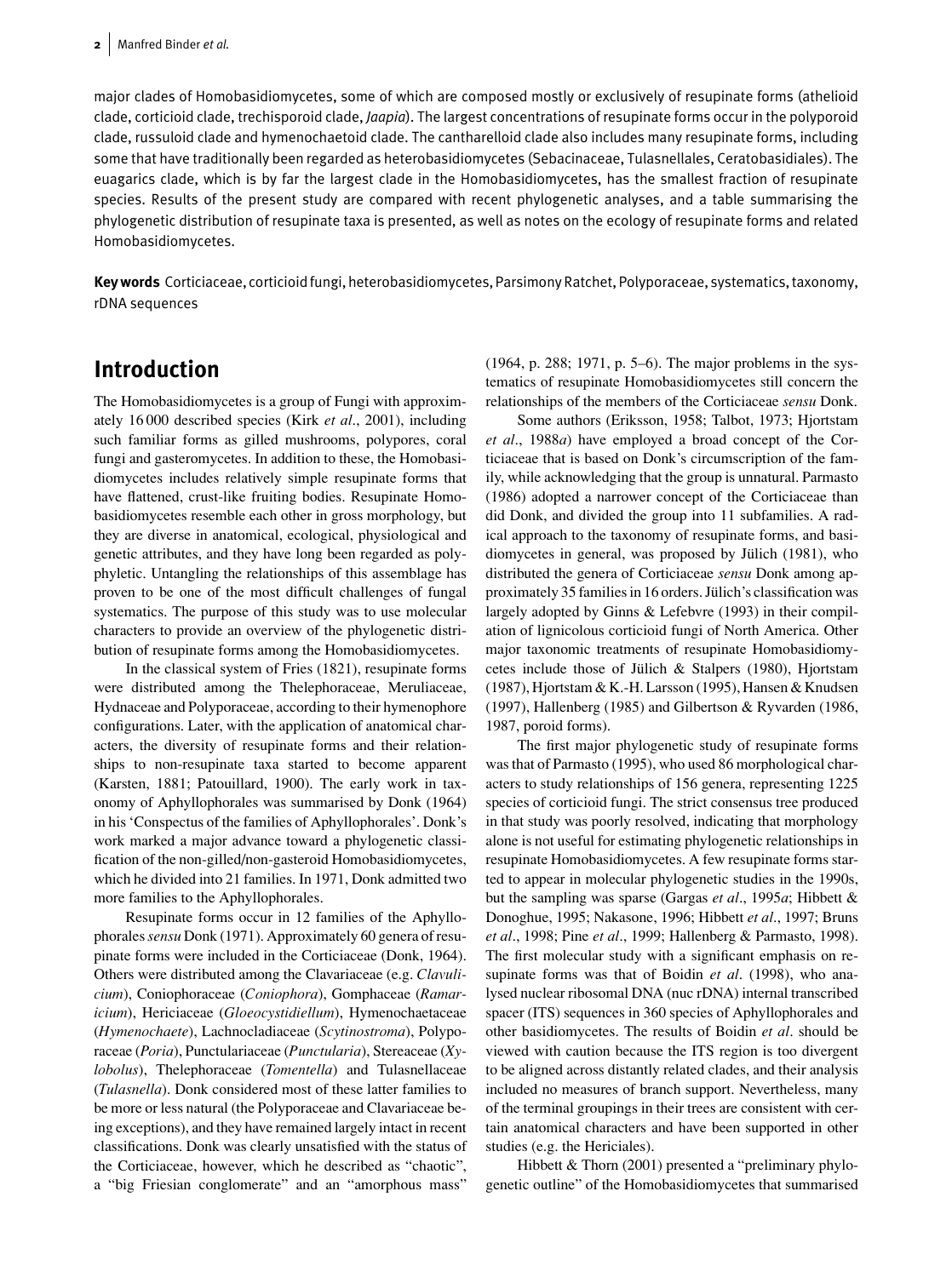the results of diverse molecular phylogenetic studies. This "outline" divided the Homobasidiomycetes into eight major clades, which were given informal names (polyporoid clade, euagarics clade, etc.). Hibbett & Thorn indicated that resupinate forms occur in all of the major clades, but also noted that these forms had been undersampled in earlier studies. Recently, there have been several large phylogenetic studies focusing on the broad phylogenetic distribution of resupinate forms, including works by Hibbett & Binder (2002), E. Langer (2002), K.-H. Larsson *et al*. (2004) and Lim (2001; also Kim & Jung, 2000). There have also been several other studies with large numbers of resupinate forms that have focused on more restricted clades, including the russuloid clade (E. Larsson & K.-H. Larsson, 2003), hymenochaetoid clade (Wagner & Fischer, 2001, 2002a) and thelephoroid clade (Kõljalg et al., 2000, 2001, 2002).

The present study represents a continuation of the research reported by Hibbett & Binder (2002), who studied relationships among 481 species of Homobasidiomycetes, including 144 resupinate forms. The ataset of Hibbett & Binder (2002) included overlapping sets of sequences from nuclear and mitochondrial (nuc, mt) large and small subunit (lsu, ssu) rDNA regions, with a total aligned length of 3800 bp. One hundred and seventeen species in the dataset had all four regions, 78 species had three regions and 12 had two regions. All taxa were represented by the nuc-lsu rDNA, and 274 taxa had only this region. One hundred and seventy-four nuc-lsu rDNA sequences in Hibbett & Binder's (2002) study were published by E. Langer (2002) or Moncalvo *et al*. (2000). The intention of Hibbett & Binder's (2002) sampling regime was to allow the taxa with three or four regions to provide a backbone for the higher-level relationships (i.e. the major clades *sensu* Hibbett  $&$  Thorn, 2001), while using the taxa with only nuc-lsu rDNA to provide taxonomic breadth.

The eight major clades proposed by Hibbett & Thorn (2001) were recovered in the study of Hibbett & Binder (2002), although bootstrap support for these clades was generally weak (Hibbett, in press). Resupinate forms occurred in each clade, with the major concentrations in the polyporoid, russuloid and hymenochaetoid clades. Several additional small groups were also resolved: (1) a group of five resupinate species including*Vuilleminia comedens* and *Dendrocorticium roseocarneum*, which was labelled the "dendrocorticioid clade"; (2) a group of five species including *Sistotremastrum niveocremeum* (as *Paullicorticium niveocremeum)* and *Subulicystidium longisporum*, which was labelled the "*Paullicorticium* clade"; (3) a group of three pileate species, including *Gloeophyllum sepiarium, Neolentinus lepideus* and *Heliocybe sulcata*, which was labelled the "*Gloeophyllum* clade"; and (4) the resupinate species *Jaapia argillacea*, which was placed as the sister group of the bolete clade plus euagarics clade. Ancestral state reconstruction on several different trees using parsimony and maximum likelihood methods suggested that the common ancestor of the Homobasidiomycetes was resupinate, as suggested by Parmasto (1986, 1995) and others (Oberwinkler, 1985; Ryvarden, 1991). The plesiomorphic form of many of the major clades (polyporoid clade, russuloid clade, etc.) was ambiguous, however.

The studies by K.-H. Larsson *et al*. (2004), E. Langer (2002) and Lim (2001) are also major contributions to the systematics of resupinate Homobasidiomycetes. K.-H. Larsson *et al*. (2004) analysed nuc-lsu rDNA in 178 species, E. Langer (2002) analysed a combined dataset of nuc-lsu rDNA and several morphological characters in 220 species, and Lim (2001) used nuc-ssu rDNA to study relationships of 73 Homobasidiomycetes, including 48 resupinate species. Lim (2001) also performed analyses of ITS sequences in several clades of Homobasidiomycetes that include resupinate forms. The phylogenetic trees presented in these studies have many similarities with those of Hibbett  $\&$  Binder (2002), but there are also some discrepancies, which are discussed later.

It is often difficult to reconcile the studies of Hibbett & Binder (2002), K.-H. Larsson *et al*. (2004), E. Langer (2002) and Lim (2001) because they employ overlapping but nonidentical sampling regimes. Adding to the confusion, each of these studies employs different names for certain clades. For example, the *Paullicorticium* clade *sensu* Hibbett & Binder (2002) is called the trechisporoid clade by K.-H. Larsson *et al*. (2004) or the paullicorticioid and subulicystidioid clades by E. Langer (2002). Similarly, the *Dendrocorticium* clade *sensu* Hibbett & Binder is called the corticioid clade by K.-H. Larsson *et al*. (2004) or the laeticorticioid clade by Lim (2001).

The present study draws together a large body of data from recent phylogenetic analyses of resupinate Homobasidiomycetes and adds 158 new sequences from 76 species. The dataset contains 656 OTUs (operational taxonomic units), with multiple representatives of some species. Following the same general strategy as Hibbett & Binder (2002), some taxa are represented by four rDNA regions but the majority are represented only by nuc-lsu rDNA sequences, including almost all the relevant sequences that were available in GenBank (http://www.ncbi.nlm.nih.gov/Genbank/) as of June 2002. The occurrence of missing sequences in the dataset may be a source of error, and it certainly increases the computational burden. Even without missing data, a 656-OTU dataset would present an analytical challenge. This study employed the Parsimony Ratchet (Nixon, 1999), which has been shown to be an effective alternative to traditional heuristic search strategies for large datasets (e.g. Tehler *et al*., 2003).

# **Material and methods**

#### **Clade names**

There is a great deal of inconsistency in the use of clade names in recent phylogenetic studies of Homobasidiomycetes (Kim & Jung, 2000; Hibbett & Thorn, 2001; Lim, 2001; Hibbett & Binder, 2002; E. Langer, 2002; K.-H. Larsson *et al*., 2004). The present study adopts the terms athelioid clade, trechisporoid clade, corticioid clade and phlebioid clade *sensu* K.-H. Larsson *et al*. (2004). Contrary to K.-H. Larsson *et al*. (2004), however, this study uses the term polyporoid clade in the broad sense of Hibbett & Thorn (2001) and Hibbett & Binder (2002). The restricted group that K.-H. Larsson *et al*. (2004) called the polyporoid clade appears to be equivalent to a clade that Hibbett & Donoghue (1995) called "group 1" in a study of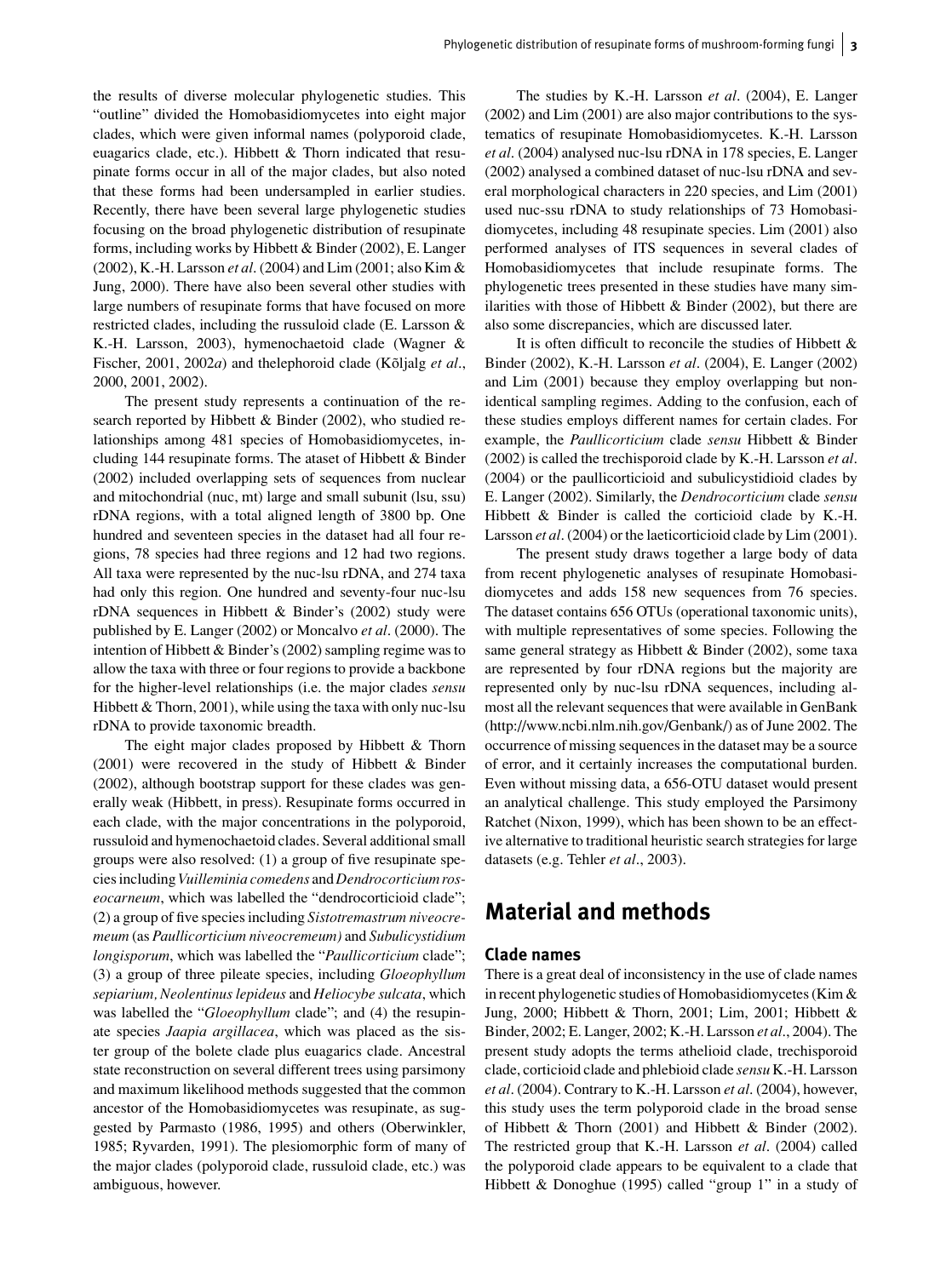polypore phylogeny. This study refers to the group 1 clade as the "core polyporoid clade". Other clade names follow Hibbett & Thorn (2001).

#### **Taxon sampling, molecular techniques and alignment**

The full dataset includes nuc-ssu, nuc-lsu, mt-ssu and mtlsu rDNA sequences from 656 isolates, including eight species of Auriculariales and ten Dacrymycetales, which were included for rooting purposes. One hundred and forty-two isolates have sequences of all four regions and form the core dataset; 102 isolates have three regions; 18 isolates have two regions; and 394 isolates have one region. All species are represented by nuc-lsu rDNA sequences. Many of the sequences used in this study are derived from earlier studies in our laboratory (Hibbett, 1996; Hibbett *et al*., 1997, 2000; Hibbett & Donoghue, 2001; Binder & Hibbett, 2002; Hibbett & Binder, 2002). The dataset also includes 167 nuc-lsu rDNA sequences from Moncalvo *et al*. (2002), 82 nuc-lsu rDNA sequences from E. Langer (2002), 46 nuc-lsu rDNA sequences from Wagner & Fischer (2001, 2002*a*, *b*) and 19 nuc-lsu rDNA sequences from K.-H. Larsson (2001). Six unpublished sequences of *Tomentella* and *Pseudotomentella* and three unpublished sequences of *Marchandiomyces* were generously provided by Urmas Kõljalg and Paula DePriest, respectively. One hundred and fifty-eight new sequences were generated for this study, including 44 nuc-ssu, 57 nuc-lsu, 29 mt-ssu and 28 mt-lsu rDNA sequences. Collection/isolate numbers and GenBank sequence accession numbers for all materials are available as supplementary data. This has been deposited as hard copy in the Biological Data Collection, General Library, The Natural History Museum, London (Email: genlib@nhm.ac.uk; Website:http://www.nhm.ac.uk/library). An electronic version is available on the *Cambridge Journals Online* website at http://uk.cambridge.org/journals/journal\_ catalogue.asp? mnemonic=sys.

The goal of the taxon sampling scheme was to include representatives of as many independent clades of resupinate forms as possible. Two hundred and fifty-nine resupinate species in 111 genera were included, which includes 87 genera that are recognised in Hjortstam's (1987) checklist of 218 corticioid genera. The potential for misidentifications is especially worrisome in this study because resupinate taxa are often difficult to identify. To provide a check for identification errors, 12 of the resupinate species in the dataset are represented by multiple isolates. Nineteen isolates are only identified to the generic level.

The dataset emphasises resupinate forms, so pileate and gasteroid forms are somewhat under-represented. For example, the euagarics clade contains approximately 63% of the described species in Homobasidiomycetes (Kirk *et al*., 2001) but is represented by only 35% of the species in the dataset. In contrast, the hymenochaetoid clade, russuloid clade, cantharelloid clade and the polyporoid clade are over-represented, owing to the concentrations of resupinate forms in these groups.

DNA was extracted from cultured mycelium or dried herbarium specimens using a SDS-NaCl extraction buffer,

with phenol-chloroform extractions and ethanol precipitations (Lee & Taylor, 1990). PCR reactions were performed for two nuclear and two mitochondrial rDNA regions using the primer combinations LR0R-LR5 (nuc-lsu), PNS1-NS41 and NS19b-NS8 (nuc-ssu), ML5-ML6 (mt-lsu) and MS1-MS2 (mt-ssu). The PCR products were cleaned with the GeneClean Kit I (Bio101, La Jolla, California). Sequencing reactions using the ABI Prism BigDye Terminator Cycle Sequencing Ready Reaction Kit (Applied Biosystems, Foster City, CA) were performed with primers LR0R, LR22, LR3, LR3R, LR5 (nuclsu), PNS1, NS19bc, NS19b, NS41, NS51, NS6, NS8 (nucssu), ML5, ML6 (mt-lsu) and MS1, MS2 (mt-ssu) (Vilgalys & Hester, 1990; White *et al*., 1990; Hibbett, 1996; Moncalvo *et al*., 2000), and were run on an ABI 377 automated DNA sequencer (Applied Biosystems). Sequences were assembled using Sequencher 4.1 GeneCodes, Ann Arbor, MI) and were manually aligned in the editor of PAUP\*4.0b510 (Swofford, 2003).

#### **Phylogenetic analyses**

Four sets of phylogenetic analyses were performed: (1) analyses of the core dataset including 142 OTUs (species) with all four rDNA regions; (2) a two-step heuristic parsimony analysis of the full dataset with all 656 OTUs and all sequences; (3) a Parsimony Ratchet (PR) analysis of the full dataset; and (4) a PR analysis of the full dataset using six-parameter weighted parsimony. Analyses 1–3 used equally weighted parsimony. All analyses were performed on Macintosh G4 computers with 477 or 500 MHz processors and 512 or 576 MB of RAM, running OS9.

#### **Analyses of the core dataset**

The goals of these analyses were to determine whether there is significant conflict between the nuclear and mitochondrial data partitions and to resolve the major groups and backbone phylogeny of the Homobasidiomycetes. Independent bootstrapped parsimony analyses were performed of the mtrDNA  $(ssu + lsu)$  and nuc-rDNA  $(ssu + lsu)$  partitions (100 replicates, 1 random taxon addition sequence per replicate,  $MAXTREES = 10000$ , TBR branch swapping, keeping 1000 trees per replicate). Bootstrap consensus trees were created and taxa with positively conflicting positions in the two data partitions, each supported by bootstrap values *>*90%, were deemed to exhibit significant conflict. Subsequently, the nucrDNA and mt-rDNA partitions were combined and a heuristic search was performed with 1000 random addition sequences,  $MAXTREES = 10000$ , TBR branch swapping, saving 100 trees per replicate. A bootstrap analysis of the combined dataset was also performed (1000 replicates, 1 random taxon addition sequence per replicate, MAXTREES = 10000, TBR branch swapping, keeping all trees per replicate).

#### **Two-step heuristic analyses of the full dataset**

A two-step search protocol was employed. In the first step, a heuristic search was performed with 10 random taxon addition sequences  $(MAXTREES = 10000, TBR branch swapping,$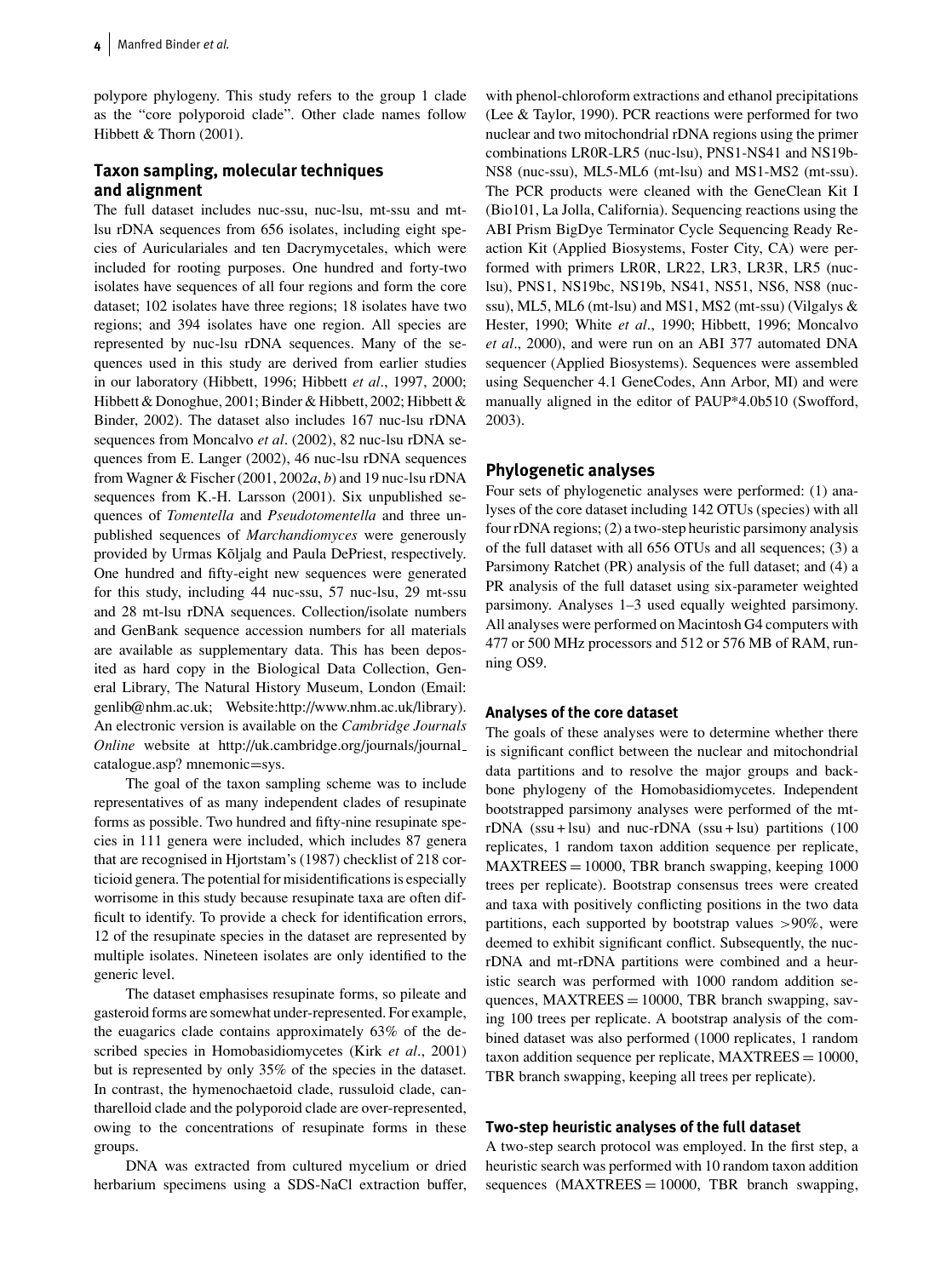keeping 10 trees per replicate) were performed. In the second step, TBR branch swapping was performed on the shortest trees found in the first step, keeping all trees up to the limit of MAXTREES. A bootstrap analysis was also performed, using 100 replicates (MAXTREES  $= 1000$ , 1 random taxon addition sequence per replicate, keeping 10 trees per replicate).

#### **Equally weighted Parsimony Ratchet (PR) analyses of the full dataset**

Traditional heuristic searches are hill-climbing procedures and are susceptible to being trapped in local optima. To improve the chance of finding the global optimum, heuristic searches typically use many replicate searches, each beginning with a unique starting tree. This approach can be effective, but it is time consuming, especially if each search attempts to recover all equally most parsimonious trees. PR analysis (Nixon, 1999) is a strategy for finding the most parsimonious tree(s) from large datasets that is designed to address some of the limitations of traditional heuristic searches. PR analysis is incorporated in NONA (Goloboff, 1998) and can also be implemented in PAUP\* using the companion program PAUPRat (Sikes & Lewis, 2001). The analytical settings of the PR in PAUPRat and NONA differ slightly. This study used PAUPRat and PAUP\* to perform PR analyses.

A PR analysis begins like a traditional heuristic search, with a single starting tree that is rearranged by branch swapping. Initially, all characters are subject to a uniform weighting regime. Periodically, a randomly selected subset of characters are reweighted (from two-fold to five-fold in PAUPRat), and branch swapping proceeds under this perturbed weighting regime (starting with the best tree obtained with the original weights). Following a period of branch swapping under the perturbed weights, the characters are returned to the original weights, which completes one iteration. The next iteration proceeds using the best tree found under the perturbed weights, which may be shorter, longer or equal in length to the best tree obtained before the data were reweighted.

The branch swapping routines that are performed under the original and perturbed character weights in each iteration are each susceptible to being trapped in local optima (tree 'islands'), just like standard heuristic analyses. The critical feature of PR analysis is that by periodically perturbing the character weights, the parsimony surface of treespace is distorted, which may make it possible (one hopes) to move away from a topology that was a local optimum under the original weighting regime. In this way, a PR search wanders through treespace, occasionally crossing 'valleys' that a traditional heuristic search cannot overcome. PR analyses are faster than traditional heuristic searches because they do not require that multiple starting trees be obtained by taxon addition (or another method) and subsequently refined through branch swapping. In addition, PR analysis does not attempt to find and swap through all the trees in any given island.

PR analyses of the full dataset were performed in batch mode using PAUP\* and PAUPRat. Three sets of PR analyses were performed: (1) 20 runs with 200 iterations each  $(20 \times 200)$  and 15% of the characters randomly reweighted in each iteration; (2)  $20 \times 200$  iterations with 5% perturbation; and (3)  $20 \times 200$  iterations with 25% perturbation.

#### **Six-parameter weighted PR analyses of the full dataset**

A set of PR analyses was performed under a six-parameter weighting regime (Stanger-Hall & Cunningham, 1998), which obtains weights for parsimony analyses based on rates of nucleotide substitutions estimated with maximum likelihood. Nucleotide transformation rates were estimated in PAUP\* under a general time-reversible model, with equal rates of evolution for all sites and empirical base frequencies, using a tree and data matrix from Binder & Hibbett (2002) that includes 93 species, each with nuc-ssu, nuc-lsu, mt-ssu and mt-lsu rDNA. Rate matrices were converted to step-matrices for parsimony analysis using an Excel spreadsheet provided by Clifford Cunningham (http://www.biology.duke.edu/cunningham/), which takes the natural logarithm of the rates and converts them to proportions. Rates and weights for nuc-rDNA and mt-rDNA were estimated separately. For nuc-rDNA, the step-matrix values were  $A-C = 3$ ,  $A-G = 2$ ,  $A-T = 2$ ,  $C-G = 2$ ,  $C-T = 1$ ,  $G-T = 3$ ; for mt-rDNA, the step-matrix values were  $A-C=2$ ,  $A-G=1$ ,  $A-T=2$ ,  $C-G=3$ ,  $C-T=1$ ,  $G-T=2$ . Six-parameter weighted PR analyses were performed with PAUP\* and PAUPRat, with ten batches of 200 iterations each, with 15% of the characters reweighted in each iteration.

# **Results**

#### **Sequences and alignment**

The nuc-ssu sequence of *Piriformospora indica* contained a 345 bp group I intron at position 1509 (Gargas *et al*., 1995*b*) that was removed prior to alignment. Nuc-ssu rDNA sequences of *Lentinellus* spp., *Artomyces (Clavicorona) pyxidata* and *Panellus stypticus* have also been shown to contain group I introns, but at a different position (Hibbett, 1996); sequences of these taxa in this dataset have had the intron sequences removed. Excluding the *P. indica* sequence, the nuc-ssu rDNA sequences ranged from 1059 bp (an incomplete sequence) in *Coniophora puteana* to 1790 bp in *Physalacria inflata*. The nuc-lsu rDNA sequences ranged from 870 bp in *Albatrellus ovinus* to 972 bp in *Scytinostroma renisporum*. The nuc-lsu rDNA of *Antrodia xantha* had a 65 bp insertion at position 830, which was also removed prior to alignment. No other major insertions or deletions were observed in the nuc-rDNA. The mt-ssu rDNA sequences ranged from 418 bp in *Cylindrobasidium laeve* to 613 bp in *Hydnochaete olivacea*. The mt-ssu rDNA sequences were divided into three blocks (blocks 3, 5, 7) to exclude hypervariable regions (Bruns & Szaro, 1992; Hibbett & Donoghue, 1995). The mt-lsu rDNA sequences ranged from 376 bp in *Dacryobolus sudans* to 680 bp in Repetobasidium mirificium. The 5' end of the mt-lsu fragment is highly variable and was trimmed prior to alignment. The total aligned length of all four regions is 3807 bp, distributed as follows: nuc-ssu = 1859 bp, nuc-lsu = 1103 bp, mt-ssu =  $485$  bp (block  $3 = 137$  bp, block  $5 = 262$  bp, block  $7 = 86$  bp), and mtlsu = 360 bp. One hundred and three positions were considered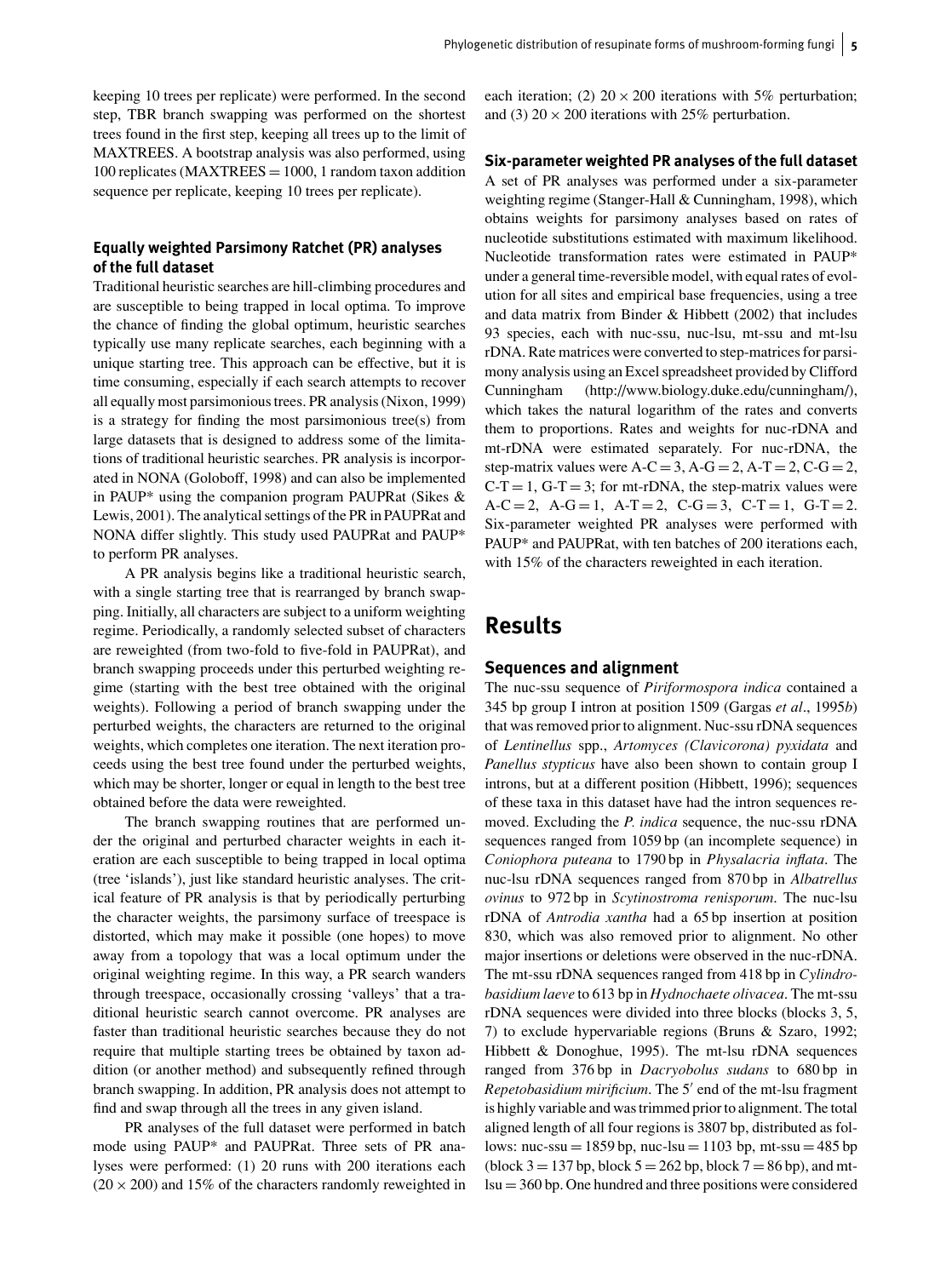| <b>Perturbation level</b> | 5%              | 25%             | 15%             | 15%             |
|---------------------------|-----------------|-----------------|-----------------|-----------------|
| Weighting regime*         | EP              | EP.             | EP              | <b>WP</b>       |
| Runs $\times$ iterations  | $20 \times 200$ | $20 \times 200$ | $20 \times 200$ | $10 \times 200$ |
| Best tree overall         | 29821           | 29820           | 29819           | 50092           |
| No. times found           | 8               | 1               | 25              | $\overline{2}$  |
| In n runs (run nos.)      | $1(3^a)$        | $1(17^a)$       | $3(2^a, 3, 13)$ | $2(1, 6^a)$     |
| Runtime in h              | 270             | 396             | 322             | 2259            |
| Trees $<$ 29838 found in  | 17 h, 6 min     | 29 min          | $1h$ , 8 min    | n/a             |
| Best tree found in        | 38 h, 21 min    | 325 h, 45 min   | 28 h, 11 min    | 197 h, 39 min   |
| CI                        | 0.149           | 0.149           | 0.149           | 0.146           |
| R1                        | 0.610           | 0.611           | 0.611           | 0.621           |
|                           |                 |                 |                 |                 |

 $*EP =$  equally weighted parsimony, WP = six-parameter weighted parsimony; <sup>a</sup>lllustrated in Fig. 2.

**Table 1** Performance of Parsimony Ratchet analyses of the full dataset with different levels of perturbation

ambiguously aligned and were excluded from analyses (nuclsu: 83 positions; mt-lsu: 20 positions). The same alignment was used for the analyses of the core dataset (142 OTUs) and full dataset (656 OTUs).

#### **Analyses of the core dataset**

With only the 142 core species included, the nuc-rDNA partition had 534 variable positions and 831 parsimony-informative positions, and the mt-rDNA partition had 120 variable positions and 501 parsimony-informative positions. There were no positively conflicting clades in the independent bootstrap analyses of the nuclear and mitochondrial regions that were supported with bootstrap values greater than 90% in both partitions, so the data were combined without pruning taxa or sequences. The most strongly supported conflict involved *Stephanospora caroticolor*, which was supported as a member of the euagarics clade (nuc-rDNA, bootstrap =  $72\%$ ) or athelioid clade (mt-rDNA, bootstrap  $= 87\%$ ).

Parsimony analysis of the combined core dataset resulted in 97 equally most parsimonious trees (MPTs; 14 204 steps,  $CI = 0.234$ ,  $RI = 0.498$ . The eight major clades of Homobasidiomycetes proposed by Hibbett & Thorn (2001), and the athelioid clade and the corticioid clade of K.-H. Larsson *et al*. (2004) were recovered as monophyletic groups in all MPTs, but the 'backbone' phylogeny was weakly supported (Fig. 1). The bolete clade, the russuloid clade, the cantharelloid clade, the gomphoid-phalloid clade and the thelephoroid clade received the highest bootstrap values (85–99%). The corticioid clade was moderately supported by 72%, while the hymenochaetoid clade (65%), the euagarics clade (59%), the athelioid clade (54%) and the polyporoid clade (54%) were weakly supported. The phlebioid clade and core polyporoid clade were supported at 91% and 95%, respectively. The placement of *Gloeophyllum sepiarium* (the only representative of the *Gloeophyllum* clade in this analysis) was unresolved. *Jaapia argillacea* was placed as the sister group to the bolete clade plus the athelioid clade and the euagarics clade (bootstrap  $= 62\%$ ). There were no representatives of the trechisporoid clade in the core dataset.

#### **Two-step heuristic analyses of the full dataset**

With all 656 OTUs included, the dataset had 2399 variable positions and 1732 parsimony-informative positions. The first step of the analysis produced 10 trees (29 864 steps,  $CI = 0.149$ ,  $RI = 0.610$ , which were used as input trees for TBR branchswapping in the second step. Ten thousand shorter trees (29 838 steps,  $CI = 0.148$ ,  $RI = 0.611$ ) were found in the second step of the analysis, which was aborted after 307 hours. Several of the major clades that were resolved in the core dataset analysis collapsed in the strict consensus of all trees, including the euagarics clade, the hymenochaetoid clade, the cantharelloid clade and the polyporoid clade. Bootstrap support *>* 50% was received for the bolete clade (93%), the gomphoidphalloid clade (69%), the corticioid clade (81%), the *Gloeophyllum* clade (54%), the thelephoroid clade (97%) and the trechisporoid clade (69%). The trechisporoid clade was nested within the polyporoid clade in 86% of the trees. In the other 14% of the trees, however, it was placed as the sister group of the hymenochaetoid clade. The position of *Jaapia argillacea* was again resolved as the sister group to the bolete clade, the athelioid clade and the euagarics clade.

#### **Equally weighted PR analyses of the full dataset**

A series of PR analyses was performed with 5%, 15% and 25% of the characters perturbed (reweighted) (Table 1). PR analyses **T2** were characterised in terms of the minimum length of the trees; the number of minimum length trees; the number of individual runs that recovered minimum length trees; overall runtime; and the time required to find trees equal in length to the trees from the two-step heuristic search. In all PR analyses, the best tree(s) were found at relatively low frequency. The analysis with 15% of the characters perturbed had the best results, finding 25 shortest trees (29 819 steps,  $CI = 0.149$ ,  $RI = 0.611$ ; i.e. 19 steps shorter than the shortest trees found with the two-step heuristic search) that were recovered in three different runs (Fig. 2, Tables 1–2). In contrast, the analysis with 5% of the characters perturbed found eight trees of 29 821 steps in one run, and the analysis with 25% of the characters perturbed found one tree of 29 820 steps in one run. An increase in the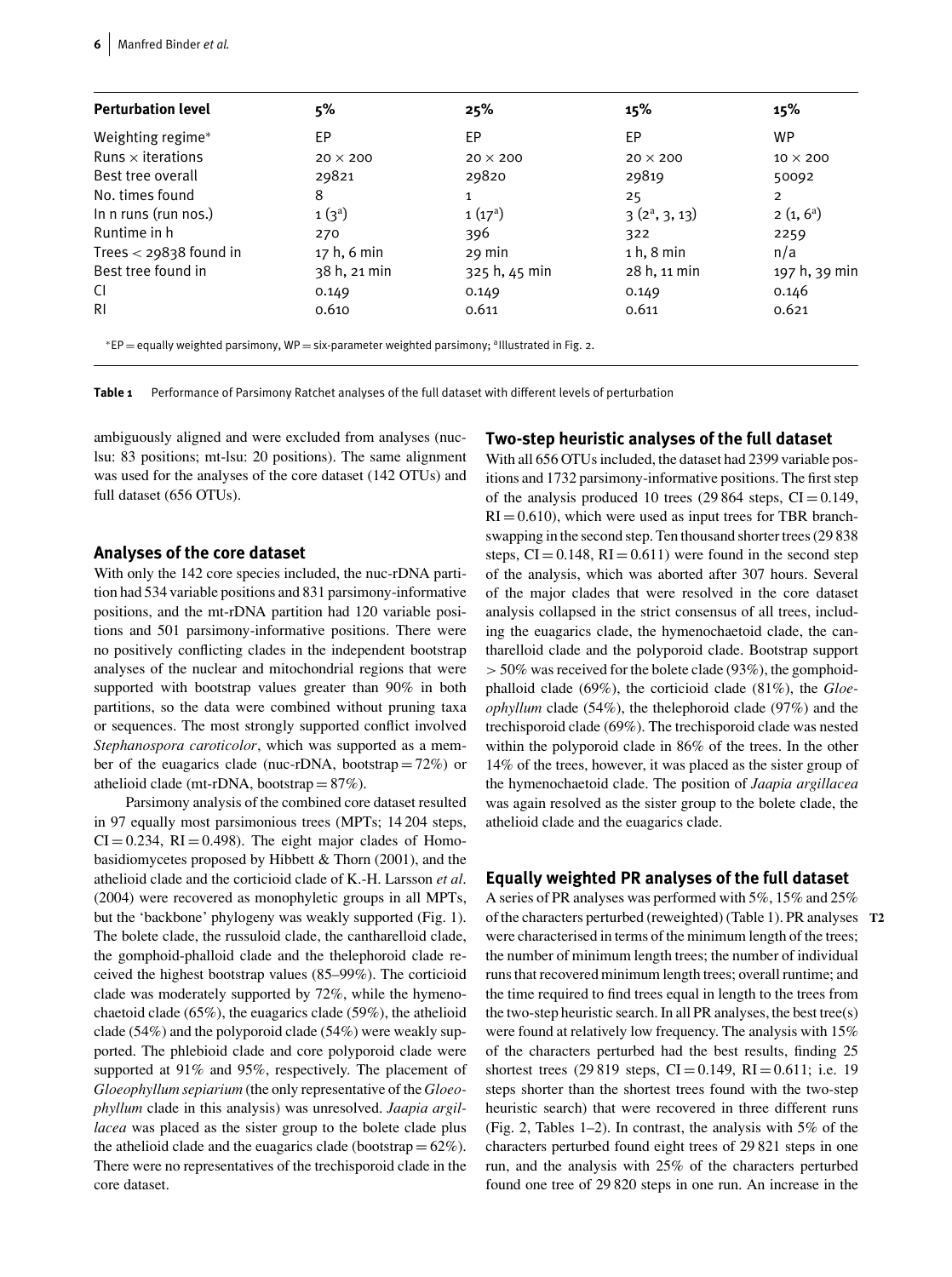

50 changes

**Figure 1** Phylogenetic relationships of Homobasidiomycetes based on parsimony analysis of the combined core data set with 142 species. One of 97 equally parsimonious trees. Bootstrap values greater than 50% are indicated above branches. Nodes marked with asterisks collapse in the strict consensus tree. Names of resupinate taxa are written in bold type. Species names in quotation marks followed by question marks indicate mislabelled isolates.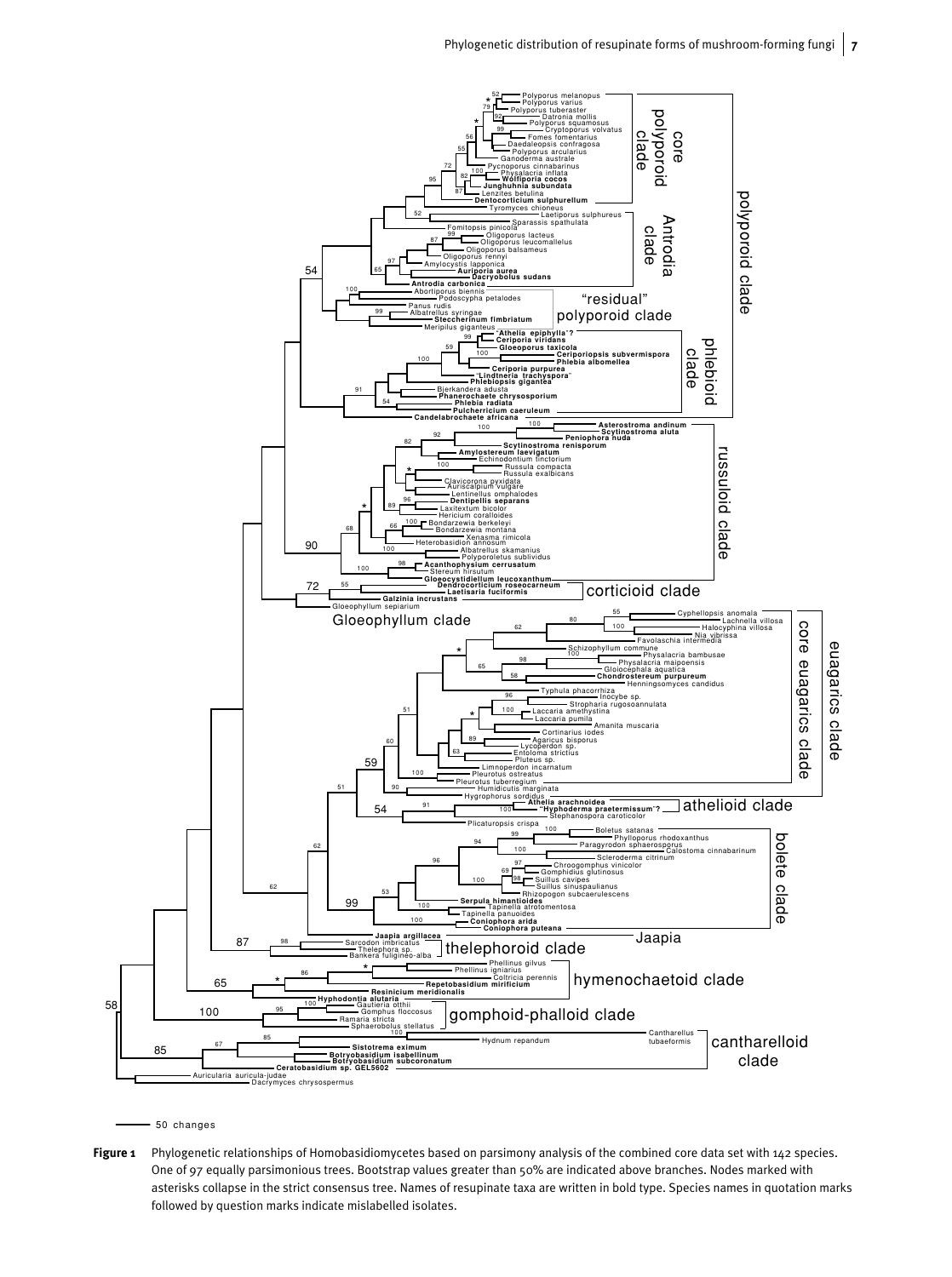

Figure 2 Performance graphs of equally weighted PR analyses with 5%, 15% and 25% perturbation levels (A–C), and one six-parameter weighted PR analysis with 15% perturbation (D). Each graph represents one run, with 200 iterations. Runs shown are those that found minimum length trees (for that perturbation level). Arrows indicate the number and the position of the shortest tree(s) found. The dotted line in A–C represents the length of the shortest trees (29 838 steps) obtained with the unperturbed two-step search approach.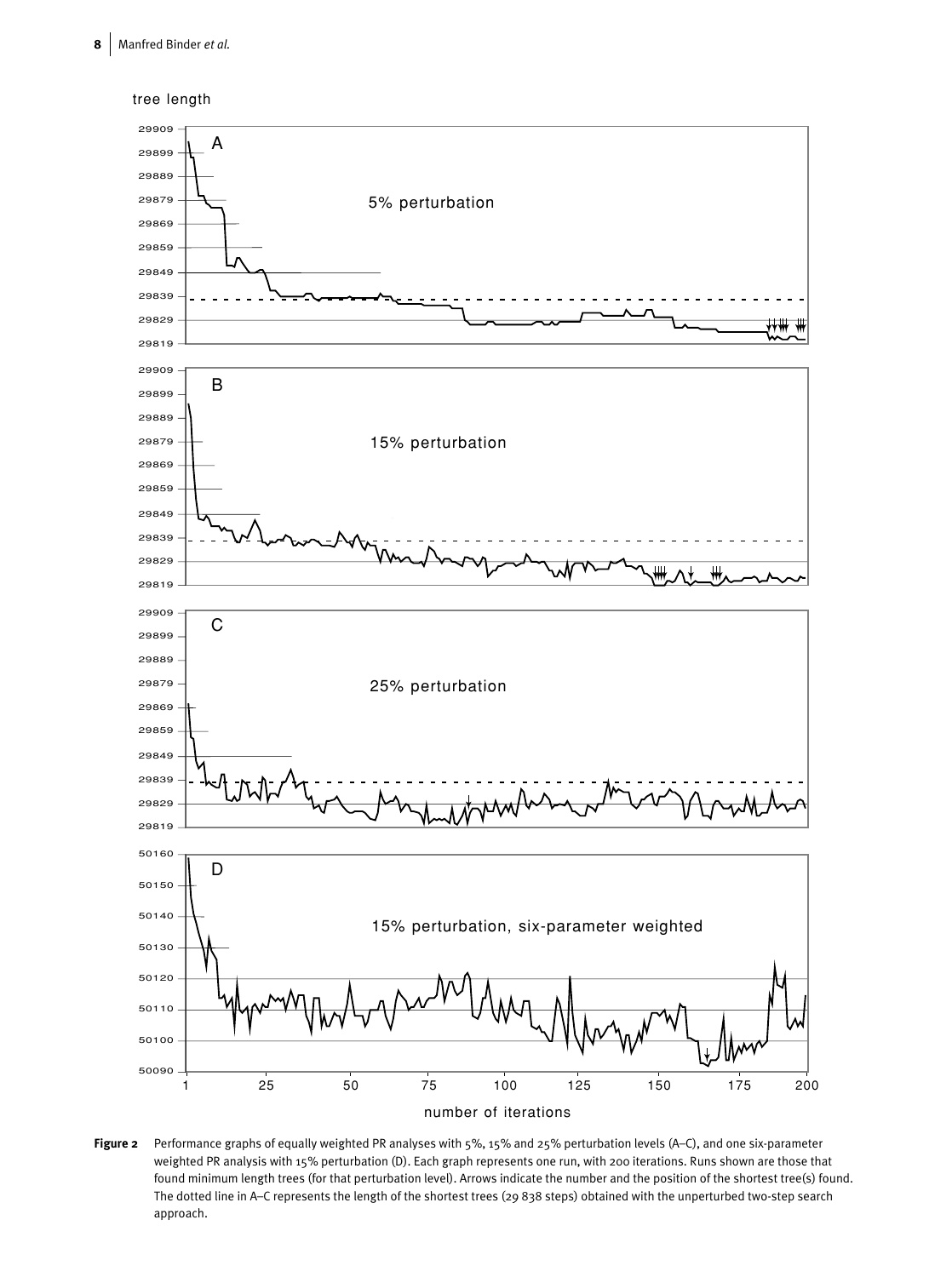| Run no.                             | <b>Topology</b> | Iteration no.             |
|-------------------------------------|-----------------|---------------------------|
| $2^a$                               | А               | 150                       |
|                                     | B               | 151, 153                  |
|                                     | $\mathsf{C}$    | 152                       |
|                                     | D               | 169, 170, 171             |
|                                     | Е               | 162                       |
| 3                                   | B               | 170, 178, 186             |
|                                     | D               | 169, 172, 173, 174, 177   |
| 13                                  | B               | 125, 126, 127             |
|                                     | D               | 69, 71, 73, 119, 120, 121 |
| <sup>a</sup> lllustrated in Fig. 3. |                 |                           |

**Table 2** Distribution and topology classes of shortest trees recovered with the equally weighted PR analysis at 15% perturbation level

number of perturbed characters was correlated with increased runtimes, which were 270, 322 and 396 hours, with 5%, 15% and 25% of the characters perturbed, respectively.

The progress of the PR was strongly affected by the choice of perturbation levels (Fig. 2A-C). For example, the analysis with 5% of the characters perturbed (Table 1, Fig. 2A) advanced slowly, with long 'plateaus', up to 20–40 iterations in duration, in which no progress was made in tree lengths. While the 5% perturbation level yielded the most gradual progress, the 25% perturbation level yielded the most chaotic search profiles, with dramatic shifts in tree length between iterations (Fig. 2). The analysis with 25% perturbation found trees equal in length to the trees from the two-step heuristic search faster than the analyses with 5% and 15% perturbation levels (29 minutes, vs. 17 hours, 6 min. and 1 hour, 8 min., respectively), but never found trees as short as those recovered by the analysis with 15% perturbation level. The three runs with 15% perturbation that recovered the shortest trees found those trees between iterations 150–171 (run no. 2; eight trees), 169–186 (run no. 3; eight trees), and 69–127 (run no. 13; nine trees; Table 2).

In all of the shortest trees, the major clades of Homobasidiomycetes *sensu* Hibbett & Thorn (2001) and the athelioid, trechisporoid, corticioid and *Gloeophyllum* clades were resolved as monophyletic (Figs 3–4). Several other major topological features were shared by all trees (Figs 3–4): (1) the euagarics, bolete and athelioid clades formed a monophyletic group in all trees, with *Jaapia argillacea* as its sister group; (2) the trechisporoid clade (K.-H. Larsson *et al*., 2004) was nested within the polyporoid clade; (3) the cantharelloid, gomphoid-phalloid, and hymenochaetoid clades occupied a basal position; and (4) the *Gloeophyllum* and corticioid clades were sister groups (except in tree G, Fig. 3). None of these groupings received strong bootstrap support, however.

The minimum-length trees can be divided into five classes of topologies (A-E; Fig. 3), based on the variable aspects of the relationships among major clades. Topologies A, C and E were each found only once (i.e. one tree with each of these topologies was found), but trees with topology B were found eight times and trees with topology D were found 14 times (Table 2). Trees with topologies B and D were found in all three batches that recovered minimum-length trees (Table 2).

#### **Six-parameter weighted PR analyses of the full dataset**

Two shortest trees (50 092 steps,  $CI = 0.146$ ,  $RI = 0.621$ ) were found in two different runs (Table 1). Under equally weighted parsimony, these trees were 29 925 and 29 929 steps long (i.e. 106–110 steps longer than the shortest trees obtained in the equally weighted PR analyses). For comparison, the 25 shortest trees obtained in the equally-weighted PR analyses were 50 257–50 306 steps long under the six-parameter weighting regime (i.e. 165–214 steps longer than the shortest trees obtained in the six-parameter PR analysis).

The six-parameter PR analysis was very time consuming. Ten runs with 200 iterations each required 2259 hours of computer time. There are several differences in higher-level relationships implied by the two optimal trees. The most striking difference is that in one topology the trechisporoid clade is nested in the polyporoid clade (as in all shortest trees recovered with equally weighted PR analysis), whereas in the other topology the trechisporoid clade is placed as the sister group of the hymenochaetoid clade (Figs 3–4).

## **Discussion**

#### **Overall phylogenetic resolution**

Bootstrap support for the major clades of Homobasidiomycetes was generally weak in the analysis of the full dataset. Missing sequences, or the presence of certain taxa whose positions are particularly labile (due to homoplasy), may have contributed to the low bootstrap values. One possible example of a 'destabilising' taxon is *Stephanospora caroticolor*, which was represented by all four rDNA regions, and was placed in either the euagarics clade or athelioid clade depending on whether the mt-rDNA or nuc-rDNA was analysed. As the number of taxa sampled increases, the chance of including species with aberrant sequences also increases. Therefore, it is not surprising that there is weak bootstrap support for many major clades in recent densely sampled phylogenetic studies of Homobasidiomycetes (e.g. Moncalvo *et al*., 2000; Hibbett & Binder, 2002; E. Langer, 2002; Moncalvo *et al*., 2002).

PR analysis was much more effective at finding minimum-length trees than the two-step heuristic search strategy. However, the success of the PR was sensitive to the choice of perturbation levels, and even with the optimal 15% perturbation level only 3 out of 20 runs found minimum-length trees, and no more than nine shortest trees were found in any single run. In contrast, Nixon (1999, p. 413) reported that "approximately three out of four" PR analyses of the 500-species *rbc*L dataset of Chase *et al*. (1993) recovered minimum-length trees. Apparently, the full dataset analysed in this study presents a more difficult parsimony landscape than the Chase *et al*. dataset. The results of this study highlight the importance of doing multiple PR runs with appropriate perturbation levels and an adequate number of iterations per run.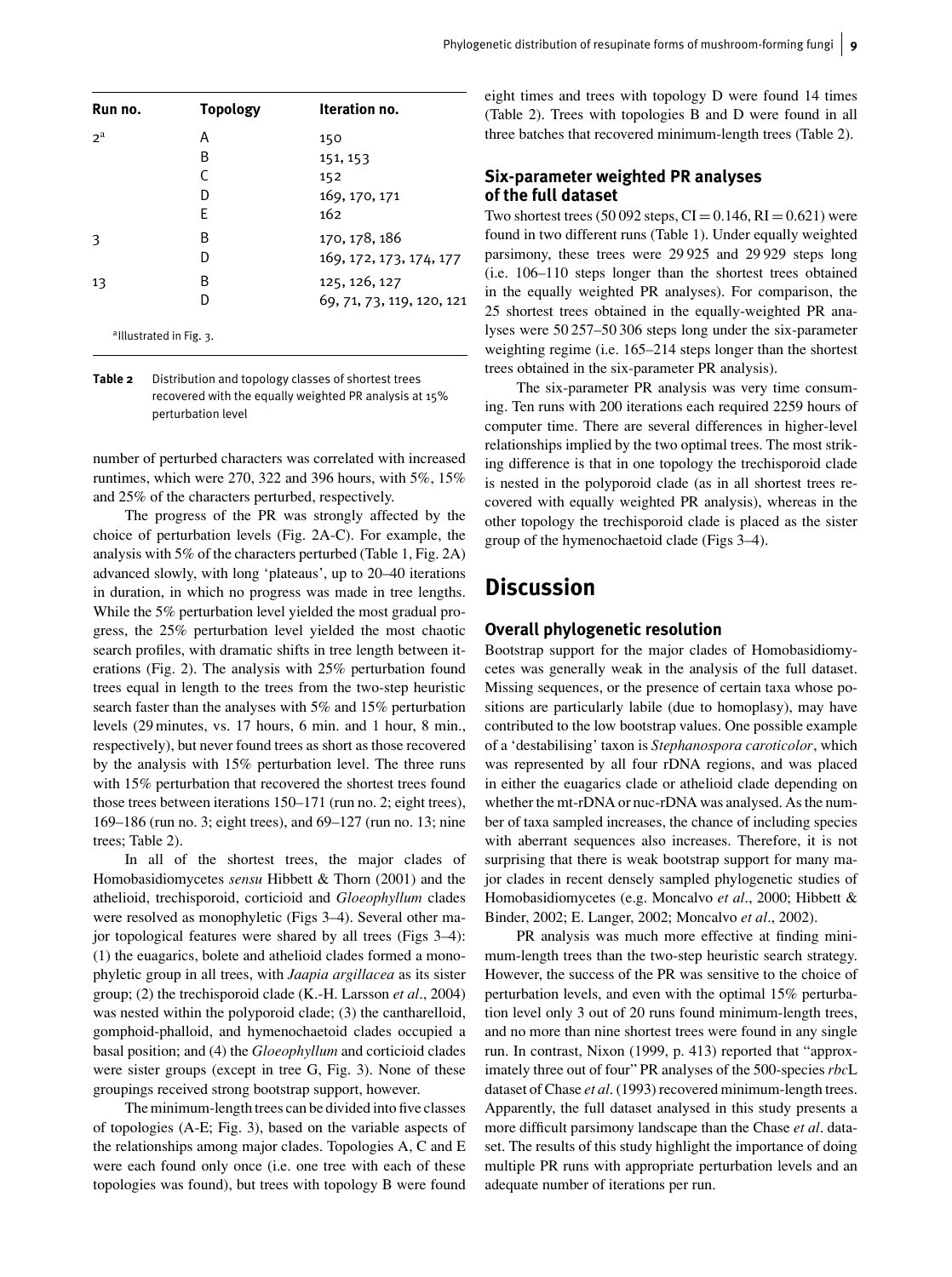

Figure 3 Simplified topologies of the shortest trees recovered using PR analysis with 15% perturbation. A–E = equally weighted analyses running 20  $\times$  200 iterations. A = single tree obtained in one run. B = 8 trees obtained in three runs. C = single tree obtained in one run. D = 14 trees obtained in three runs. E = single tree obtained in one run. F = strict consensus of 25 trees A–E. G-H = six-parameter weighted analyses running 10  $\times$  200 iterations. Alternative topologies G = tree one and H = tree two obtained in two different runs (see Fig. 4. for details). Polyporoid\* = the polyporoid clade including the 'core' polyporoid clade, the trechisporoid clade, and the phlebioid clade. Polyporoid $#$  = the polyporoid clade without the trechisporoid clade.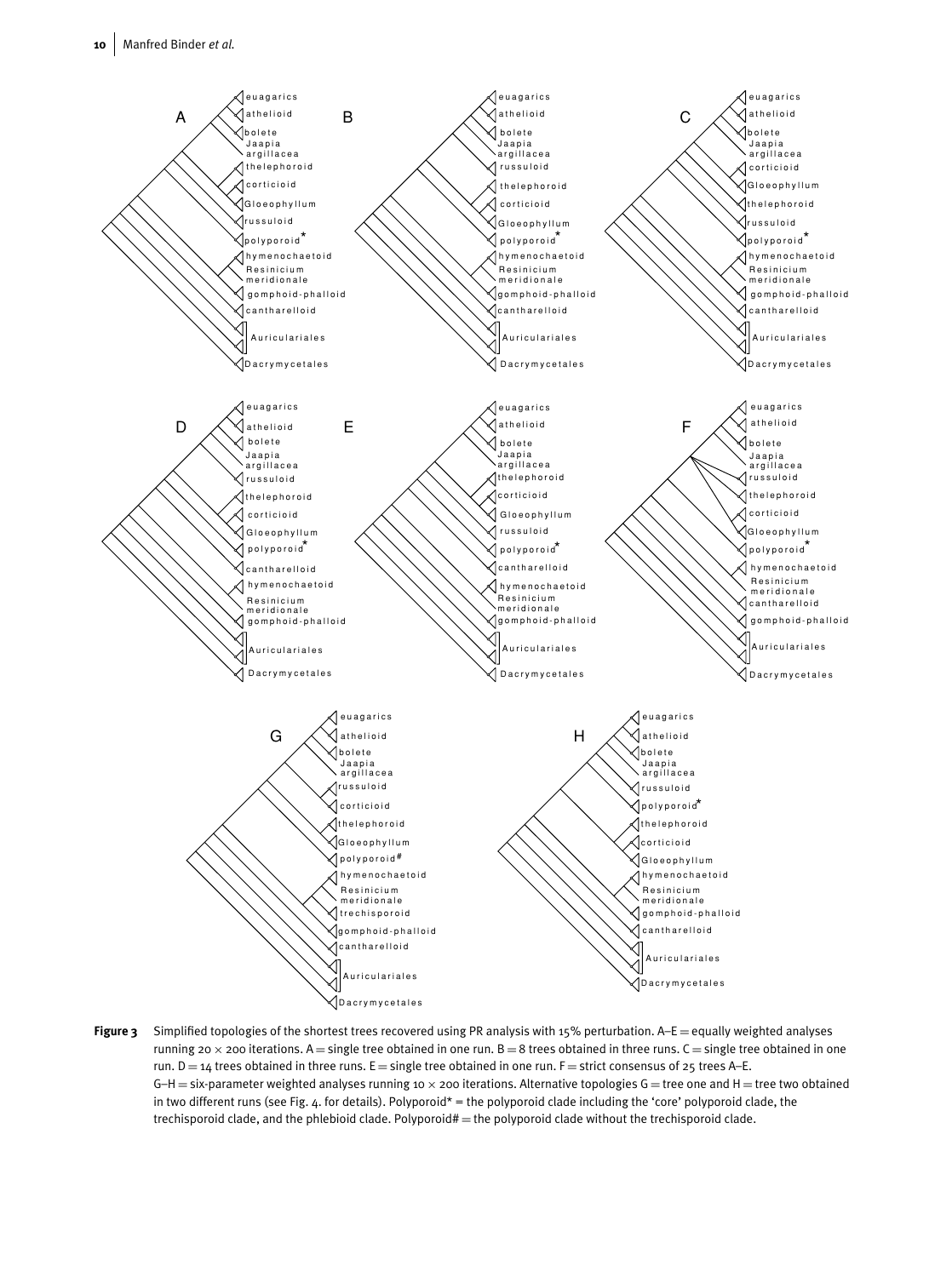Six-parameter weighting increased the runtime of PR analysis approximately seven-fold relative to the equally weighted PR analysis with 15% perturbation. The increased runtime may be worthwhile, because character-state weighting based on realistic models of molecular evolution can improve the accuracy of parsimony analysis (Huelsenbeck, 1995; Cunningham, 1997). The six-parameter trees share many features of the equally weighted trees, but there are also some differences, perhaps the most notable of which is that in one of the six-parameter trees (topology G, Fig. 3) the trechisporoid clade is the sister group of the hymenochaetoid clade. The position of the trechisporoid clade was also quite labile in the analyses of Hibbett & Binder (2002), where it was placed in or near the polyporoid clade, hymenochaetoid clade, russuloid clade or Auriculariales.

The differences among the trees produced here and those obtained in earlier studies (Binder & Hibbett, 2002; Hibbett & Binder, 2002) indicate that there is considerable uncertainty about the higher-level phylogenetic relationships of Homobasidiomycetes (Fig. 3). Nevertheless, the trees recovered in PR analyses all support the monophyly of the eight major clades of Homobasidiomycetes*sensu* Hibbett & Thorn, as well as the corticioid clade, athelioid clade, *Gloeophyllum* clade and trechisporoid clade (which was nested within the polyporoid clade in most trees) (Hibbett & Thorn, 2001; K.-H. Larsson *et al*., 2004). In this regard, the results of the PR analyses of the full dataset are consistent with the results of the core dataset analysis. Other aspects of the higher-level topology shared by the core and full dataset analyses include the monophyly of the clade that contains the bolete, euagarics, and athelioid clades, and its sister group relationship with *Jaapia argillacea*, and the basal position of the cantharelloid, gomphoid-phalloid, and hymenochaetoid clades (see below). Thus, it appears that the species with multiple regions in the full dataset were able to provide a 'backbone' for the phylogeny, even though 60% of the OTUs were represented only by the nuc-lsu rDNA.

#### **Relationships of Homobasidiomycetes to heterobasidiomycetes**

This study sampled representatives of four of the five orders of 'heterobasidiomycetes' *sensu* Wells (1994; Wells & Bandoni, 2001), including the Auriculariales, Ceratobasidiales, Dacrymycetales and Tulasnellales but did not sample the Tremellales.

#### **Auriculariales s. str.**

PR analyses suggest that the Auriculariales *s. str*. (by which we mean Auriculariales excluding Sebacinaceae; see below) is a paraphyletic assemblage of lineages from which the Homobasidiomycetes have been derived (Figs 3–4). Several other studies have also concluded that the Auriculariales is closely related to the Homobasidiomycetes, whereas the Dacrymycetales and Tremellales have a more basal position in the Hymenomycetes (Swann & Taylor, 1993, 1995; Gargas *et al*., 1995*a*; Begerow *et al*., 1997; E. Langer, 2002; K.-H. Larsson *et al*., 2004). Analyses by E. Langer (2002) and Weiß & Oberwinkler (2001) suggest that the Auriculariales *s. str*. is monophyletic, but with weak bootstrap support, while Hibbett & Binder (2002) recovered trees that showed the group to be monophyletic or paraphyletic (as in the present study). Thus, it remains ambiguous whether the Auriculariales*s. str*. is monophyletic or paraphyletic. Six of the eight isolates of Auriculariales *s. str*. included in this study are resupinate (Fig. 4). The pileate forms include *Pseudohydnum gelatinosum*, which has a hydnoid hymenophore, and *Auricularia auricula-judae*, which has a smooth hymenophore. These two species are apparently not closely related (as was also shown by Weiß & Oberwinkler, 2001), which suggests that there have been multiple origins of pileate fruiting bodies within the Auriculariales *s. str*. (Fig. 4).

#### **Dacrymycetales**

The Dacrymycetales is strongly supported as monophyletic  $(bootstrap = 100\%, Fig. 4)$ . Nine of the Dacrymycetales in this study have erect fruiting bodies that are variously coralloid, spathulate, pendulous, or lobate, but one species, *Cerinomyces grandinioides*, has a resupinate fruiting body. The tree in Fig. 4 suggests that the resupinate fruiting body of*C. grandinioides*is the product of reduction, but bootstrap support for the internal topology of the Dacrymycetales is weak.

#### **Tulasnellales, Ceratobasidiales and Sebacinaceae**

The placements of Auriculariales*s. str*. and Dacrymycetales in this study are consistent with the traditional division between heterobasidiomycetes *sensu* Wells and Homobasidiomycetes (e.g. Stalpers, in Kirk *et al*., 2001). However, PR analyses place the Tulasnellales, Ceratobasidiales and Sebacinaceae (Auriculariales *s. lat*.) in the cantharelloid clade (Fig. 4). These taxa include forms with highly reduced resupinate to incrusting or coralloid fruiting bodies. Parenthesomes are imperforate in Tulasnellales (Moore, 1978; G. Langer, 1994; Wells, 1994) and Sebacinaceae (Khan & Kimbrough, 1980), and perforate with large pores in Ceratobasidiales (Müller *et al.*, 1998; Wells & Bandoni, 2001). Basidial morphology is quite varied. The basidia of Ceratobasidiales are deeply divided by fingerlike sterigmata, but are not septate, whereas those of Tulasnellales have inflated epibasidia that develop adventitious septa, and those of Sebacinaceae are longitudinally septate. Spore repetition has been demonstrated in all three groups (Wells & Bandoni, 2001). Based on these characters, the Tulasnellales, Ceratobasidiales and Sebacinaceae have been classified as heterobasidiomycetes (Wells & Bandoni, 2001).

The relationships among heterobasidiomycetes and Homobasidiomycetes suggested by the present study conflict with the findings of a recent study by Weiß & Oberwinkler (2001), which suggested that: (1) the Auriculariales *s. lat*. is composed of three independent clades, including Auriculariales *s. str*. (43 species), Sebacinaceae (nine species), and a minor clade including *Ceratosebacina calospora* and *Exidiopsis gloeophora*; (2) the Sebacinaceae is the sister group of all other Hymenomycetes; (3) the Ceratobasidiales (represented by *Ceratobasidium pseudocornigerum*) and Dacrymycetales are sister taxa; and (4) the Ceratobasidiales-Dacrymycetales clade is the sister group of the Homobasidiomycetes. These results were based on a 600 bp region of nuc-lsu rDNA that was analysed with neighbour-joining. Taylor *et al*. (2003) obtained similar results, again based on analyses of up to 600 bp of nuc-lsu rDNA.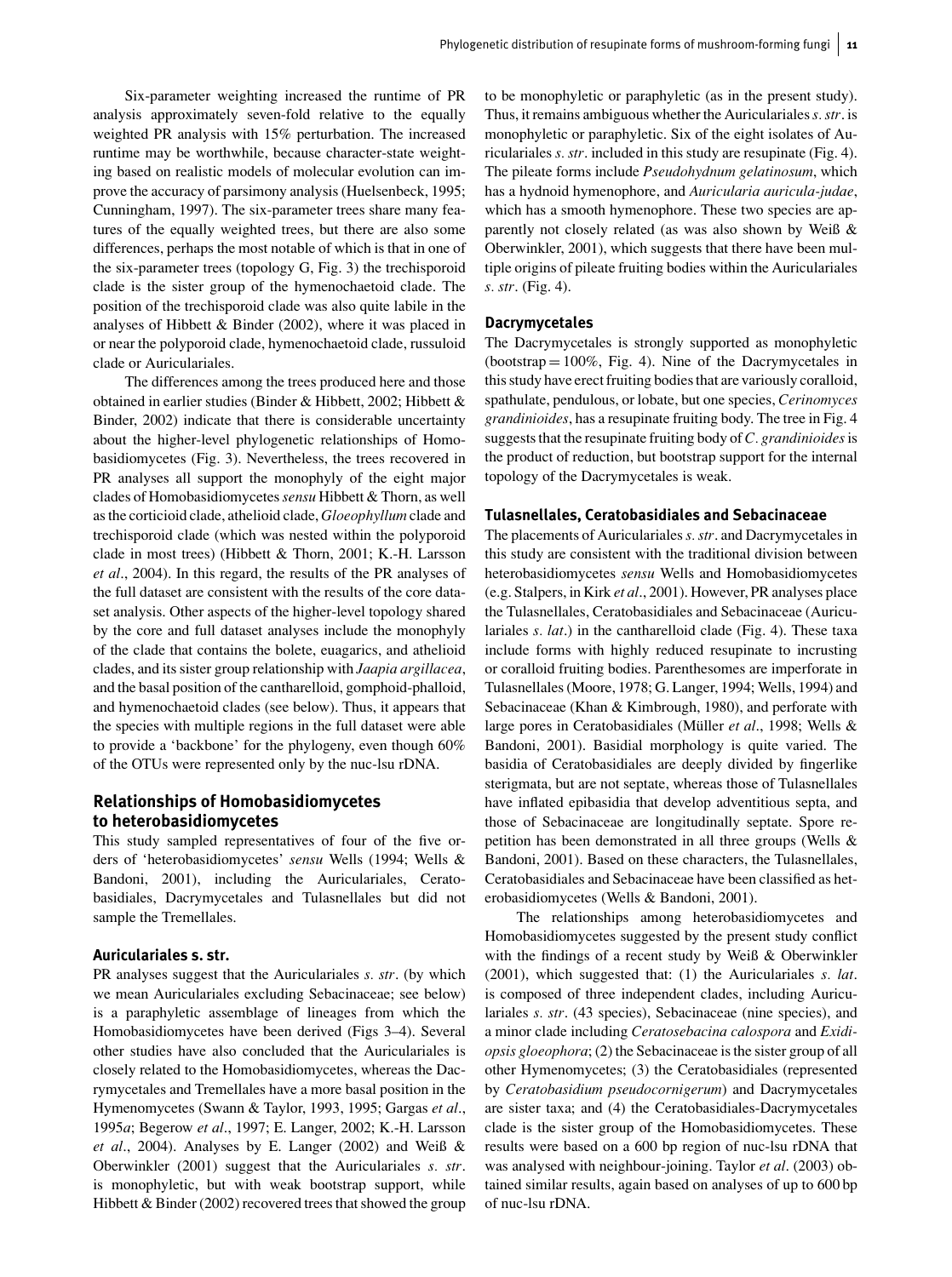

**Figure 4** For Legend see facing page.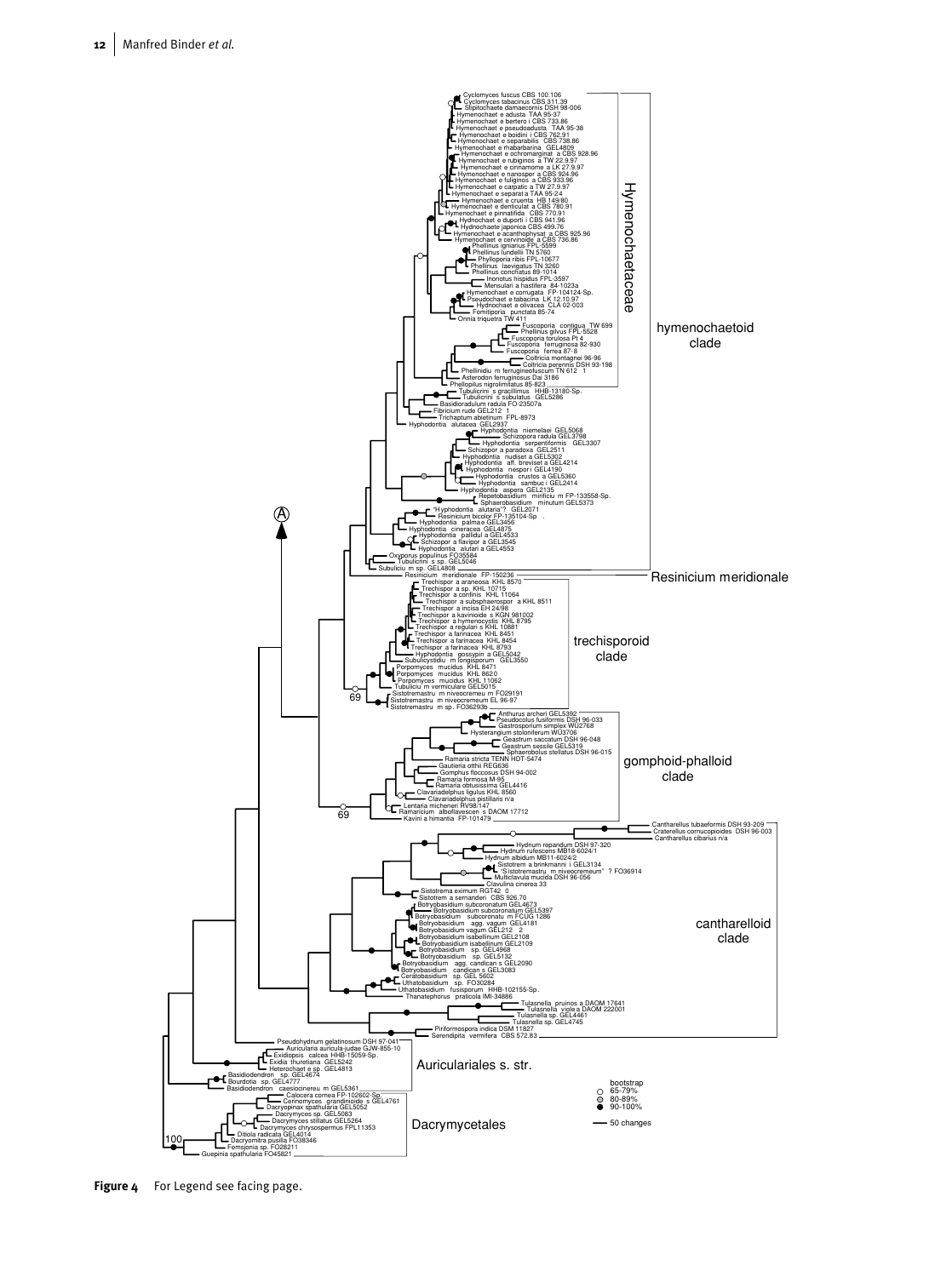To compare results of the present study with those of Weiß & Oberwinkler (2001), the sequences of Sebacinaceae, *Ceratobasidium pseudocornigerum*, *Ceratosebacina calospora* and other taxa were downloaded, combined with a subset of sequences from the present study, and subjected to bootstrapped parsimony analyses (Hibbett, unpublished). The sequences of Sebacinaceae from the study of Weiß & Oberwinkler (2001) and *Serendipita vermifera* from the present study were moderately strongly supported as a clade (bootstrap = 89%), confirming that *S. vermifera* is an appropriate 'placeholder' for the Sebacinaceae, but *Ceratobasidium pseudocornigerum* and *Ceratosebacina calospora* could not be placed in any clade with confidence (bootstrap *<* 50 %, Hibbett, unpublished). These results suggest that the Ceratobasidiales as presently delimited could be polyphyletic. In addition, analyses of mt-lsu rDNA by Bruns *et al*. (1998) suggested that *Waitea circinata*, which is placed in the Ceratobasidiales (Tu *et al*., 1977; Roberts, 1999), is closely related to the resupinate homobasidiomycete *Piloderma croceum*, which is probably a member of the athelioid clade (see below). Conflicting results were obtained by DePriest and colleagues (unpublished), who performed analyses of ITS and partial nuclsu rDNA sequences that suggested that *Waitea circinata* is in the corticioid clade (see below). The placement of *Waitea* will remain unresolved until additional loci and isolates are examined. Nevertheless, neither of the analyses cited above suggest that it is closely related to the cantharelloid clade.

The isolates of *Ceratobasidium, Thanatephorus* and *Uthatobasidium* included in the present study are strongly supported as monophyletic and are placed in the cantharelloid clade in the PR analyses. Bootstrap support for the cantharelloid clade is weak in the full dataset analyses, but in the core dataset analysis, *Ceratobasidium* sp. is nested in the cantharelloid clade, with moderately strong bootstrap support (85%, Figs 1, 4). Taking the results of previous studies into account, the Ceratobasidiales as a whole may be polyphyletic, but *Ceratobasidium, Thanatephorus* and *Uthatobasidium* appear to form a monophyletic group within the cantharelloid clade.

*Serendipita vermifera* is strongly supported as the sister group of the root symbiont *Piriformospora indica* (Verma *et al*., 1998) and the *Serendipita–Piriformospora* clade is placed as the sister group of the Tulasnellales, in the cantharelloid clade (Fig. 4). Monophyly of the *Serendipita–Piriformospora*–Tulasnellales clade is weakly supported (Fig. 4). Nevertheless, these results are consistent with the results of mt-lsu rDNA analysis by Bruns *et al*. (1998), which resolved a clade that includes *Tulasnella irregularis* and "*Sebacina* sp." and placed it as the sister group of *Cantharellus* with strong (98%) bootstrap support (also see Kristiansen *et al*., 2001). Weiß & Oberwinkler (2001) did not include Tulasnellales in their analyses of nuc-lsu rDNA sequences, but they cited unpublished analyses of nuc-ssu rDNA sequences, which apparently placed the Tulasnellales near the Auriculariales. In contrast, E. Langer (1998) found strong support (bootstrap  $= 95\%$ ) for a clade including *Tulasnella eichleriana* and two species of *Botryobasidium*, which is a member of the cantharelloid clade (see below), based on mt-ssu rDNA sequences. In addition, Kottke *et al*. (2003) and Bidartondo *et al*. (2003) found moderately strong (bootstrap  $= 88-89\%$ ) support for a clade including three species of *Tulasnella*, several liverwort symbionts, and *Multiclavula mucida*, which is also a member of the cantharelloid clade, based on nuc-lsu rDNA sequences. Comparable results were obtained by Hibbett  $& \text{Binder} (2002)$  and Hibbett & Donoghue (2001). Tulasnellales have highly divergent nuclear rDNA sequences (Weiß & Oberwinkler, 2001; Hibbett, unpublished), so it is possible that the results described by Weiß and Oberwinkler are due to 'long branch attraction'.

#### **Basal Homobasidiomycetes**

The cantharelloid clade, gomphoid-phalloid clade and hymenochaetoid clade appear to be among the earliest-diverging groups in the Homobasidiomycetes (Figs 1, 3, 4). In addition, the trechisporoid clade is placed as the sister group of the hymenochaetoid clade in one of the topologies obtained with six-parameter weighted PR analysis (Figs 3, 4). Bootstrap support for the placements of these clades are weak (Figs 1, 4), but ultrastructural characters of septal pores are consistent with the view that they occupy basal positions.

Imperforate parenthesomes have been found in the cantharelloid clade (*Botryobasidium*, *Cantharellus*, *Piriformospora*, *Sebacina*, *Tulasnella*), gomphoid-phalloid clade (*Geastrum*, *Ramaria*), hymenochaetoid clade (*Basidioradulum*, *Coltricia*, *Hymenochaete*, *Hyphodontia*, *Schizopora*, *Trichaptum*, etc.), and trechisporoid clade (*Hyphodontia gossypina*, *Subulicystidium longisporum*), as well as the Auriculariales and Dacrymycetales (Traquair & McKeen, 1978; Moore, 1980; 1985; G. Langer, 1994; Verma *et al.*, 1998; Müller et al., 2000; Hibbett & Thorn, 2001; Wells & Bandoni, 2001; E. Langer, 2002; K.-H. Larsson et al., 2004). Most other Homobasidiomycetes have perforate parenthesomes (examples are known in the euagarics, polyporoid, bolete, thelephoroid and russuloid clades), which probably represent a derived condition (E. Langer, 1998; Hibbett & Thorn, 2001; E. Langer, 2002). However, imperforate parenthesomes have been reported in the polyporoid clade (*Phanerochaete sordida*) and perforate parenthesomes have been reported in the gomphoid-phalloid clade (*Clathrus*), cantharelloid

**Figure 4** Phylogenetic distribution of resupinate forms among the Homobasidiomycetes, based on six-parameter weighted PR analyses of the full 656-OTU dataset. This phylogram represents topology G (Fig. 3); see figure for branch length scale. Ranges of bootstrap values obtained using equally weighted parsimony greater than 65% are indicated with shaded dots on branches (white  $= 65-79$ %; grey = 80–89%; black = 90–100%). Exact bootstrap values for major clades are also written along branches, where they are above 50%. Species names are followed by strain numbers that were used to generate 25S sequences. Species names in quotation marks followed by question marks indicate mislabelled isolates. Names of resupinate taxa are written in bold type. Major clades of Homobasidiomycetes are indicated with brackets. This is part of the phylogenetic tree, including Dacrymycetales, Auriculariales and basal clades of Homobasidiomycetes.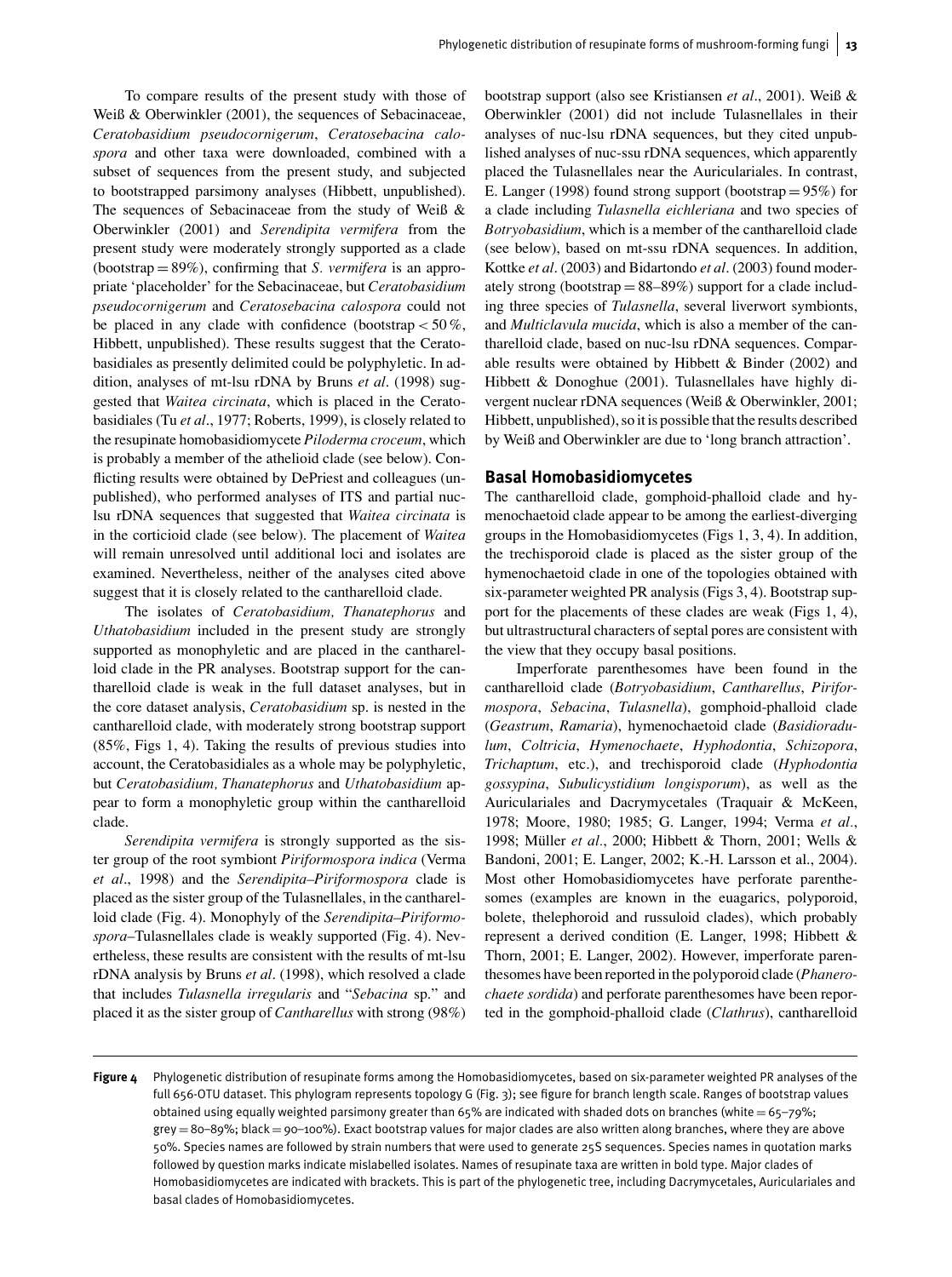

**Figure 4 Continued** Polyporoid clade. Tree 1 represents topology G, in which the trechisporoid clade is the sister group of the hymenochaetoid clade, and tree 2 represents topology H, in which the trechisporoid clade is nested within the polyporoid clade (Fig. 2). Mating systems for taxa where this is known are indicated in tree 1 (Tet = tetrapolar, Bip = bipolar). Species that produce a brown rot are also indicated (BR).

clade (Ceratobasidiales, *Sistotrema brinkmannii*), hymenochaetoid clade (*Hyphoderma praetermissum*) and trechisporoid clade (*Trechispora subsphaerospora*) (Eyme & Parriaud, 1970; E. Langer & Oberwinkler, 1993; G. Langer, 1994; Keller, 1997; Wells & Bandoni, 2001). These reports, which should be confirmed, suggest that there has been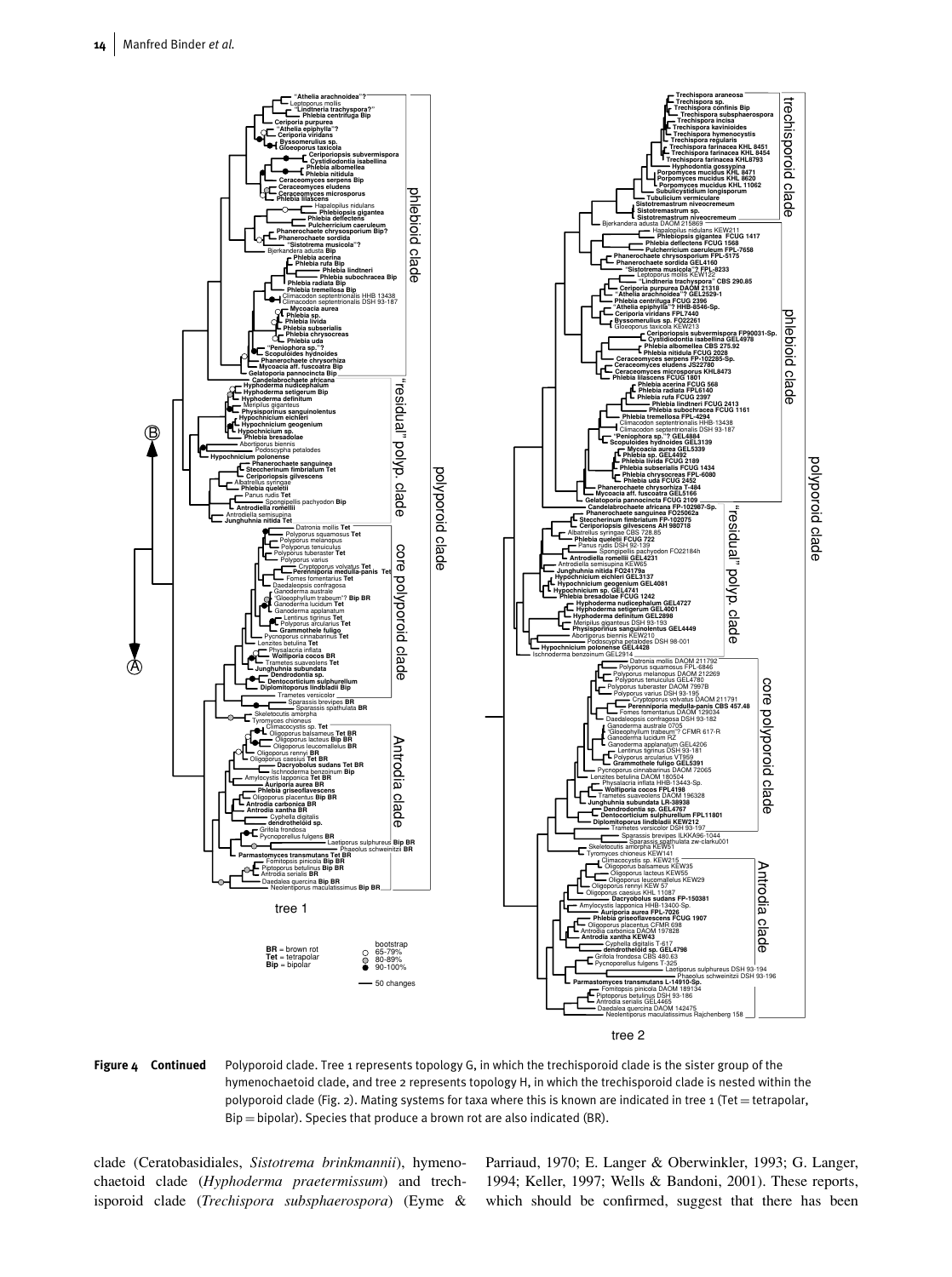

Figure 4 Continued Gloeophyllum, thelephoroid, corticioid, and russuloid clades. Groups within the russuloid clade correspond to groups recognised by E. Larsson and K.-H. Larsson.

extensive homoplasy in parenthesome evolution, possibly including reversals from perforate to imperforate parenthesomes (K.-H. Larsson *et al.*, 2004). Nevertheless, the occurrence of imperforate parenthesomes in the Auriculariales *s. str.* and Dacrymycetales, and their preponderance in the cantharelloid, gomphoid-phalloid, hymenochaetoid, and trechisporoid clades suggests that this is the plesiomorphic condition in the Homobasidiomycetes, which is consistent with the topology inferred with rDNA sequences. The core dataset tree and five of the topologies obtained in PR analyses of the full dataset suggest that the cantharelloid clade is the sister group of the other Homobasidiomycetes, but bootstrap support is weak (Figs 1, 3, 4).

#### **Phylogenetic distribution of resupinate forms within the Homobasidiomycetes**

Resupinate forms occur in every major clade of Homobasidiomycetes (Hibbett & Binder, 2002; K.-H. Larsson *et al*., 2004). The following sections and Table 3 provide a clade-byclade overview of the distribution of resupinate forms, based on this and other studies. Notes on ecology are also provided. More detailed commentary on the morphology and taxonomy of many of the resupinate forms in this study can be found in E. Larsson (2002), E. Langer (2002), and other works cited below. It is not the purpose of this study to infer the historical pattern of transformations between resupinate and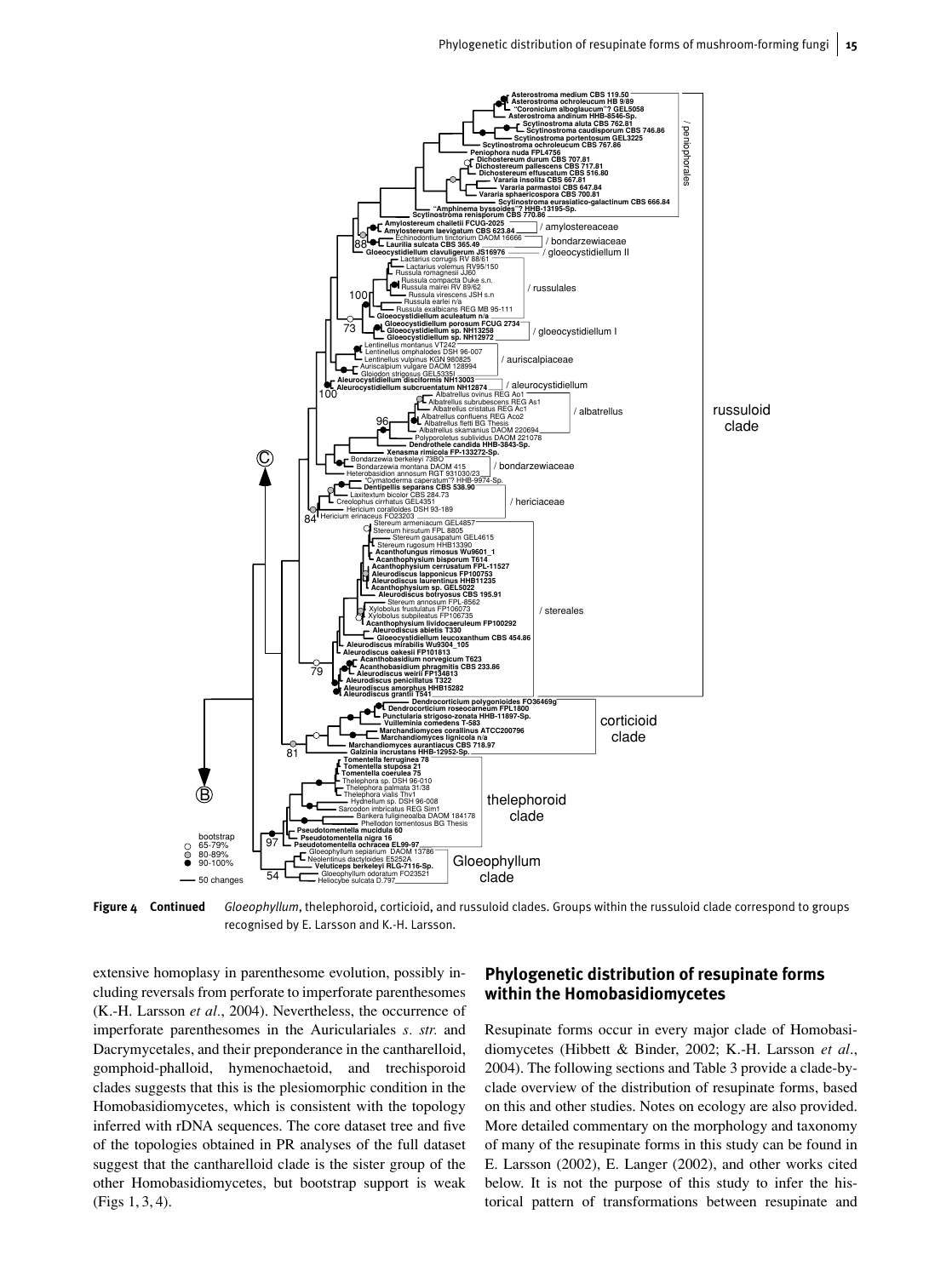

**Figure 4 Continued** *Jaapia argillacea*, bolete clade, athelioid clade, and euagarics clade.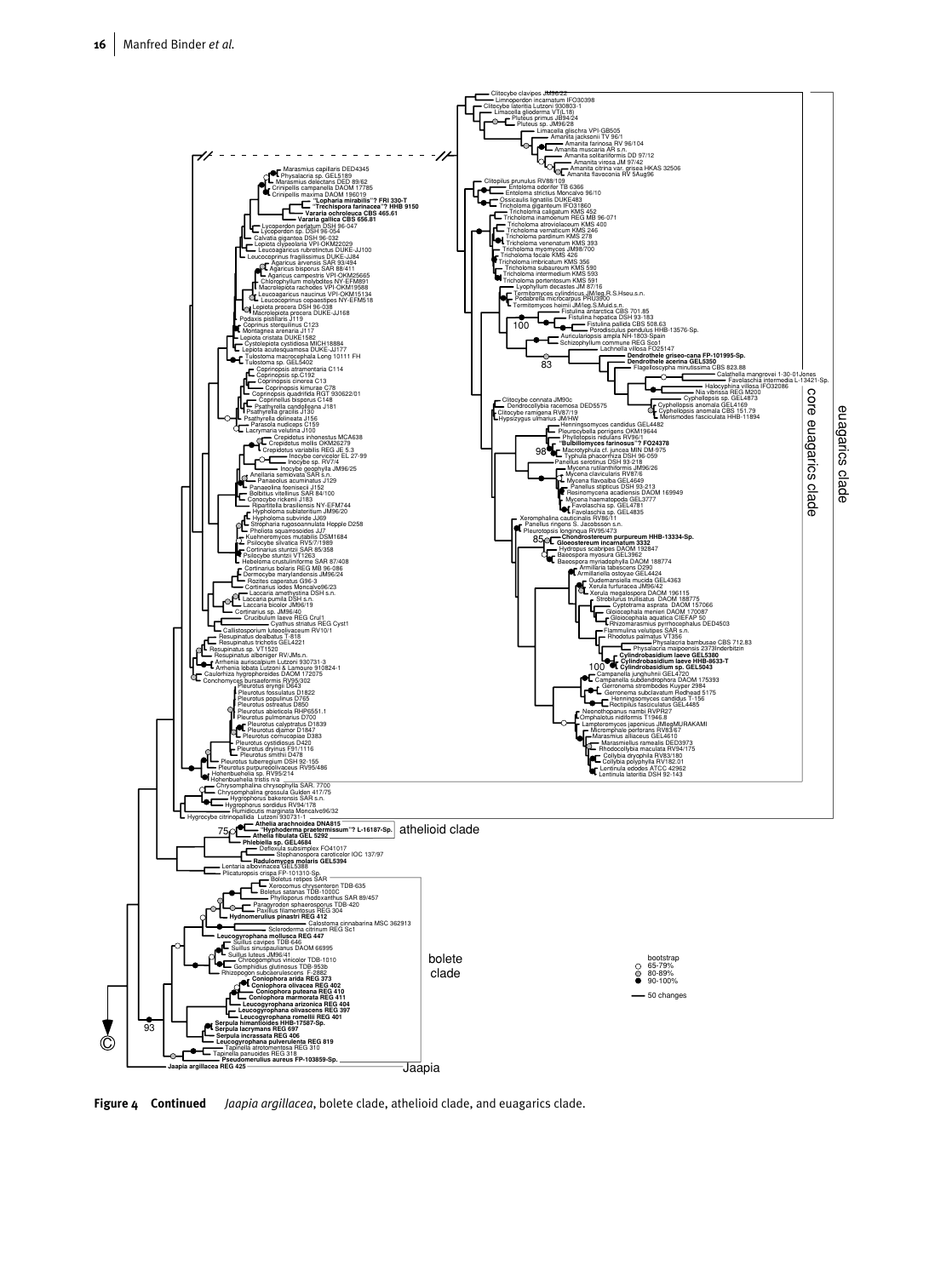|                                    |                              | <b>Isolates</b> <sup>b</sup> |                      |
|------------------------------------|------------------------------|------------------------------|----------------------|
| Clade<br>Subclade/species          | <b>Sequences<sup>a</sup></b> | This study                   | <b>Other studies</b> |
|                                    |                              |                              |                      |
| <b>Athelioid clade</b>             |                              |                              |                      |
| 'Amphinema byssoides'              | 1,2                          | $-$ HHB 13195-Sp.            | A + EL 11-98         |
| Athelia arachnoidea                | 1,2                          | $+815$                       | $B - 'GEL 2529.1'$   |
|                                    | $\overline{2}$               | $-$ 'GEL 2529.1'             |                      |
| Athelia decipiens                  |                              |                              | $A + JS 4930$        |
| 'Athelia epiphylla'                | 1, 2, 3, 4                   | $-$ HHB-8546-sp              | A + EL 12-98         |
| Athelia fibulata                   | $\overline{2}$               | + GEL 5292                   | $B - GEL$ 5292       |
| Atheliopsis subinconspicua         |                              |                              | A + KHL 8490         |
| Byssocorticium pulchrum            |                              |                              | A + KHL 11710        |
| Piloderma byssinum                 |                              |                              | A + KHL 8456         |
| Piloderma lanatum                  |                              |                              | $A + JS 24861$       |
| Tylospora asterophora              |                              |                              | A + KHL 8566         |
| <b>Bolete clade</b>                |                              |                              |                      |
| Coniophora arida                   | 1, 2, 3, 4                   | + MB-1823-sp                 | A + KHL 8547         |
|                                    |                              |                              | B+AF098375           |
|                                    |                              |                              | C + SFC 990911-57    |
| Coniophora marmorata               | $\overline{2}$               | $+411$                       |                      |
| Coniophora olivacea                | $\overline{2}$               | $+402$                       |                      |
| Coniophora puteana                 | 1, 2, 3, 4                   | +FP-102430Sp                 |                      |
| Hydnomerulius pinastri             | $\overline{2}$               | $+412$                       |                      |
| Leucogyrophana arizonica           | $\overline{2}$               | $+404$                       |                      |
| Leucogyrophana mollusca            | $\overline{2}$               | $+447$                       |                      |
| Leucogyrophana olivascens          | $\overline{2}$               | $+397$                       |                      |
| Leucogyrophana pulverulenta        | $\overline{2}$               | $+819$                       |                      |
| Leucogyrophana romellii            | $\overline{2}$               | $+401$                       | A + KHL 11066        |
| Pseudomerulius aureus              | 1, 2, 3                      | +FP-103859Sp                 | A + B.Norden         |
|                                    |                              |                              | $C + SFC 970927 - 4$ |
| Serpula himantioides               | 1, 2, 3, 4                   | + HHB-17587sp                | $B + GEL$ 5395       |
| Serpula incrassata                 | 2,4                          | $+406$                       |                      |
| Serpula lacrymans                  | $\overline{2}$               | $+697$                       |                      |
| Cantharelloid clade                |                              |                              |                      |
| Botryobasidium agg. candicans      | $\overline{2}$               | + GEL 2090                   | B + GEL 2090         |
| Botryobasidium agg. vagum          | $\overline{2}$               | + GEL 4181                   | B + GEL 4181         |
| Botryobasidium botryosum           |                              |                              | A + KHL 11081        |
| Botryobasidium candicans           | $\overline{2}$               | +GEL 3083                    | B+GEL 3083           |
| Botryobasidium isabellinum         | $\overline{2}$               | + GEL 2108                   | B + GEL 2108         |
|                                    | 1, 2, 3, 4                   | + GEL 2109                   | $C + GEL 2109$       |
| Botryobasidium sp.                 | $\overline{2}$               | +GEL 4698                    | B + GEL 4698         |
|                                    | $\overline{2}$               | $+$ GEL 5132                 | B+GEL 5132           |
| Botryobasidium subcoronatum        | $\overline{2}$               | +GEL 4673                    | B + GEL 4673         |
|                                    | $\overline{2}$               | +GEL 5397                    | $B + GEL$ 5397       |
|                                    | 1, 2, 3, 4                   | + FCUG 1286                  | $C + GEL$ 1286       |
| Botryobasidium vagum               | $\overline{2}$               | + GEL 2122                   |                      |
| Ceratobasidium sp.                 | 1, 2, 3, 4                   | +GEL 5602                    |                      |
| Haplotrichum conspersum            |                              |                              | A + KHL 11063        |
|                                    |                              |                              | C+SFC990123-15       |
| Membranomyces delectabilis         |                              |                              | A + KHL 11147        |
| Multiclavula mucida <sup>c</sup>   | 1, 2, 3                      | + DSH 93-056                 | C+DSH 93-056         |
| Piriformospora indica <sup>c</sup> | 1, 2, 3                      | +DSM 11827                   |                      |

**Table 3** Phylogenetic distribution of resupinate and other selected reduced species among the major clades of Homobasidiomycetes and outgroups (Auriculariales and Dacrymycetales), as estimated by the present study, K.-H. Larsson *et al.* (2004), Langer (2002), Lim (2001; nuc-ssu rDNA analyses only), and Kim & Jung (2000)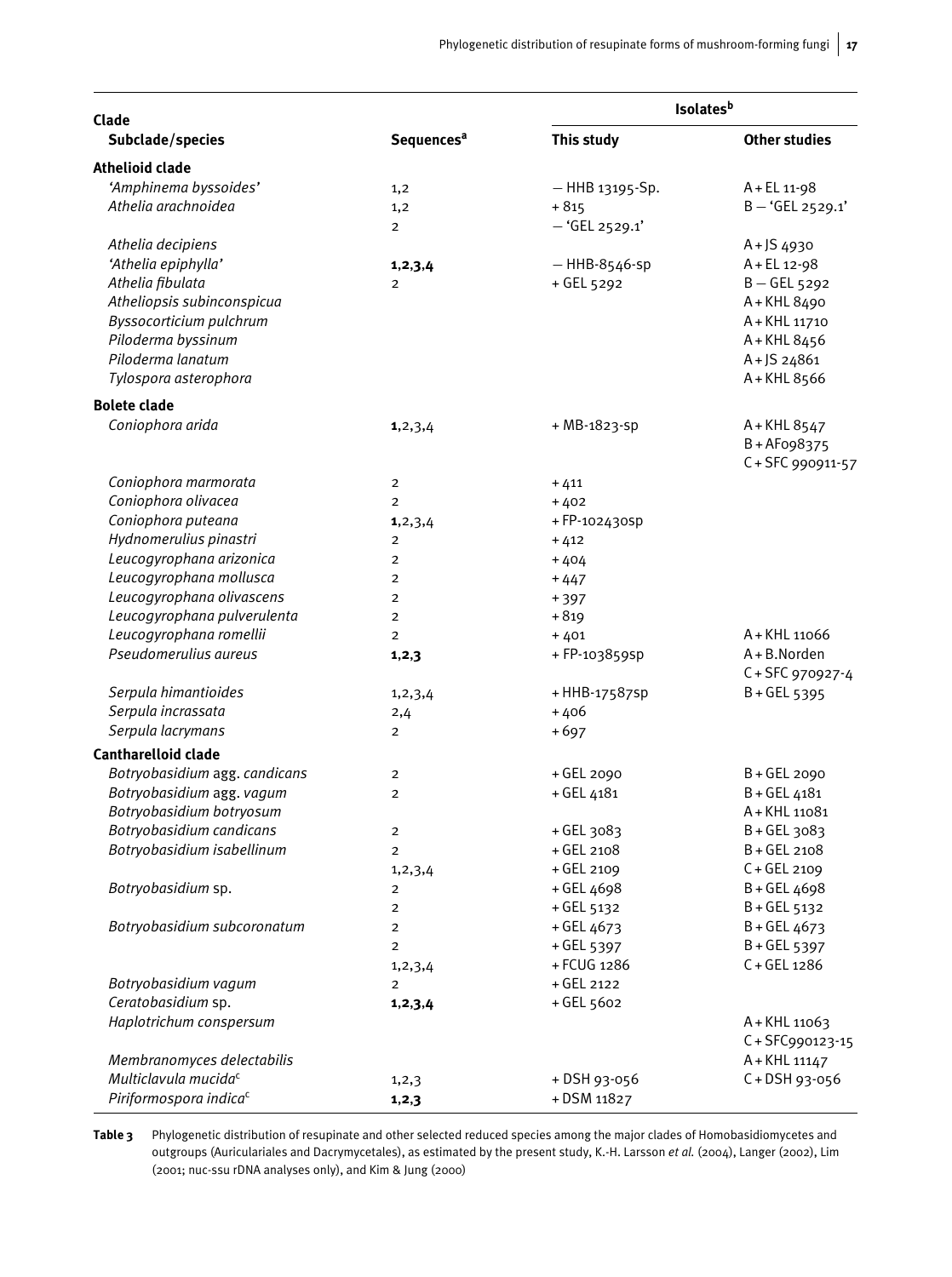| Clade                              |                              | <b>Isolates</b> <sup>b</sup> |                      |
|------------------------------------|------------------------------|------------------------------|----------------------|
| Subclade/species                   | <b>Sequences<sup>a</sup></b> | This study                   | <b>Other studies</b> |
| Serendipita vermifera <sup>d</sup> | $\overline{2}$               | $+$ CBS 572.83               |                      |
| Sistotrema alboluteum              |                              |                              | $A + UK$ 166         |
| Sistotrema brinkmannii             | $\overline{2}$               | +GEL 3134                    | A + NH 11412/2206    |
|                                    |                              |                              | B+F0 31682           |
|                                    |                              |                              | B + GEL 3134         |
| Sistotrema confluens <sup>c</sup>  |                              |                              | $A + PV 174$         |
| Sistotrema coronilla               |                              |                              | A+NH 7598/785        |
| Sistotrema diademiferum            |                              |                              | $C + SFC990521 - 13$ |
| Sistotrema eximum                  | 1, 2, 3, 4                   | + RGT 420                    |                      |
| Sistotrema sernanderi              | 2,3                          | +CBS 926.70                  |                      |
| 'Sistotrema muscicola'             | 1, 2, 3                      | $-$ FPL 8233                 | A + KHL 8794         |
| Thanatephorus praticola            | 1, 2, 3                      | +IMI-34886                   |                      |
| Tulasnella obscura                 |                              |                              | B + GEL 4624         |
| Tulasnella pruinosa                | 2,3,4                        | +DAOM 17641                  |                      |
| Tulasnella sp.                     | $\overline{2}$               | + GEL 4461                   | B + GEL 4461         |
|                                    | $\overline{2}$               | + GEL 4745                   | $B + GEL 4745$       |
| Tulasnella violea                  | 2,3                          | +DAOM 222001                 |                      |
| Uthatobasidium fusisporum          | 1, 2, 3                      | + HHB 102155SD               |                      |
| Uthatobasidium sp.                 | $\overline{2}$               | +FO 30284                    | B+F0 30284           |
| <b>Corticioid clade</b>            |                              |                              |                      |
| Corticium roseum                   |                              |                              | $A + EL$ 13-98       |
|                                    |                              |                              | $C + e$ SFC 991231-9 |
| Dendrocorticium polygonioides      | $\overline{2}$               | +F0 36469g                   | B + FO 36469g        |
| Dendrocorticium roseocarneum       | 1, 2, 3, 4                   | + FPL 1800                   | A + FPL 1800         |
| Dendrothele maculata               |                              |                              | A + HHB 10621        |
| Erythricium laetum                 |                              |                              | A+GB/NH14530         |
| Galzinia incrustans                | 1, 2, 3, 4                   | +HHB-12952Sp                 |                      |
| Laetisaria fuciformis              | 1, 2, 3, 4                   | + NJ-2 Jackson               |                      |
| Marchandiomyces aurantiacus        | $\overline{2}$               | +DePriest                    |                      |
| Marchandiomyces corallinus         | $\overline{2}$               | +DePriest                    |                      |
| Marchandiomyces lignicola          | $\overline{2}$               | +DePriest                    |                      |
| Punctularia strigoso-zonata        | 1,2                          | + HHB-11897sp                | A + LR 40885         |
| Vuilleminia comedens               | 1, 2, 3                      | $+T-583$                     | $A + EL$ 1-99        |
|                                    |                              |                              | B + GEL 4110         |
|                                    |                              |                              | C+SFC 990326-21      |
| Vuilleminia macrospora             |                              |                              | A + EL 21-99         |
| <b>Euagarics clade</b>             |                              |                              |                      |
| Amylocorticium cebennense          |                              |                              | $A + JS 24813$       |
| Amylocorticium subincarnatum       |                              |                              | $A + \text{AS-95}$   |
| Anomoporia bombycina               |                              |                              | $A + GG$ u612        |
| Anomoporia kamtschatica            |                              |                              | A + KHL 11072        |
| Athelia bombacina                  |                              |                              | $C + no$ data        |
| Auriculariopsis ampla <sup>c</sup> | 2,3,4                        | + NH 1803                    |                      |
| 'Bulbillomyces farinosus'          | 2,                           | +FO 24378                    | $B + F0 24378$       |
| Calathella mangrovei <sup>c</sup>  | 1, 2, 3                      | +1-30-01Jones                |                      |
| Calyptella campanula <sup>c</sup>  |                              |                              | $B +$                |
| Ceraceomyces tessulatus            |                              |                              | ?KHL 8474            |
| Chondrostereum purpureum           | 1, 2, 3, 4                   | + HHB-13334sp                | $A + EL$ 59-97       |
|                                    |                              |                              | $B + GEL$ 5348       |
|                                    |                              |                              | C + SFC 971001-13    |
|                                    |                              |                              | $C + CBS$ 427.72     |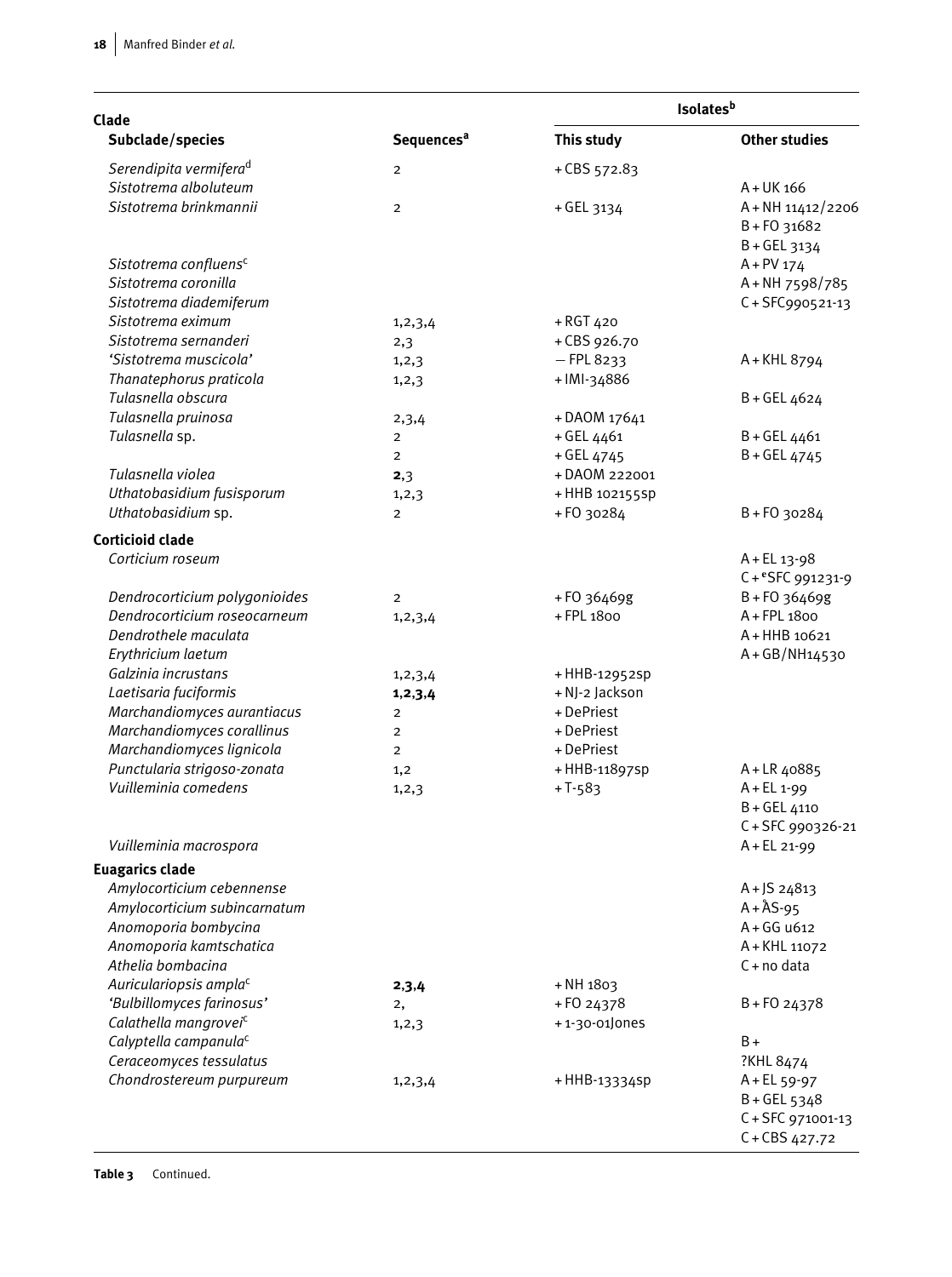| Clade                                   |                              |                    | <b>Isolates</b> <sup>b</sup>        |  |
|-----------------------------------------|------------------------------|--------------------|-------------------------------------|--|
| Subclade/species                        | <b>Sequences<sup>a</sup></b> | This study         | <b>Other studies</b>                |  |
| Coronicium alboglaucum                  | $\overline{2}$               | + GEL 5058         | $A - NH 4208/377$<br>$B - GEL$ 5058 |  |
| Cylindrobasidium laeve                  | 1, 2, 3, 4                   | + HHB-8633-T       | A + Ulvesund                        |  |
|                                         | $\overline{2}$               | + GEL 5380         | $B + GEL$ 5380                      |  |
|                                         |                              |                    | C+SFC990121-8                       |  |
| Cylindrobasidium sp.                    | $\overline{2}$               | + GEL 5043         | $B + GEL$ 5043                      |  |
| Cyphellopsis anomala <sup>c</sup>       | 1, 2, 3, 4                   | + CBS 151.79       | B + GEL 4169                        |  |
|                                         | $\overline{2}$               | + GEL 4169         |                                     |  |
| Cyphellopsis sp. <sup>c</sup>           |                              | + GEL 4873         | B + GEL 4873                        |  |
| Cystostereum murraii                    |                              |                    | $C + CBS$ 257.73                    |  |
| Dendrothele acerina                     | $\overline{2}$               | + GEL 5350         | $B + GEL$ 5350                      |  |
| Dendrothele griseocana                  | $\mathbf{2}$                 | + FP 101995-Sp     |                                     |  |
| 'dendrotheloid' sp.                     |                              |                    | B + GEL 4798                        |  |
| Favolaschia intermedia <sup>c</sup>     | 1, 2, 3, 4                   | $+ L - 13421 - Sp$ |                                     |  |
| Flagelloscypha minutissima <sup>c</sup> | 1, 2, 4                      | + CBS 823.88       |                                     |  |
| Gloeostereum incarnatum $c$             | $\overline{2}$               | + NH 3332          |                                     |  |
| Halocyphina villosa <sup>c</sup>        | 1, 2, 3, 4                   | + IFO 32086        |                                     |  |
| Henningsomyces candidus <sup>2</sup>    | 1, 2, 3, 4                   | + GEL 4482         | B + GEL 4482                        |  |
| Hypochniciellum subillaqueatum          |                              |                    | A + KHL 8493                        |  |
| Lachnella villosa <sup>c</sup>          | 1, 2, 3, 4                   | + CBS 609.87       | $B + F0 25147$                      |  |
| Merismodes fasciulatus <sup>c</sup>     | 1, 2, 3                      | + HHB-11894        |                                     |  |
| Mucronella calva                        |                              |                    | $B + GEL 4458$                      |  |
| Mycoacia copelandii                     |                              |                    | C+SFC990710-6                       |  |
| Phlebiella pseudotsugae                 |                              |                    | A+NH 10396/1953                     |  |
| Plicaturopsis crispa <sup>c</sup>       | 1, 2, 3, 4                   | ?FP 101310-Sp      | $B - GEL 4132$                      |  |
|                                         |                              |                    | $C - SFC 990320 - 8$                |  |
| Rectipilus fasciculatus                 |                              |                    | $B + GEL 4485$                      |  |
| Schizophyllum commune <sup>c</sup>      | 1, 2, 3, 4                   | +DSH 96-026        | $B + GEL 4623$                      |  |
| Gloeophyllum clade                      |                              |                    |                                     |  |
| Boreostereum radiatum                   |                              |                    | $C + CBS$ 417.61                    |  |
| Donkioporia expansa                     |                              |                    | $C + CBS$ 299.93                    |  |
| Gloeophyllum sepiarium <sup>c</sup>     | 1, 2, 3, 4                   | + DAOM 137861      |                                     |  |
| Heliocybe sulcata <sup>c</sup>          | 1, 2, 3                      | $+D.797$           |                                     |  |
| Veluticeps berkeleyi                    | 1, 2, 4                      | + RLG-7116-sp      | $C + CBS$ 725.68                    |  |
|                                         |                              |                    |                                     |  |
| Gomphoid-phalloid clade                 |                              |                    |                                     |  |
| Kavinia alboviridis                     |                              |                    | A + EL 16-98                        |  |
| Kavinia himantia                        | 1, 2, 3, 4                   | + FP-101479Sp      | $A + LL-98$                         |  |
| Kavinia sp.                             |                              |                    | $B - F025092$                       |  |
| Ramaricium alboflavescens               | 1, 2, 4                      | + DAOM-17712       |                                     |  |
| Hymenochaetoid clade                    |                              |                    |                                     |  |
| Asterodon ferruginosum                  |                              |                    | A + KHL 11176                       |  |
| Basidioradulum radula                   | 1, 2, 3                      | +F0 23507a         | $A + NH$ 9453                       |  |
|                                         |                              |                    | B + GEL 4107                        |  |
|                                         |                              |                    | $C + no$ data                       |  |
| Fibricium rude                          | $\overline{2}$               | + GEL 2121         | B + GEL 2121                        |  |
| Hyphoderma guttuliferum                 |                              |                    | A+NH 12012/2438                     |  |
| Hyphoderma praetermissum                | 1, 2, 3, 4                   | $-$ 'L-16187-sp.'  | A+NH 9536/1708                      |  |
|                                         |                              |                    | $B + GEL 4845$                      |  |
| Hyphodontia aff. breviseta              | $\overline{2}$               | + GEL 4214         | B + GEL 4214                        |  |
| Hyphodontia alienata                    |                              |                    | $A + EL14 - 98$                     |  |
| Hyphodontia agg. alutaria               |                              |                    | B+GEL 2034                          |  |

**Table 3** Continued.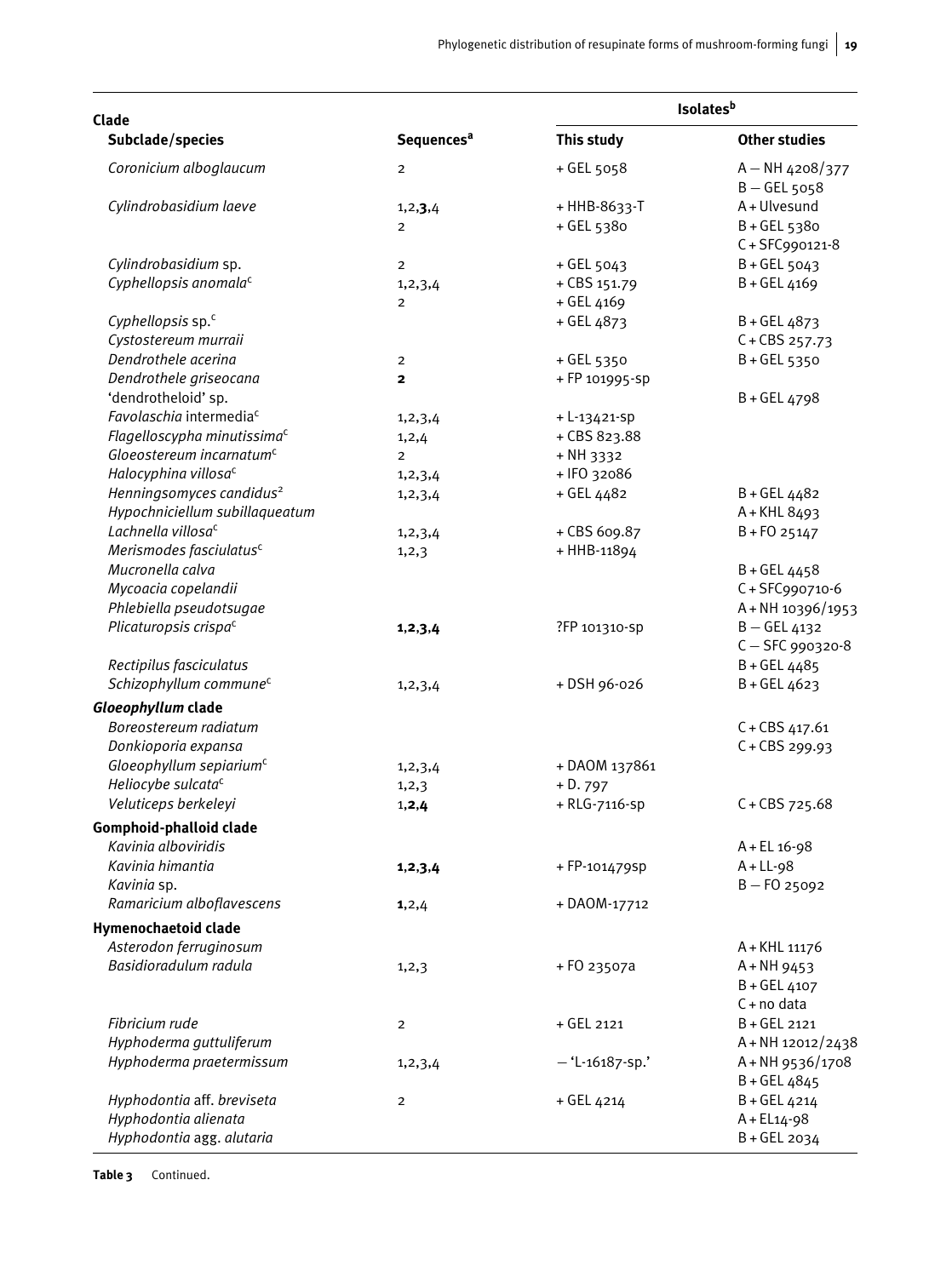| Clade                                               |                              | <b>Isolates</b> <sup>b</sup> |                      |
|-----------------------------------------------------|------------------------------|------------------------------|----------------------|
| Subclade/species                                    | <b>Sequences<sup>a</sup></b> | This study                   | <b>Other studies</b> |
| Hyphodontia alutaria                                | 1, 2, 3, 4                   | + 'GEL 2071'                 | $C + 'GEL 2071'$     |
|                                                     | $\overline{2}$               | + GEL 4553                   |                      |
| Hyphodontia alutacea                                | $\overline{2}$               | + GEL 2397                   | B + GEL 2937         |
| Hyphodontia aspera                                  | $\overline{2}$               | + GEL 2135                   | A+KHL 8530           |
|                                                     |                              |                              | $B + GEL 2135$       |
| Hyphodontia barbajovis                              |                              |                              | B+GEL 3806           |
| Hyphodontia borealis                                |                              |                              | $A + JS$ 26064       |
| Hyphodontia breviseta                               |                              |                              | $A + JS$ 17863       |
| Hyphodontia cineracea                               | $\overline{2}$               | + GEL 4875                   | $B + GEL 4875$       |
| Hyphodontia crustosa                                | $\overline{2}$               | + GEL 5360                   | $B + GEL$ 5360       |
| Hyphodontia nespori                                 | $\overline{2}$               | + GEL 4190                   | B + GEL 4190         |
| Hyphodontia niemelaei                               | $\overline{2}$               | + GEL 5068                   |                      |
| Hyphodontia nudiseta                                | $\overline{2}$               | + GEL 5302                   | $B + GEL$ 5302       |
| Hyphodontia pallidula                               | $\overline{2}$               | $+$ GEL 4533                 | $B + GEL 4533$       |
| Hyphodontia palmae                                  | $\overline{2}$               | + GEL 4536                   | $B + GEL 3456$       |
| Hyphodontia quercina                                |                              |                              | A + KHL 11076        |
| Hyphodontia sambuci                                 | $\mathbf 2$                  | +F042008                     | B + GEL 2414         |
| Hyphodontia serpentiformis                          | $\overline{2}$               | + GEL 3307                   | B+GEL 3307           |
| Oxyporus populinus <sup>c</sup>                     | $\overline{2}$               | +FO 35584                    | $B + F0$ 35584       |
| Repetobasidium mirificium                           | 1, 2, 3, 4                   | +FP-133558sp                 |                      |
| Resinicium bicolor                                  | 1, 2, 3                      | +FP-135104Sp                 | A+NH 11540/2228      |
|                                                     |                              |                              | $B - GEL 4664$       |
|                                                     |                              |                              | C + HHB 10103        |
|                                                     |                              |                              | $C + CBS$ 253.73     |
| Schizopora flavipora                                | $\overline{2}$               | $+$ GEL 3545                 | $B + GEL$ 3545       |
| Schizopora paradoxa                                 | 1, 2, 3                      | + GEL 2511                   | B + GEL 4188         |
|                                                     |                              |                              | $C - GEL 2511$       |
| Schizopora radula                                   | 2,3                          | + GEL 3798                   |                      |
| Sphaerobasidium minutum                             | $\overline{c}$               | + GEL 5373                   | $B + GEL$ 5373       |
| Subulicium sp.                                      | $\overline{2}$               | + GEL 4808                   | B+GEL 4808           |
| Trichaptum abietinum <sup>c</sup>                   | 1, 2, 3                      | + FPL 8973                   | $B + GEL$ 5237       |
| Tubulicrinis gracillimus                            | 1,2                          | + HHB-13180Sp                |                      |
| Tubulicrinis subulatus                              | $\overline{2}$               | + GEL 5286                   | A + KHL 11079        |
|                                                     |                              |                              | B+GEL 5286           |
| Tubulicrinus sp.                                    | 2                            | + GEL 5046                   | B + GEL 5046         |
| Hymenochaetaceae                                    |                              |                              |                      |
| Fomitoporia punctata                                | $\overline{c}$               | $+85 - 74$                   |                      |
| Fuscoporia contigua                                 | $\overline{2}$               | + TW 699                     |                      |
| Fuscoporia ferrea                                   | $\overline{2}$               | $+87-8$                      |                      |
| Fuscoporia ferruginosa                              | $\overline{2}$               | $+82-930$                    |                      |
| Hydnochaete olivacea                                |                              | + CLA 02-003                 |                      |
| Hymenochaete acanthophysata                         | 1, 2, 3<br>$\overline{2}$    | + CBS 925.96                 |                      |
| Hymenochaete adusta                                 | $\overline{2}$               | $+$ TAA 95-37                |                      |
| Hymenochaete berteroi                               | $\overline{2}$               | + CBS 733.86                 |                      |
| Hymenochaete boidinii                               | $\overline{2}$               | + CBS 726.91                 |                      |
| Hymenochaete carpatica                              | $\overline{2}$               | + TW 27.9.97                 |                      |
|                                                     |                              |                              |                      |
| Hymenochaete cervinoidea<br>Hymenochaete cinnamomea | $\overline{2}$               | + CBS 736.86<br>+ LK 27.9.97 | $A + EL 6-99$        |
|                                                     | $\overline{2}$               |                              |                      |
| Hymenochaete corrugata                              | 1, 2, 3                      | +FP-104124Sp                 |                      |
| Hymenochaete cruenta                                | $\overline{c}$               | $+$ HB 149/80                |                      |
| Hymenochaete denticulata                            | $\overline{c}$               | + CBS 780.91                 |                      |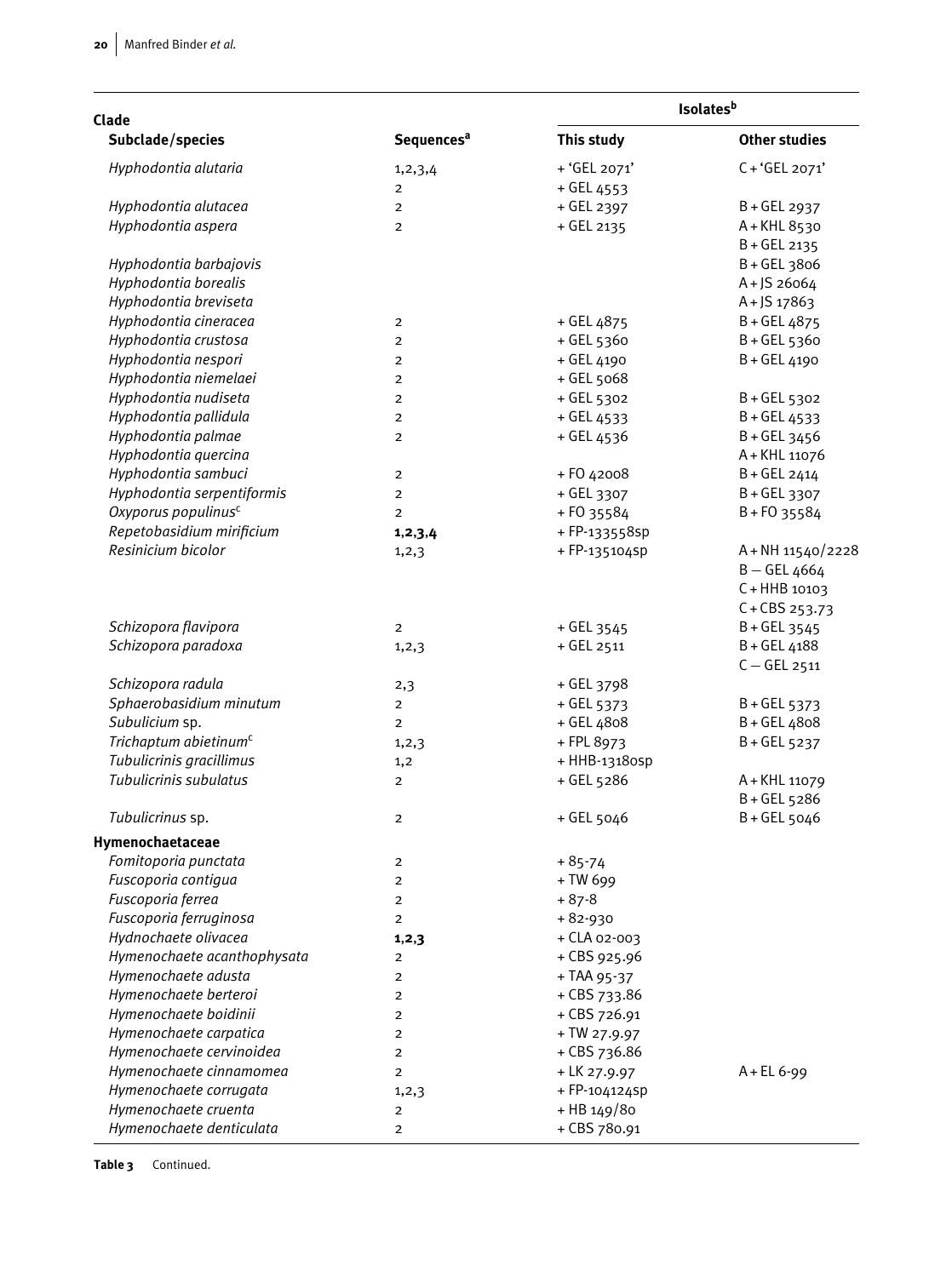| Clade                                   |                              | <b>Isolates</b> <sup>b</sup> |                       |
|-----------------------------------------|------------------------------|------------------------------|-----------------------|
| Subclade/species                        | <b>Sequences<sup>a</sup></b> | This study                   | <b>Other studies</b>  |
| Hymenochaete duportii                   | $\overline{2}$               | + CBS 941.96                 |                       |
| Hymenochaete fuliginosa                 | $\overline{2}$               | + CBS 933.96                 |                       |
| Hymenochaete japonica                   | $\overline{2}$               | + CBS 499.76                 |                       |
| Hymenochaete nanospora                  | $\overline{2}$               | + CBS 924.96                 |                       |
| Hymenochaete ochromarginata             | $\overline{2}$               | + CBS 928.96                 |                       |
| Hymenochaete pinnatifida                | $\overline{2}$               | + CBS 770.91                 |                       |
| Hymenochaete pseudoadusta               | $\overline{2}$               | $+$ TAA 95-38                |                       |
| Hymenochaete rhabarbarina               | $\overline{2}$               | + GEL 4809                   | B+GEL 4809            |
| Hymenochaete rubiginosa                 | $\overline{2}$               | + TW 22.9.97                 |                       |
| Hymenochaete separabilis                | $\overline{2}$               | + CBS 738.86                 |                       |
| Hymenochaete separata                   | $\overline{2}$               | $+$ TAA 95-24                |                       |
| Hymenochaete sp.                        | $\overline{2}$               |                              | A + KHL 11024         |
| Mensularia hastifera                    | $\overline{2}$               | $+84-1023a$                  |                       |
| Phellinidium ferrugineofuscum           | $\overline{2}$               | $+$ TN 6121                  |                       |
| Phellinus laevigatus                    | $\overline{2}$               | + TN 3260                    |                       |
| Phellopilus nigrolimitatus <sup>c</sup> | $\overline{2}$               | $+85 - 823$                  |                       |
| Pseudochaete tabacina                   | $\overline{2}$               | + FPL 3000                   |                       |
| Jaapia                                  |                              |                              |                       |
| Jaapia argillacea                       | 1, 2, 3, 4                   | + Reg 425                    |                       |
| <b>Polyporoid clade</b>                 |                              |                              |                       |
| core polyporoid clade                   |                              |                              |                       |
| Dendrodontia sp.                        | $\overline{2}$               | + GEL 4767                   | B + GEL 4767          |
| Dentocorticium sulphurellum             | 1, 2, 3, 4                   | + FPL 11801                  | $C$ + FPL 11801       |
| Diplomitoporus crustulinus              |                              |                              | $C - CBS443.48$       |
| Diplomitoporus lindbladii               | 1,2                          | + KEW 212                    | $B + GEL 4653$        |
| Grammothele fuligo                      | $\overline{2}$               | + GEL 5391                   | $B + GEL$ 5391        |
| Junghuhnia subundata                    | 1, 2, 3, 4                   | + LR-38938                   |                       |
| Lopharia cinerascens                    |                              |                              | $A + EL 63 - 97$      |
|                                         |                              |                              | $C + CBS$ 486.62      |
| Lopharia mirabilis                      | 1, 2, 3                      | $-$ FRI 330-T                | C+SFC 990623-11??     |
| Perenniporia medulla-panis              | 1, 2, 3                      | $+$ CBS 45                   |                       |
| Wolfiporia cocos                        | 1, 2, 3, 4                   | + FPL 4198                   | $C + ATCC 13490$      |
| phlebioid clade                         |                              |                              |                       |
| Anomoporia albolutescens                |                              |                              | $C + CBS$ 337.63      |
| Bjerkandera adusta <sup>c</sup>         | 1, 2, 3, 4                   | + DAOM 21586                 | C + DAOM 21586        |
| Byssomerulis corium                     |                              |                              | A + KHL 8593          |
| Byssomerulius sp.                       | $\overline{2}$               | $+ F0 22261$                 | $B + F0 22261$        |
| Ceraceomyces eludens                    | $\overline{2}$               | +JS22780                     | A+JS 22780            |
| Ceraceomyces microsporus                | $\overline{2}$               | + KHL 8473                   |                       |
| Ceraceomyces serpens                    | 1, 2, 3                      | +FP-102285-sp                | A + KHL 8478          |
| Ceriporia purpurea                      | 1, 2, 3, 4                   | + DAOM 21318                 | C + DAOM 21316        |
| Ceriporia viridans                      | 1, 2, 3, 4                   | + FPL 7440                   | A+KHL 8765            |
|                                         |                              |                              | $B + F0 24398$        |
| Ceriporiopsis subvermispora             | 1, 2, 3, 4                   | + FP 90031-Sp.               | $C - CBS$ 525.92      |
| Climacodon septentrionale <sup>c</sup>  | 2,4                          | + HHB 13438-sp               |                       |
|                                         | $\overline{2}$               | + DSH 93-187                 |                       |
| Cystidiophora castanea                  |                              |                              | C + SFC 980119-2      |
| Cystidiodontia isabellina               | $\overline{2}$               | + GEL 4978                   | B + GEL 4978          |
| Gelatoporia pannocincta                 | $\overline{2}$               | + FCUG 2109                  |                       |
| Gloeoporus taxicola <sup>c</sup>        | 1, 2, 3, 4                   | + KEW 213                    | $A + 98$              |
|                                         |                              |                              | $C + SFC 000111 - 3$  |
|                                         |                              |                              | $C + SFC 950815 - 16$ |
|                                         |                              |                              |                       |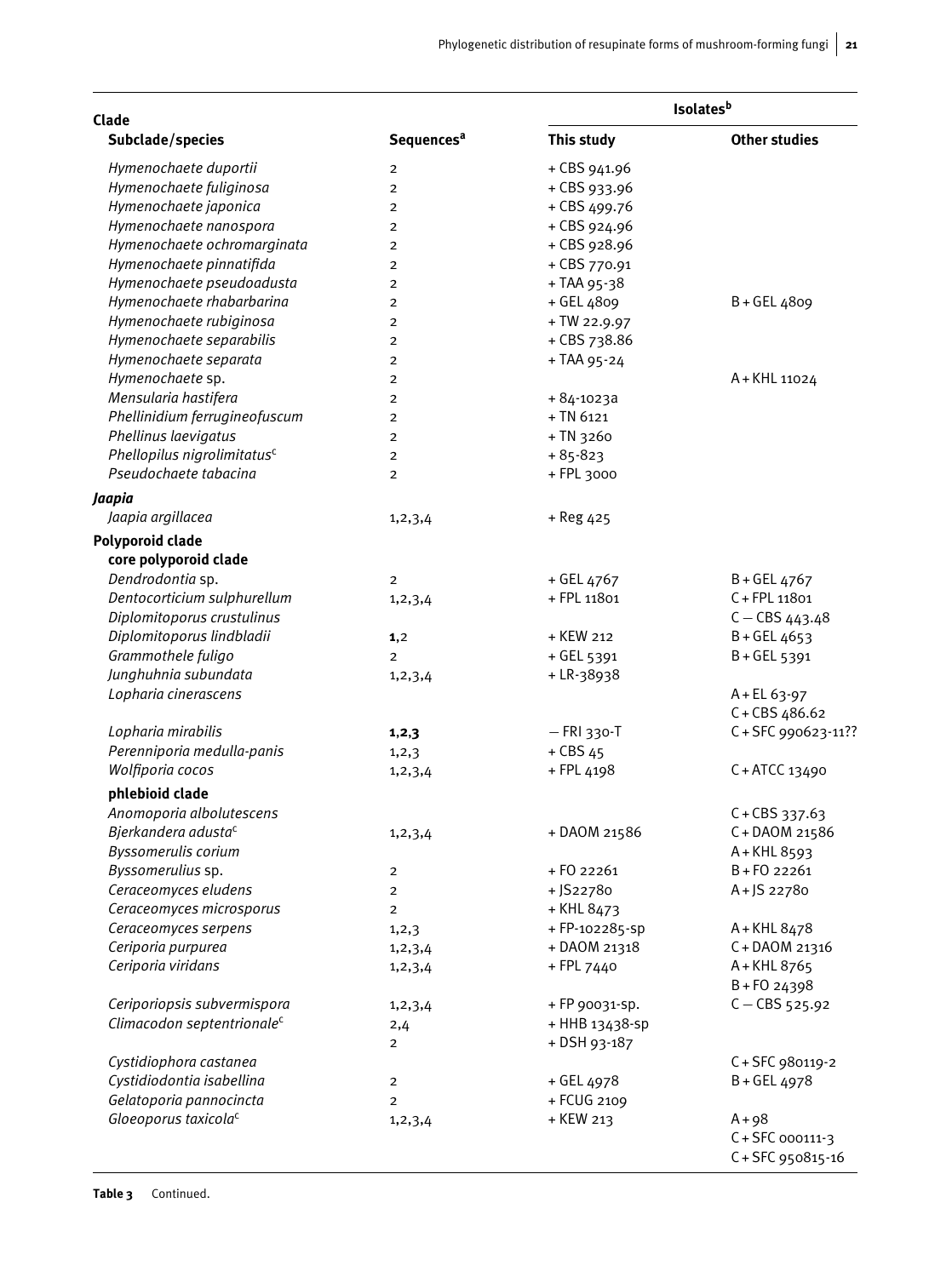| Clade                               |                              |                | <b>Isolates</b> <sup>b</sup>                                                                 |
|-------------------------------------|------------------------------|----------------|----------------------------------------------------------------------------------------------|
| Subclade/species                    | <b>Sequences<sup>a</sup></b> | This study     | <b>Other studies</b>                                                                         |
| Irpex lacteus                       |                              |                | C+??SFC 951007-39<br>$C +$ IFO 5367                                                          |
| 'Lindtneria trachyspora'            | 1, 2, 3, 4                   | + CBS 290.85   |                                                                                              |
| Lopharia spadicea                   |                              |                | $C + CBS$ 474.48                                                                             |
| Mycoacia aff. fuscoatra             | $\overline{2}$               | + GEL 5166     | $B + GEL$ 5166                                                                               |
| Mycoacia aurea                      | $\overline{2}$               | + GEL 5339     | $A + NH$ 14434                                                                               |
|                                     |                              |                | $B + GEL$ 5339                                                                               |
| Mycoacia uda                        |                              |                | B + GEL 3102                                                                                 |
| Mycoaciella bispora                 |                              |                | $A + EL$ 13-99                                                                               |
| Oxyporus latemarginatus             |                              |                | $C + ATCC 9408$                                                                              |
| Phanerochaete chrysorhiza           | $\overline{2}$               | $+T - 484$     |                                                                                              |
| Phanerochaete chrysosporium         | 1, 2, 3, 4                   | + FPL 5175     | $C$ + FPL 5175                                                                               |
| Phanerochaete sordida               | $\overline{2}$               | + GEL 4160     | B + GEL 4160<br>C + SFC 980201-11                                                            |
| Phlebia acerina                     | $\overline{2}$               | + FCUG 568     |                                                                                              |
| Phlebia albomellea                  | 1, 2, 3, 4                   | + CBS 275.92   |                                                                                              |
| Phlebia centrifuga                  | $\overline{2}$               | + FCUG 2396    | $B + AF 141618$                                                                              |
| Phlebia chrysocreas                 | 1, 2, 3                      | + FPL6080      | A + KHL 10216                                                                                |
| Phlebia deflectens                  | $\overline{2}$               | + FCUG 1568    |                                                                                              |
| Phlebia lilascens                   | $\overline{2}$               | + FCUG 1801    |                                                                                              |
| Phlebia lindtneri                   | $\overline{2}$               | + FCUG 2413    | A + NH 12239/2413                                                                            |
| Phlebia livida                      | $\overline{2}$               | + FCUG 2189    |                                                                                              |
| Phlebia nitidula                    | $\overline{2}$               | + FCUG 2028    |                                                                                              |
| Phlebia radiata                     | 1, 2, 3, 4                   | + FPL 6140     | A + NH 12118/2423<br>$B + AF 141627$<br>$B + GEL$ 5258<br>$C$ + FPL 6140<br>C + ?? KCTC 6759 |
| Phlebia rufa                        | $\overline{2}$               | + FCUG 2397    | A + NH 12094/2397                                                                            |
| Phleba sp.                          | $\overline{2}$               | + GEL 4492     | B + GEL 4492                                                                                 |
| Phlebia subochracea                 | $\overline{2}$               | + FCUG 1161    |                                                                                              |
| Phlebia subserialis                 | $\overline{2}$               | + FCUG 1434    |                                                                                              |
| Phlebia tremellosa                  | 2,3                          | + FPL 4294     | A + NH 10162/1813                                                                            |
| Phlebia uda                         | $\overline{2}$               | + FCUG 2452    |                                                                                              |
| Phlebiopsis gigantea                | 1, 2, 3, 4                   | + FP-101815-Sp | $B + GEL 2500$                                                                               |
| Pulcherricium caeruleum             | 1, 2, 3, 4                   | +FPL 7658      | $C + ??$ IFO 4974                                                                            |
|                                     |                              |                | $C$ + FPL $7658$                                                                             |
| Rigidoporus vinctus                 |                              |                | $C + ATCC$ 32575                                                                             |
| Scopuloides hydnoides               | $\overline{2}$               | + GEL 3139     | $B + GEL$ 3139<br>B+GEL 3859                                                                 |
| Antrodia clade                      |                              |                |                                                                                              |
| Antrodia carbonica <sup>c</sup>     | 1, 2, 3, 4                   | +DAOM 197828   | C + DAOM 197828                                                                              |
| Antrodia serialis <sup>c</sup>      | $\overline{2}$               | + GEL 4465     | $B + GEL 4465$                                                                               |
| Antrodia xantha                     | 1, 2, 3                      | + KEW 43       |                                                                                              |
| Auriporia aurea                     | 1, 2, 3, 4                   | + FPL 7026     |                                                                                              |
| Dacryobolus karstenii               |                              |                | C + SFC 971006-13                                                                            |
| Dacryobolus sudans                  | 1, 2, 3, 4                   | +FP-150381     |                                                                                              |
| Parmastomyces transmutans           | 1,2                          | $+$ L-14910-Sp |                                                                                              |
| Melanoporia nigra                   |                              |                | $C + CBS$ 341.63                                                                             |
| residual polypores (incertae sedis) |                              |                |                                                                                              |
| Antrodiella americana               |                              |                | $-$ CBS 386.51                                                                               |
| Antrodiella romellii                | $\overline{2}$               | + GEL 4231     | B + GEL 4231                                                                                 |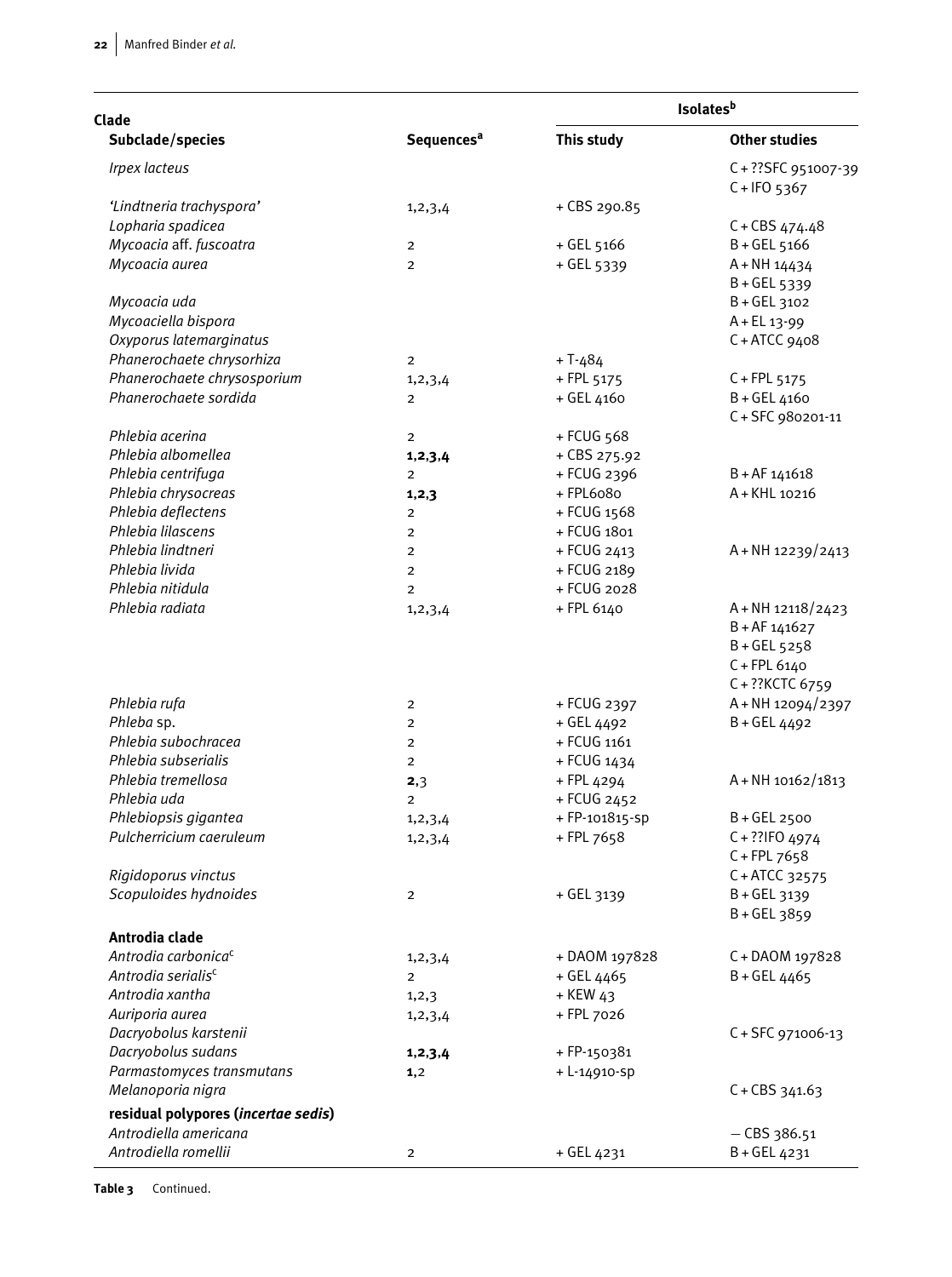| Clade                                  |                        | <b>Isolates</b> <sup>b</sup> |                                |
|----------------------------------------|------------------------|------------------------------|--------------------------------|
| Subclade/species                       | Sequences <sup>a</sup> | This study                   | <b>Other studies</b>           |
| Antrodiella semisupina <sup>c</sup>    | 2                      | + KEW 65                     | $B + GEL 4513$                 |
| Candelabrochaete africana              | 1, 2, 3, 4             | +FP-102987-sp                |                                |
| Ceriporiopsis gilvescens               | 2                      | + KEW 16                     |                                |
| Columnocystis abietina                 |                        |                              | C + HHB 12622-Sp               |
| Columnocystis ambigua                  |                        |                              | $C + CBS$ 136.63               |
| Cyphella digitalis <sup>c</sup>        | 2,3                    | + Thorn-617                  |                                |
| 'dendrotheloid' sp.                    | 2                      | + GEL 4798                   |                                |
| Hyphoderma definitum                   | $\overline{2}$         | + GEL 2898                   | B+GEL 2898                     |
| Hyphoderma incrustatum                 |                        |                              | A+KHL 6685/2029                |
| Hyphoderma nemorale                    |                        |                              | A+EM 2793/2324                 |
| Hyphoderma nudicephalum                | $\overline{c}$         | + GEL 4727                   | $B + GEL 4727$                 |
| Hyphoderma obtusum                     |                        |                              | A+JS 17804                     |
| Hyphoderma occidentale                 |                        |                              | A + KHL 8469G                  |
| Hyphoderma roseocremeum                |                        |                              | A + NH 10545/1945              |
| Hyphoderma setigerum                   | $\overline{2}$         | + GEL 4001                   | A+KHL 8544/1264                |
|                                        |                        |                              | B + GEL 4001                   |
| Hypochnicium eichleri                  | $\overline{2}$         | + GEL 3137                   | B + GEL 3137                   |
| Hypochnicium geogenium                 | 2                      | + GEL 4081                   | B + GEL 4081                   |
| Hypochnicium polonense                 | $\overline{2}$         | + GEL 4428                   | B + GEL 4428                   |
| Hypochnicium sp.                       | $\overline{2}$         | + GEL 4741                   | $B + GEL 4741$                 |
| Junghuhnia nitida                      | $\overline{2}$         | +F0 24179a                   | B + FO 24179a                  |
|                                        |                        |                              | $C - SFC 940903 - 7$           |
| Phanerochaete sanguinea                | $\overline{2}$         | +F0 25062a                   | B+FO 25062a                    |
| Phlebia bresadolae                     | $\overline{2}$         | + FCUG 1242                  |                                |
| Phlebia griseoflavescens               | $\overline{2}$         | ?FCUG 1907                   |                                |
| Phlebia queletii                       | $\overline{2}$         | + FCUG 722                   |                                |
| Physisporinus sanguinolentus           | $\overline{2}$         | + GEL 4449                   | $B + GEL 4449$                 |
| Skeletocutis amorpha <sup>c</sup>      | $\boldsymbol{2}$       | + KEW 51                     |                                |
| Skeletocutis subincarnata <sup>c</sup> |                        |                              | B + GEL 3129                   |
| Steccherinum fimbriatum                | 1, 2, 3, 4             | +FP-102075                   |                                |
| <b>Resinicium meridionale</b>          |                        |                              |                                |
| Resinicium meridionale                 | 1, 2, 3, 4             | +FP-150236                   |                                |
| <b>Russuloid clade</b>                 |                        |                              |                                |
| Acanthobasidium norvegicum             | 2                      | $+T-623$                     |                                |
| Acanthobasidium phragmitis             | 2                      | + CBS 233.86                 |                                |
| Acanthofungus rimosus                  | $\overline{c}$         | + Wu 9601-1                  |                                |
| Acanthophysium bisporum                | $\overline{2}$         | $+ 7614$                     |                                |
| Acanthophysium cerrusatum              | 1, 2, 3, 4             | +FPL11572                    | A + NH 11910/2350 <sup>t</sup> |
| Acanthophysium lividocaeruleum         | 2                      | +FP 100292                   |                                |
| Acanthophysium sp.                     | 2                      | + GEL 5022                   | $B + GEL$ 5022                 |
| Aleurocystidiellum disciformis         | 2                      | $+T529$                      |                                |
| Aleurocystidiellum subcruentatum       | 2                      | + GEL 5288                   |                                |
| Aleurodiscus abietis                   | 2                      | $+T-330$                     |                                |
| Aleurodiscus amorphus                  | $\overline{c}$         | + HHB 15282                  | $C + no$ data                  |
| Aleurodiscus botryosus                 | 1, 2, 3                | + CBS 195.91                 | $C + CBS$ 195.91               |
| Aleurodiscus grantii                   | $\overline{2}$         | $+T541$                      |                                |
| Aleurodiscus lapponicus                | $\overline{2}$         | +FP-100753-Sp                |                                |
| Aleurodiscus laurentianus              | 2                      | + HHB 11235                  |                                |
| Aleurodiscus mirabilis                 | 2                      | + Wu 9304                    |                                |
| Aleurodiscus oakesii                   | 2                      | +FP 101813                   |                                |
| Aleurodiscus penicillatus              | $\overline{c}$         | $+T-322$                     |                                |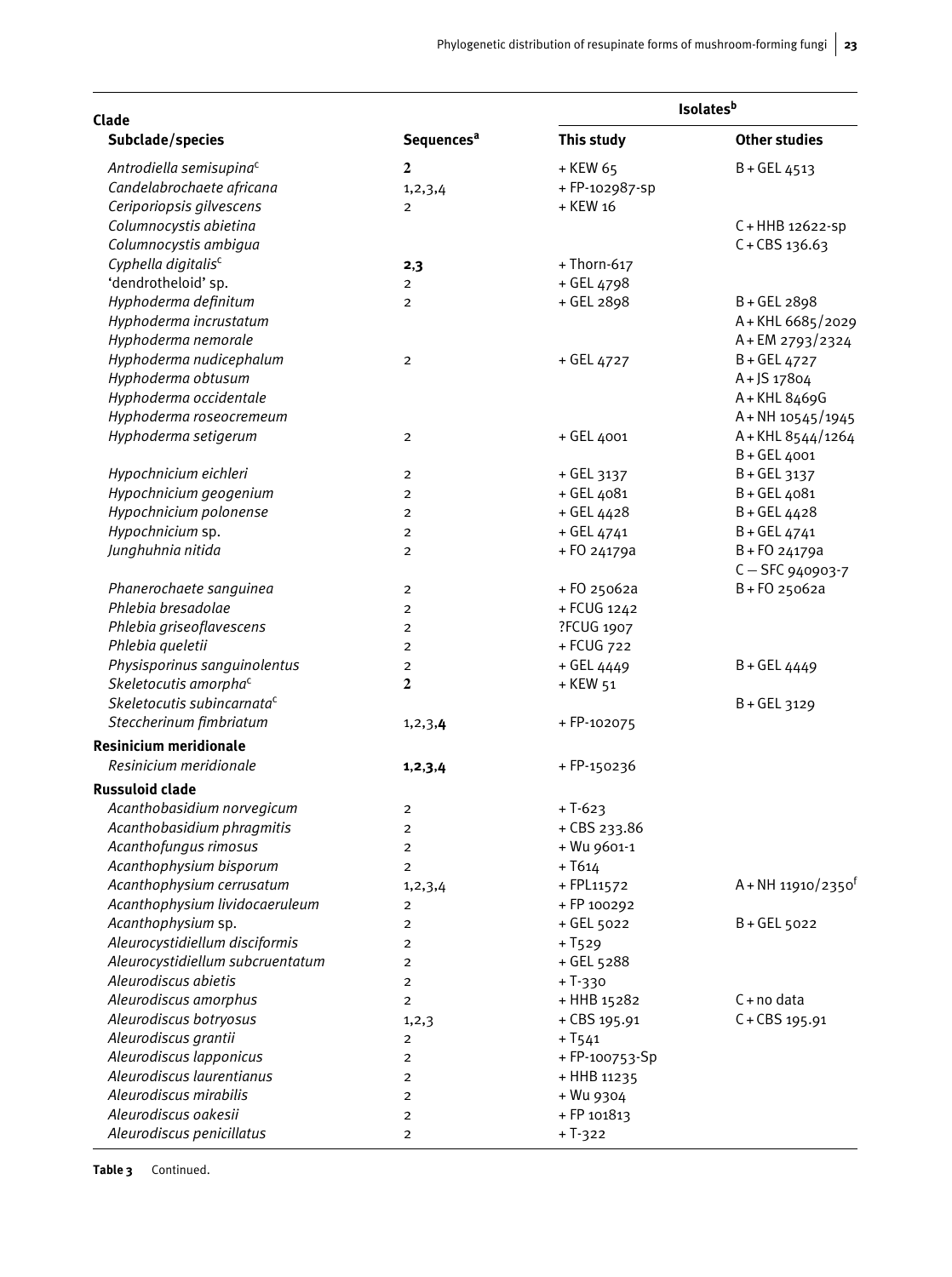| Clade                                 |                              |                | <b>Isolates</b> <sup>b</sup> |
|---------------------------------------|------------------------------|----------------|------------------------------|
| Subclade/species                      | <b>Sequences<sup>a</sup></b> | This study     | <b>Other studies</b>         |
| Aleurodiscus weirii                   | $\overline{2}$               | +FP 134813     |                              |
| Amylostereum areolatum <sup>c</sup>   |                              |                | A+NH 8041/1080               |
|                                       |                              |                | $B - GEL$ 5265               |
|                                       |                              |                | $C + CBS$ 334.66             |
| Amylostereum chailettii               | 1, 2, 3                      | + FCUG 2025    | $C + CBS 480.83$             |
| Amylostereum laevigatum               | 1, 2, 3, 4                   | $+$ CBS 623.8  |                              |
| Asterostroma andinum                  | 1, 2, 3, 4                   | + HHB-9023-sp  |                              |
| Asterostroma laxum                    |                              |                | $A + EL$ 33-99               |
| Asterostroma medium                   | $\mathbf 2$                  | + CBS 119.50   |                              |
| Asterostroma musicola                 |                              |                | A+GB/KHL9573                 |
| Asterostroma ochroleuca               | $\overline{2}$               | $+$ HB $9/89$  |                              |
| Dendrothele candida                   | $\mathbf{2}$                 | + HHB 3843-sp  |                              |
| Dentipellis separans                  | 1, 2, 3, 4                   | + CBS 538.90   |                              |
| Dichostereum durum                    | $\overline{2}$               | + CBS 707.81   |                              |
| Dichostereum effuscatum               | $\overline{2}$               | + CBS 516.80   | A+GG 930915                  |
| Dichostereum pallescens               | 1, 2, 3                      | $+$ CBS 717.8  |                              |
| Gloeocystidiellum aculeatum           | $\overline{2}$               | + AF265546     |                              |
| Gloeocystidiellum clavigerum          | $\overline{2}$               | $+$ JS 16976   |                              |
| Gloeocystidiellum leucoxanthum        | 1, 2, 3, 4                   | + CBS 454.86   | $C + CBS$ 454.86             |
| Gloeocystidiellum porosum             | 2,3                          | $+$ CBS 510.85 |                              |
| Gloeocystidiellum sp.                 | $\overline{2}$               | + NH 13258     |                              |
| Gloeocystidiellum sp.                 | $\overline{2}$               | + NH 12972     |                              |
| Gloeocystidiellum subaerisporum       |                              |                | A + KHL 8695                 |
| Gloeodontia discolor                  |                              |                | A + KHL 10099                |
| Gloeohypochnicium analogum            |                              |                | A + NH 12140                 |
| Gloeopeniophorella convolvens         |                              |                | A + KHL 10103                |
| Gloiothele lactescens                 |                              |                | $A + EL$ 8-98                |
| Lachnocladium sp. <sup>c</sup>        |                              |                | A + KHL 10556                |
| Laurilia sulcata                      | 1, 2, 4                      | $+$ CBS 365.49 |                              |
| Laxitextum bicolor <sup>2</sup>       | 1, 2, 3, 4                   | + CBS 284.73   | A+NH 5166/1350               |
|                                       |                              |                | $C + CBS 284.73$             |
| Peniophora cinerea                    |                              |                | A+NH 9808/1788               |
| Peniophora incarnata                  |                              |                | A+NH 10271/1909              |
| Peniophora nuda                       | 1, 2, 3, 4                   | + FPL 4756     | $C$ + FPL 4756               |
| 'Peniophora sp.'                      | $\overline{2}$               | $-$ GEL 4884   | $B - GEL 4884$               |
| Scytinostroma aluta                   | 1, 2, 3, 4                   | + CBS 762.81   | C + no data                  |
| Scytinostroma caudisporum             | 1, 2, 4                      | + CBS 746.86   |                              |
| Scytinostroma euarasiatico-galactinum | 1, 2, 3                      | + CBS 666.84   |                              |
| Scytinostroma ochroleucum             | $\overline{2}$               | + CBS 767.86   |                              |
| Scytinostroma odoratum                |                              |                | A + KHL 8546                 |
| Scytinostroma portentosum             | 2,3,4                        | + CBS 503.48   | $B - GEL$ 3225               |
| Scytinostroma renisporum              | 1, 2, 3, 4                   | + CBS 770.86   |                              |
| Stereum armeniacum <sup>c</sup>       |                              |                | $B + GEL 4857$               |
| Stereum gausapatum <sup>c</sup>       |                              |                | B + GEL 4615                 |
|                                       |                              |                | $C + CBS$ 348.39             |
| Stereum hirsutum <sup>c</sup>         | 1, 2, 3, 4                   | + FPL 8805     | A+NH 7960/1022               |
|                                       |                              |                | $B + GEL 4599$               |
|                                       |                              |                | $C$ + FPL 8805               |
| Stereum ostrea <sup>c</sup>           |                              |                | C + SFC 960921-8             |
| Stereum rugosum <sup>c</sup>          | $\overline{2}$               | + HHB 13390-Sp | A + NH 11952/2353            |
| Stereum subtomentosum <sup>c</sup>    |                              |                | C+??SFC 990709-12            |

**Table 3** Continued.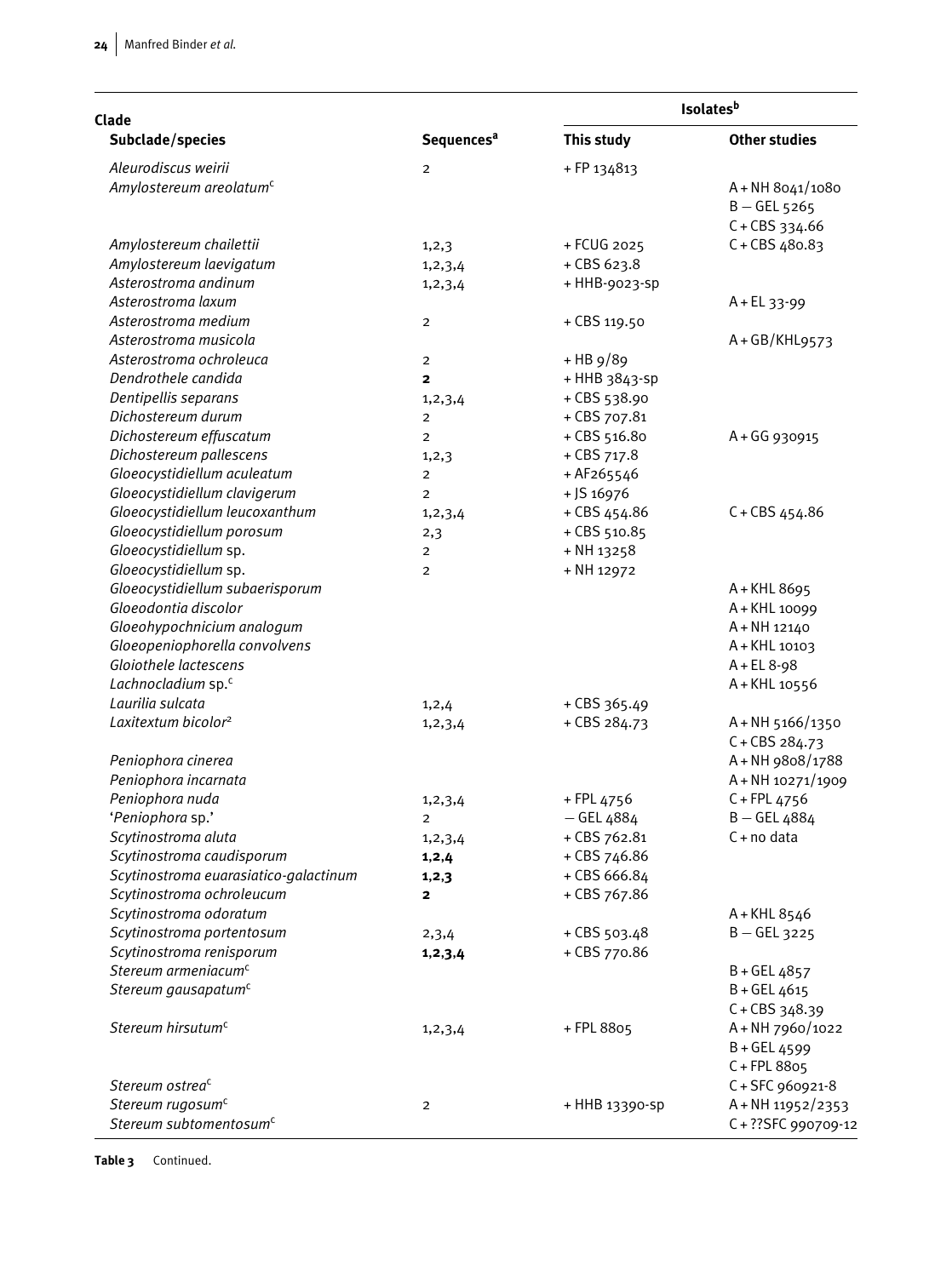| Clade                          |                              | <b>Isolates</b> <sup>b</sup> |                      |
|--------------------------------|------------------------------|------------------------------|----------------------|
| Subclade/species               | <b>Sequences<sup>a</sup></b> | This study                   | <b>Other studies</b> |
| 'Vararia gallica'              |                              | ?CBS 656.81                  |                      |
| Vararia insolita               | 1, 2, 3                      | + CBS 667.81                 |                      |
| Vararia investiens             |                              |                              | $A + 164122$         |
| 'Vararia ochroleucum'          | $\overline{2}$               | $-$ CBS 683.81               |                      |
| Vararia parmastoi              | 2,3                          | + CBS 647.84                 |                      |
| Vararia sphaericospora         | 2,3                          | + CBS 700.81                 |                      |
| Vesiculomyces citrinus         |                              |                              | $A + EL$ 53-97       |
| Xenasma rimicola               | 1, 2, 3, 4                   | +FP-133272-sp                |                      |
| Xylobolus annosum <sup>c</sup> |                              |                              | C + ?? CBS 490.76    |
| Xylobolus frustulatus          | $\overline{2}$               | +FP 106073                   |                      |
| Xylobolus subpileatus          | $\overline{2}$               | +FP 106735                   |                      |
| <b>Thelephoroid clade</b>      |                              |                              |                      |
| Amaurodon viridis              |                              |                              | $A + 149664$         |
| Pseudotomentella mucidula      | $\overline{2}$               | + Koljalg 60                 |                      |
| Pseudotomentella nigra         | $\overline{2}$               | + Koljalg 16                 |                      |
| Pseudotomentella ochracea      | $\overline{2}$               | + GB, EL99-97                | B+AF092847           |
| Pseudotomentella tristis       |                              |                              | $A + 159485$         |
| Tomentella botryoides          |                              |                              | A + KHL 8453         |
| Tomentella caerulea            | $\overline{2}$               | + Koljalg 75                 |                      |
| Tomentella ferruginea          | $\overline{2}$               | + Koljalg 78                 |                      |
| Tomentella stuposa             | $\overline{2}$               | + Koljalg 21                 |                      |
| Tomentella terrestris          |                              |                              | $A + 159557$         |
| Tomentellopsis echinospora     |                              |                              | A + KHL 8459         |
|                                |                              |                              |                      |
| <b>Trechisporoid clade</b>     |                              |                              |                      |
| Hyphodontia gossypina          | $\overline{2}$               | ?GEL 5042                    | $B + GEL$ 5042       |
| Porpomyces mucidus             | $\overline{2}$               | + KHL 8471                   |                      |
|                                | $\overline{2}$               | + KHL 8620                   |                      |
|                                | $\overline{2}$               | + KHL 11062                  |                      |
| Sistotremastrum niveocremeum   | $\overline{2}$               | + EL 96-97                   | A + EL 96-97         |
|                                | $\overline{2}$               | + FO 29191 <sup>g</sup>      | $B + F0$ 36914       |
|                                |                              |                              | B + FO 29191         |
| 'Sistotremastrum niveocremeum' | $\overline{2}$               | $- F0$ 36914                 |                      |
| Sistotremastrum sp.            | $\overline{2}$               | +F0 36293b                   | $B + F0$ 36293b      |
| Sublicystidium longisporum     | 2                            | + GEL 3550                   | $B + GEL$ 5217a      |
| Sublicystidium sp.             |                              |                              | A + KHL 10780        |
| Trechispora araneosa           | $\overline{\mathbf{c}}$      | + KHL 8570                   | A + KHL 8570         |
| Trechispora confinis           | 2                            | + KHL 11064                  | A + KHL 11064        |
|                                |                              |                              | A + KHL 11197        |
| Trechispora farinacea          | $\overline{2}$               | + KHL 8451                   | A + KHL 8793         |
|                                | $\overline{2}$               | + KHL 8454                   |                      |
|                                | $\overline{2}$               | + KHL 8793                   |                      |
| 'Trechispora farinacea'        | $\overline{2}$               | $-$ HHB 9150                 |                      |
| Trechispora hymenocystis       | $\overline{2}$               | + KHL 8795                   | A + KHL 8795         |
| Trechispora incisa             | $\overline{2}$               | $+EH 24/98$                  |                      |
| Trechispora kavinioides        | $\overline{2}$               | + KGN 981002                 | $A + PN$ 1824        |
| Trechispora nivea              |                              |                              | A+G.Kristiansen      |
| Trechispora regularis          | $\overline{2}$               | + KHL 10881                  | A + KHL 10881        |
| Trechispora sp.                | $\overline{2}$               | + KHL 10715                  |                      |
| Trechispora subsphaerospora    | $\overline{2}$               | + KHL 8511                   | A + KHL 8511         |
| Tubulicium vermiculare         | $\overline{2}$               | + GEL 5015                   | $B + GEL$ 5015       |
| Tubulicium vermiferum          |                              |                              | A + KHL 8714         |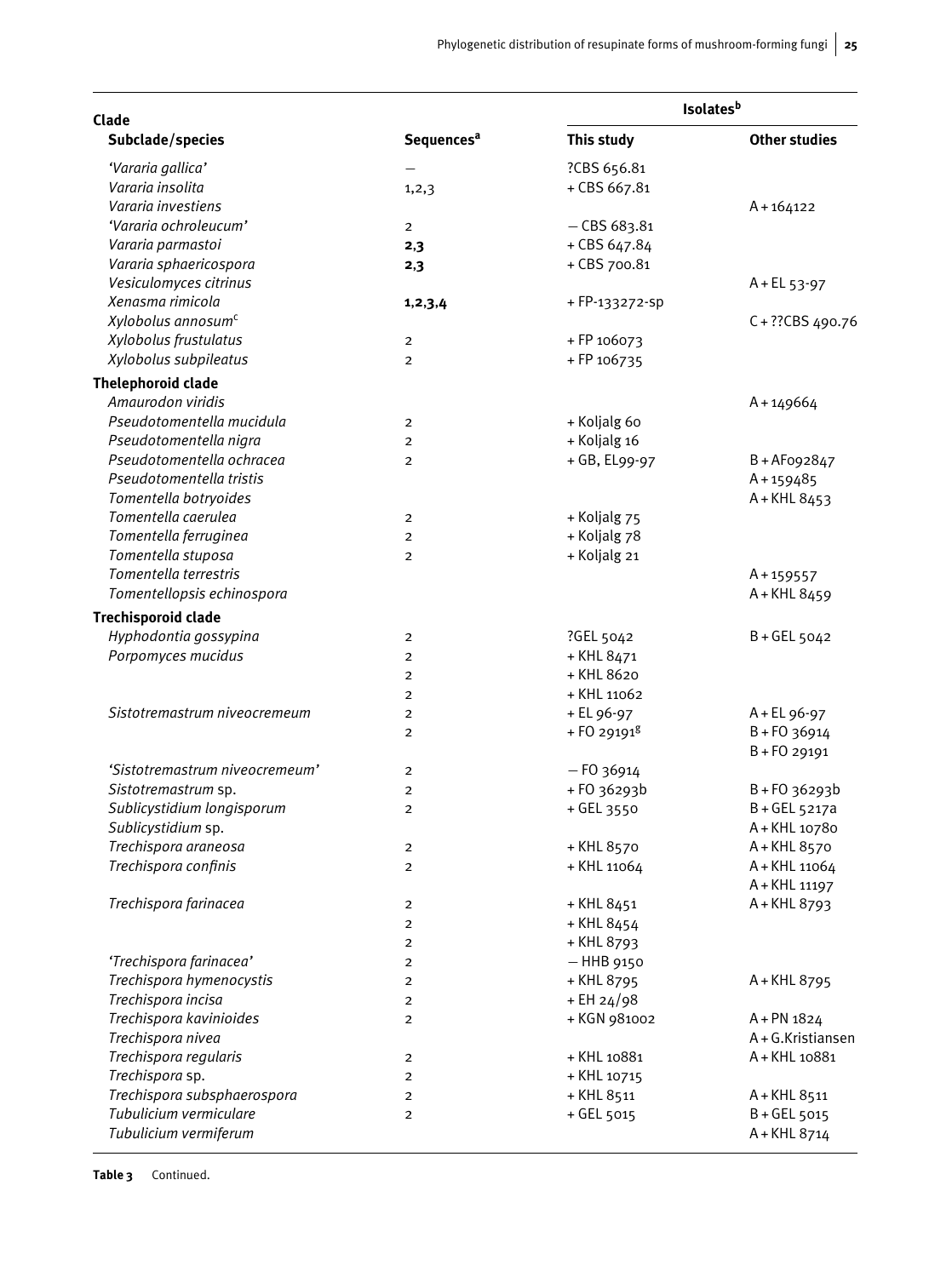| Clade                         |                              | <b>Isolates</b> <sup>b</sup> |                      |
|-------------------------------|------------------------------|------------------------------|----------------------|
| Subclade/species              | <b>Sequences<sup>a</sup></b> | This study                   | <b>Other studies</b> |
| <b>Auriculariales</b>         |                              |                              |                      |
| Basidiodendron caesiocinereum | $\overline{2}$               | $+$ GEL 5361                 | $B + GEL$ 5361       |
| Basidiodendron sp.            | 2                            | + GEL 4674                   | $B + GEL 4674$       |
| Bourdotia sp.                 | 2                            | + GEL 4777                   | $B + GEL 4777$       |
| Exidia thuretiana             | $\overline{2}$               | $+$ GEL 5242                 | $B + GEL$ 5242       |
| Exidiopsis calcea             | 1,2                          | + HHB-15059-Sp               | A + KHL 11075        |
| Heterochaete sp.              | $\overline{2}$               | $+$ GEL 4813                 | $B + GEL 4813$       |
| <b>Dacrymycetales</b>         |                              |                              |                      |
| Cerinomyces crustulinus       |                              |                              | A + KHL 8688         |
| Cerinomyces grandinioides     | $\overline{2}$               | + GEL 4761                   | $B + GEL 4761$       |
| Paullicorticium ansatum       |                              |                              | $A + KHL 8553$       |
| Incertae sedis                |                              |                              |                      |
| Deflexula subsimplex $c$      | $\overline{2}$               | ?FO 41017                    | $B - F0$ 41017       |
| Phlebiella sp.                | $\overline{2}$               | ?GEL 4684                    | $B - GEL 4684$       |
| Radulomyces confluens         |                              |                              | A + KHL 8792         |
| Radulomyces molaris           | $\overline{2}$               | $-$ GEL 5394                 | $A + ML 0499$        |
|                               |                              |                              | $B + GEL$ 5394       |
| Radulomyces rickii            |                              |                              | A+JK 951007          |

 $a$  Key to sequences:  $1 =$  nuc-ssu,  $2 =$  nuc-lsu,  $3 =$  mt-ssu,  $4 =$  mt-lsu; numbers in bold type indicate sequences newly reported in this study.

 $<sup>b</sup>$  Symbols preceding isolate numbers: + indicates that species is placed in this clade; - indicates that species was placed in a different clade; the</sup> placement in this table reflects hypothesised correct placement; ? indicates that species is placed in this clade, but there is uncertainty about the placement or the identification of the isolate; ?? indicates that it is not certain if this isolate was the source of the sequence; names and strain numbers in quotation marks indicate that isolate may be misidentified. Other studies referenced: A = K.-H. Larsson *et al.* (2004); B = Langer (2002); C = Lim (2001) and Kim & Jung (2000).

c Non-resupinate species.

d As *Sebacina vermifera*.

e As *Laeticorticium roseocarneum*.

f As *Aleurodiscus cerrusatus*.

g As *Paullicorticium niveocremeum*.

erect forms. Readers interested in this subject should refer to Hibbett & Binder (2002) and K.-H. Larsson *et al*. (2004).

This study included 39 genera of resupinate Homobasidiomycetes that are represented by more than one species (Table 3). Of these, 27 are not resolved as monophyletic (not considering certain taxa where misidentifications are likely; i.e. '*Sistotrema muscicola*' and '*Trechispora farinacea*', see below), which indicates how much work there is to be done in the taxonomy of resupinate Homobasidiomycetes (Fig. 4). There are also many individual isolates whose placements conflicted with their expected positions based on morphology or molecular data from other isolates. Some of these results are probably due to misidentifications, which underscores the importance of studying multiple accessions of individual species when working with taxonomically challenging organisms. Other problematical results may be due to the usual vagaries of molecular systematics, including PCR contamination and clerical error. Because we cannot positively identify the sources of error in most cases, the problematical sequences are designated as 'mislabelled'.

#### **1. Cantharelloid clade**

Support for the monophyly of the cantharelloid clade was discussed previously. The cantharelloid clade includes a seemingly heterogeneous assortment of taxa that have been regarded as Homobasidiomycetes or heterobasidiomycetes. Basidial morphology is remarkably diverse, including not only the various 'heterobasidioid' forms, but also clavate or urniform holobasidia with six or eight sterigmata (e.g., *Botryobasidium subcoronatum, Sistotrema brinkmannii*), and elongate cylindric holobasidia with two to four sterigmata (e.g., *Clavulina cinerea, Cantharellus cibarius*). The topology in Fig. 4 implies that holobasidia may be derived within the cantharelloid clade, and therefore may not be homologous with holobasidia in the rest of the Homobasidiomycetes. Admittedly, this hypothesis is based on a weakly supported topology within the cantharelloid clade (Fig. 4). Nevertheless, it is consistent with observations that holobasidia in the cantharelloid clade are stichic (meaning that the axis of the first meiotic division is oriented parallel to the length of the basidium) whereas holobasidia in the remaining clades of Homobasidiomycetes are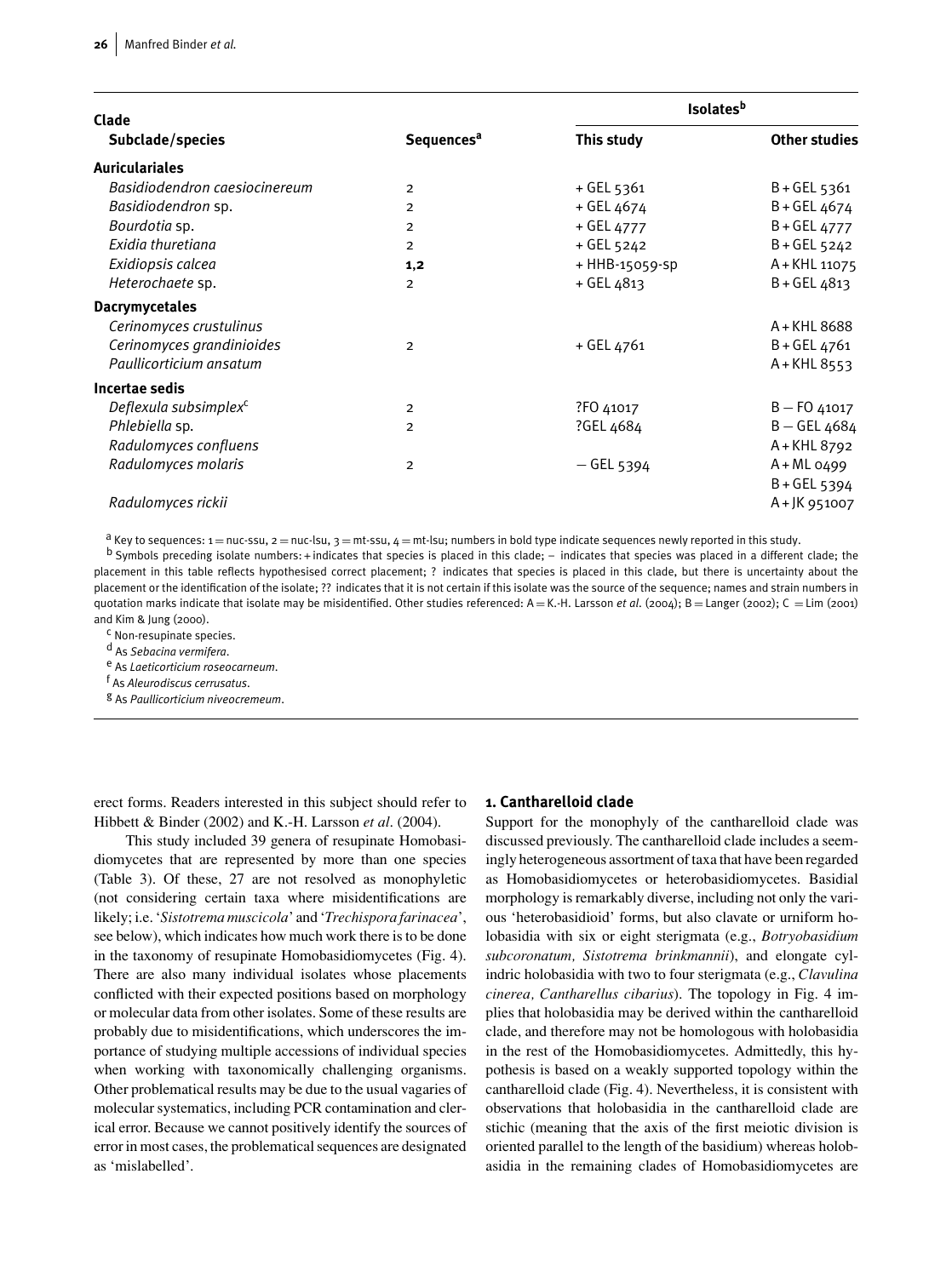chiastic (first meiotic spindle is oriented transversely) (Pine *et al*., 1999; Hibbett & Thorn, 2001).

The cantharelloid clade includes a mixture of resupinate and non-resupinate forms. Non-resupinate forms include *Cantharellus* spp., *Craterellus cornucopoides*, *Hydnum* spp., *Clavulina cinerea* and *Multiclavula mucida*. Resupinate forms occur in six well-supported clades: (1) Tulasnellales; (2) *Piriformospora-Serendipita*; (3) Ceratobasidiales; (4) *Botryobasidium*; (5) *Sistotrema eximum* and *S. sernanderi*; and (6) *Sistotrema brinkmannii* and *'Sistotremastrum niveocremeum'* (Fig. 4). The first three groups have already been discussed.

*Botryobasidium* is represented by eleven sequences from at least four species, most of which were included in the analysis of E. Langer (2002). Basidia and basisidiospores are highly variable in *Botryobasidium* (G. Langer, 1994; G. Langer *et al*., 2000). For example, *B*. *subcoronatum* has six sterigmata per basidium and smooth navicular spores, whereas *B*. *isabellinum* has four sterigmata and spiny globose spores (G. Langer, 1994). Other *Botryobasidium* species have as few as two or as many as eight sterigmata (and in this way resemble *Sistotrema*) and spores that are elliptic, cylindrical, ovoid or 'bananiform' (G. Langer *et al*., 2000). Nevertheless, many *Botryobasidium* species share anatomical characters, including a unique rectangular hyphal branching and production of a *Haplotrichum* anamorph (G. Langer, 1994). *Botryobasidium* is strongly supported as monophyletic (Fig. 4).

The two groups that contain *Sistotrema* isolates are not resolved as sister taxa. Comparable results were obtained by K.-H. Larsson *et al*. (2004), who suggested that the basidia with 6–8 sterigmata have been overemphasised as a generic character. The *Sistotrema brinkmannii-'Sistotremastrum niveocremeum'* clade is placed as the sister group of *Multiclavula mucida*, which suggests the occurrence of a transformation between clavarioid and resupinate fruiting body forms. Two potentially mislabelled sequences involve these groups (Fig. 4, Table 3). The first is the isolate labelled '*Sistotremastrum niveocremeum'* (FO36914), which is placed as the sister group of *Sistotrema brinkmannii* (Fig. 4). Two other isolates of *S. niveocremeum* are included in this analysis, as well as one isolate labelled *Sistotremastrum* sp., and all three are tightly clustered in the trechisporoid clade. The second problem is an isolate labelled '*Sistotrema muscicola*' (FPL8233) that is placed in the phlebioid clade. K.-H. Larsson *et al*. (2004) examined a different isolate of *S. muscicola* and found that it is placed in the cantharelloid clade, as are the three other species of *Sistotrema* included here.

The composition of the cantharelloid clade in this study agrees with the findings of K.-H. Larsson *et al*. (2004) and E. Langer (2002), who sampled many of the same groups that were included in this study. Resupinate taxa that K.-H. Larsson *et al*. (2004) sampled that were not represented in the present study include *Haplotrichum conspersum*, which is an anamorph of *Botryobasidium*, and *Membranomyces delectabilis*, which was originally classified as a species of *Clavulicium*. Basidia in *Clavulicium* and *Membranomyces* have two to four sterigmata, which (when two-spored) resemble basidia of the coral fungus *Clavulina* (Eriksson & Ryvarden, 1973; K.-H. Larsson *et al*., 2004). *Clavulicium* has been placed in the Clavulinaceae (Donk, 1964; Parmasto, 1968), but Eriksson & Ryvarden (1973) retained it in the Corticiaceae. The analysis of K.-H. Larsson *et al*. (2004) placed *M. delectabilis* as the sister group of *Clavulina cristata*, which provides another example of a resupinate-clavarioid transformation in the cantharelloid clade. Another noteworthy taxon that was included in the analysis of K.-H. Larsson *et al*. (2004) but not the present study is *Sistotrema confluens*, which produces pileate-stipitate fruiting bodies with a poroid to hydnoid hymenophore. The analysis of K.-H. Larsson *et al*. (2004) placed *S. confluens* as the sister group of a clade containing *Sistotrema muscicola* and *Hydnum repandum*. Taken together, the results of K.-H. Larsson *et al*. (2004) and the present study suggest that there have been numerous transformations between resupinate and non-resupinate forms in the clade containing *Sistotrema, Clavulicium, Multiclavula, Clavulina, Hydnum* and Cantharellaceae (Fig. 4).

Species in the cantharelloid clade have diverse nutritional modes. *Botryobasidium* is reportedly saprotrophic (G. Langer *et al*., 2000). The Ceratobasidiales and Tulasnellales include saprotrophs, orchid symbionts, liverwort symbionts and economically important plant pathogens (Stalpers & Andersen, 1996; Roberts, 1999; Hietala *et al*., 2001; Kristiansen *et al*., 2001; Wells & Bandoni, 2001; Bidartondo *et al*., 2003; Kottke *et al*., 2003). Sikaroodi *et al*. (2001) showed that a lichenicolous (lichen-inhabiting) asexual fungus, which they called "marchandiomyces-like", is closely related to *Thanatephorus praticola* and "*Rhizoctonia* sp.", and may therefore be a member of the Ceratobasidiales (other *Marchandiomyces* species are in the corticioid clade; see below). The Cantharellaceae, *Clavulina* and *Hydnum* are well known as ectomycorrhizal, and recently it has been demonstrated that Sebacinaceae also form ectomycorrhizae, orchid mycorrhizae, ericoid mycorrhizae and associations with liverworts (Warcup, 1988; Kristiansen *et al*., 2001; Berch *et al*., 2002; Selosse *et al*., 2002; Bidartondo *et al*., 2003; Kottke *et al*., 2003; Urban *et al*., 2003). *Piriformospora indica* is a recently discovered root symbiont with no known fruiting body that has been shown to promote the growth of some plant hosts (Varma *et al*., 1999). It is strongly supported as the sister group of *Serendipita vermifera*, but it does not form the mantle or hartig net associated with typical ectomycorrhizae. Finally, *Multiclavula mucida* is a basidiolichen (Gargas *et al*., 1995*a*; Lutzoni, 1997). Thus, the cantharelloid clade provides an excellent opportunity to study the evolution of symbioses in Homobasidiomycetes, including switches between diverse hosts and apparent shifts between parasitism and mutualism.

#### **2. Gomphoid-phalloid clade**

Monophyly of the gomphoid-phalloid clade is strongly supported in the core dataset analysis (bootstrap =  $100\%$ ) but only weakly supported in the analysis of the full dataset  $(bootstrap = 69\%)$ . Nevertheless, the gomphoid-phalloid clade is strongly supported in other phylogenetic studies (Bruns *et al*., 1998; Hibbett *et al*., 2000; Humpert *et al*., 2001;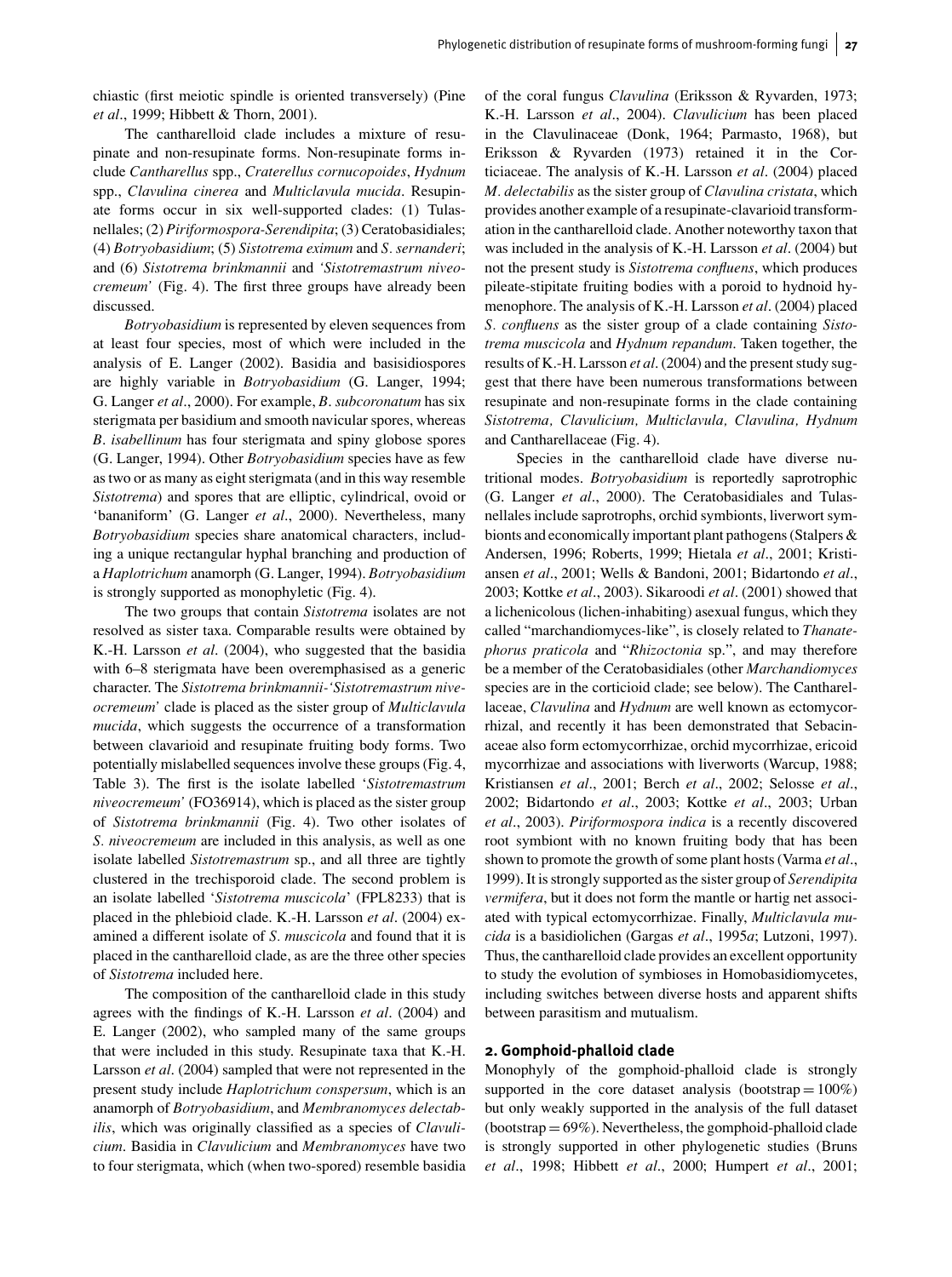Binder & Hibbett, 2002; K.-H. Larsson *et al*., 2004). This relatively small clade contains an amazing diversity of gasteroid and hymenomycetous fruiting body forms, which have been discussed previously (Hibbett *et al*., 1997; Pine *et al*., 1999; Humpert *et al*., 2001). Resupinate taxa in the gomphoidphalloid clade in the present study include *Kavinia himantia* and *Ramaricium alboflavescens* (Fig. 4). These results agree with those of Bruns *et al*. (1998), Humpert *et al*. (2001) and K.-H. Larsson *et al*. (2004), who found strong support for the inclusion of *Kavinia alboviridis* in the gomphoid-phalloid clade. In contrast, the analysis of E. Langer (2002) did not resolve the gomphoid-phalloid clade as monophyletic and placed an isolate of '*Kavinia* sp.' as the sister group of a clade including *Coronicium alboglaucum* and *Scytinostroma portentosum*, with strong support (bootstrap =  $96\%$ ). Results of the present study suggest that these taxa are actually members of the russuloid clade (see below), suggesting either that *Kavinia* is polyphyletic (with one part in the russuloid clade) or the isolate of *Kavinia* studied by E. Langer (2002) was mislabelled.

*Ramaricium* has a smooth, corticioid fruiting body, whereas the fruiting body of *Kavinia* is composed of spines arising from a loose subiculum (Eriksson & Ryvarden, 1976; Eriksson *et al*., 1981). Spores are variable in these genera, being either smooth or warted, and cyanophilous or not. The occurrence of warted cyanophilous spores as well as green staining reactions to iron salts suggest a relationship to Gomphaceae (Eriksson, 1954; Donk, 1964; Ginns, 1979). The basal position of *Kavinia* in Fig. 4 is consistent with the view that resupinate forms are plesiomorphic in the gomphoid-phalloid clade, but the internal topology of the group is weakly supported in this study, as was also the case in the analyses of Bruns *et al*. (1998), Humpert *et al*. (2001) and K.-H. Larsson *et al*. (2004).

Ginns (1979) and Ginns & Lefebvre (1993) reported that *K. alboviridis* and *Ramaricium* spp. are saprotrophs that are associated with a white rot and often occur on wood that is dry and suspended off the ground. In contrast, Eriksson & Ryvarden (1976, p. 757) reported that the fruiting bodies of *K. himantia* occur on well decayed wood and are "often spreading over loose debris and soil", and Eriksson *et al*. (1981, p. 1246) reported that in North Europe *R. alboochraceum* has been collected "only in the basal parts of moss carpets". These observations suggest that *Ramaricium* and *Kavinia* have diverse ecologies. The fruiting behaviour reported by Eriksson and colleagues is consistent with a mycorrhizal habit (e.g. as in *Tomentella*), although there has been no demonstration (that we are aware of) that either *Kavinia* or *Ramaricium* forms mycorrhizae.

#### **3. Trechisporoid clade**

The trechisporoid clade was discovered after the 'overview' of Homobasidiomycetes by Hibbett & Thorn (2001). The trechisporoid clade is here represented by 20 nuc-lsu rDNA sequences, which originate from the studies of K.-H. Larsson (2001) and E. Langer (2002). In the present study and that of E. Langer (2002), the group received only moderate support (bootstrap  $= 69\%$  and 76%, respectively), but in analyses by K.-H. Larsson (2001) and K.-H. Larsson *et al*. (2004) the

group was strongly supported (bootstrap *>* 95%). E. Langer (2002) found 100% bootstrap support for two subclades, which he called the paullicorticioid and subulicystidioid clades, and K.-H. Larsson (2001) found strong support for the separation of *Trechispora* and *Porpomyces mucidus* (bootstrap = 100%). In the present study, the groups identified by K.-H. Larsson (2001) and E. Langer (2002) are interdigitated, with the paullicorticioid clade *sensu* E. Langer (which includes only *S. niveocremeum* and '*Sistotremastrum* sp.') placed as the sister group of the rest of the trechisporoid clade, with strong support (Fig. 4).

The higher-level placement of the trechisporoid clade is very unstable. Depending on the analysis, the trechisporoid clade is placed in or near the polyporoid clade, russuloid clade, hymenochaetoid clade or Auriculariales (K.-H. Larsson, 2001; Hibbett & Binder, 2002; E. Langer, 2002; K.-H. Larsson *et al*., 2004; Fig. 3). Two species in the trechisporoid clade, *Sistotremastrum niveocremeum* and *Trechispora confinis*, have been reported to have bipolar mating systems, which is a relatively rare condition in Homobasidiomycetes (Boidin & Lanquetin, 1984; Nakasone, 1990*a*). The occurrence of bipolar mating systems in these species is consistent with the placement of the trechisporoid clade in the phlebioid clade (a subgroup of the polyporoid clade; see below), as suggested by some analyses (Fig. 4, tree 2). Unfortunately, only nuc-lsu rDNA sequences are available for the trechisporoid clade. Obtaining sequences of additional genes from this group, as well as more data on septal pore ultrastructure and mating systems, should be a priority.

The trechisporoid clade is composed primarily of resupinate species with smooth, poroid or odontioid hymenophores, although some taxa in *Trechispora* become flabelliform or stipitate (K.-H. Larsson, 2001). Diverse anatomical characters occur in this clade, including hyphal cords and ampullate septa (*Trechispora, Porpomyces*), ampullate septa (*Trechispora*), rooted lyocystidia (*Tubulicium*), cystidia or subicular hyphae with various forms of crystalline ornamentation (*Subulicystidium, Hyphodontia gossypina, Trechispora* spp.) and basidia with six sterigmata (*Sistotremastrum*) (Keller, 1985; G. Langer, 1994; K.-H. Larsson, 1994, 2001; E. Langer, 2002; K.-H. Larsson *et al*., 2004). K.-H. Larsson *et al*. (2004) stated that there are no obvious anatomical, physiological or ecological characters that unite this group. The occurrence of *Hyphodontia gossypina* in the trechisporoid clade is surprising because most species of *Hyphodontia* occur in the hymenochaetoid clade (see below). Based on cystidial morphology, E. Langer (2002) predicted that several other species of *Hyphodontia* will eventually be placed in the trechisporoid clade. One isolate in this study labelled '*Trechispora farinacea*' (HHB 9150) is placed in the euagarics clade (Fig. 4, Table 3). There are three other isolates of *T. farinacea* clustered in the trechisporoid clade, indicating that the isolate in the euagarics clade is mislabelled.

#### **4. Hymenochaetoid clade**

The hymenochaetoid clade includes the Hymenochaetaceae, several groups of resupinate and poroid fungi that have traditionally been classified in the Corticiaceae and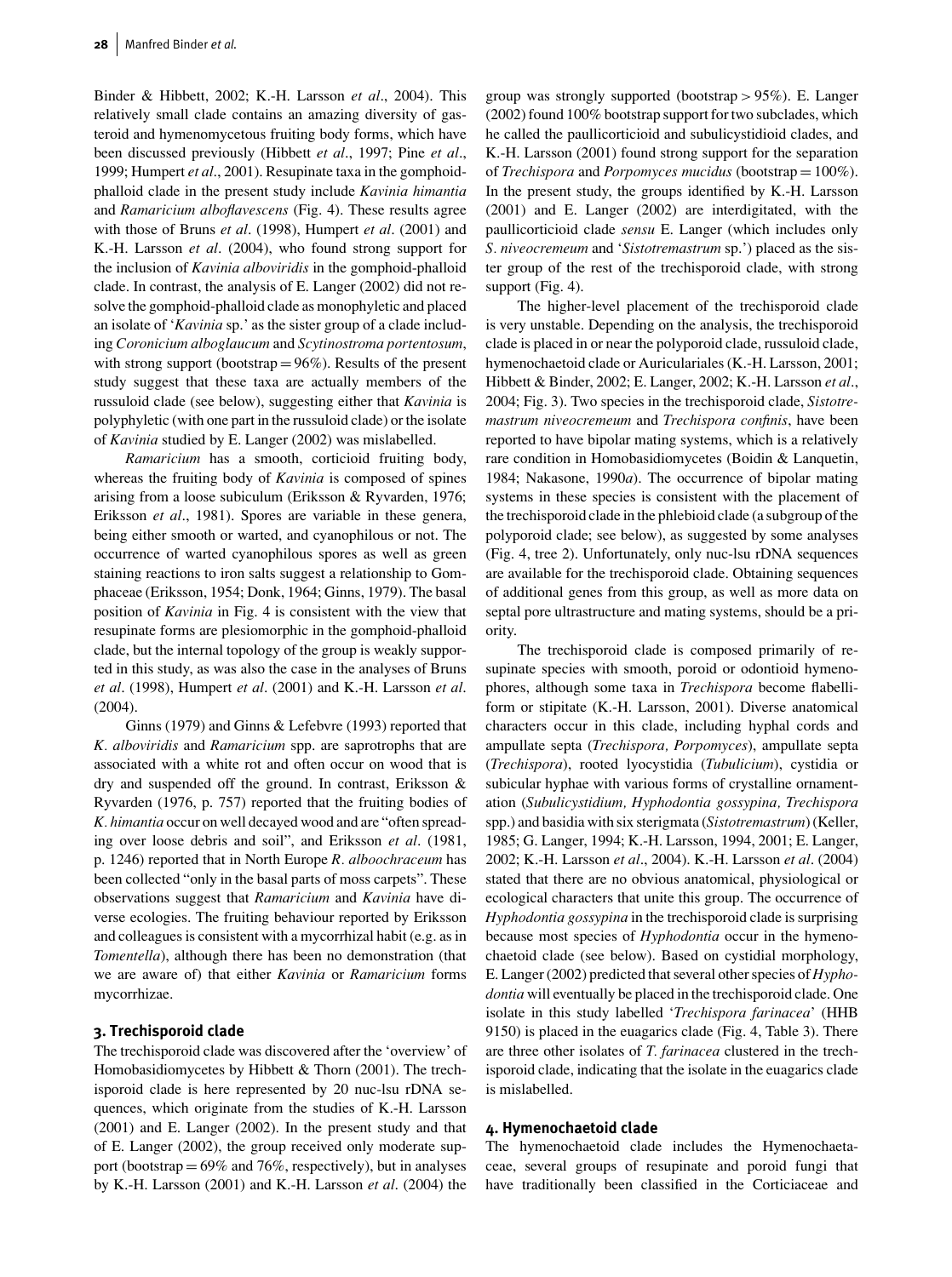Polyporaceae *sensu* Donk (1964), and possibly certain pileatestipitate forms that have been classified in the Tricholomataceae (*Cantharellopsis*, *Omphalina, Rickenella*) and Podoscyphaceae or Corticiacae (*Cotylidia*) (Reid, 1965; Talbot, 1973; Eriksson & Ryvarden, 1975; Singer, 1986; Hibbett & Thorn, 2001; Moncalvo *et al*., 2002; Redhead *et al*., 2002). The hymenochaetoid clade is weakly supported in both the core dataset analysis (bootstrap  $= 65\%$ ) and the analysis of the full dataset (bootstrap *<* 50%, Figs 1, 4), and a previous analysis of nuc-ssu rDNA alone failed to support monophyly of the group (Kim & Jung, 2000). Nevertheless, it received moderate support in the analysis of K.-H. Larsson *et al*. (2004, bootstrap  $= 77-86\%$ , and strong support in the four-region analyses of Binder & Hibbett (2002, bootstrap =  $95-98\%$ ), albeit with a much reduced sample of taxa.

The Hymenochaetaceae has long been regarded as a natural group with several unifying features (Oberwinkler, 1977), including the xanthochroic reaction (blackening in KOH), absence of clamp connections, production of a white rot and presence of setae in many species. The close relationship between the Hymenochaetaceae and taxa that lack this combination of features is surprising. Nevertheless, almost all the species of the hymenochaetoid clade investigated have imperforate parenthesomes, which is consistent with their grouping based on rDNA sequences (Traquair & McKeen, 1978; Moore, 1980, 1985; E. Langer & Oberwinkler, 1993; Müller et al., 2000; Hibbett & Thorn, 2001). One other species of the hymenochaetoid clade, *Coltricia perennis*, was reported to have perforate parenthesomes (Moore, 1980) but was later shown to have imperforate parenthesomes (Müller *et al.*, 2000).

The one member of the hymenochaetoid clade that has been demonstrated to have perforate parenthesomes is *Hyphoderma praetermissum* (Hallenberg, 1990; E. Langer & Oberwinkler, 1993). K.-H. Larsson *et al*. (2004) showed that *H. praetermissum* and *H. guttuliferum* are in the hymenochaetoid clade (however, their analysis also showed that other *Hyphoderma* spp. are in the polyporoid clade, see below). In contrast, the analysis of E. Langer (2002) suggested that *H. praetermissum* is outside of the hymenochaetoid clade and is the sister group of *Resinicium bicolor*. These results may be a consequence of the high weight given to parenthesome type in the combined analysis of molecular and morphological characters by E. Langer (2002). The analysis of K.-H. Larsson *et al*. (2004) and the present study suggest that *Resinicium* is in the hymenochaetoid clade (Fig. 4, Table 3). This study included one isolate labelled '*H. praetermissum*' (L-16187) that was placed in the athelioid clade; this is almost certainly a mislabelled isolate (Fig. 4, Table 3).

There are numerous resupinate forms within the Hymenochaetaceae. Most are in *Hymenochaete*, which is traditionally limited to taxa with a smooth hymenophore. Wagner & Fischer (2002*a*) showed that *Hymenochaete* is paraphyletic, and they suggested that *Hydnochaete duportii* and *H. japonica* (resupinate forms with hydnoid hymenophores) should be transferred to *Hymenochaete*, along with *Stipitochaete damaecornis* (pileate-stipitate with a smooth hymenophore), *Cyclomyces fuscus*, and *C. tabacinus* (pileate with a concentrically lamellate hymenophore). They also

demonstrated that *Hymenochaete tabacina* is distantly related to other species of *Hymenochaete*, and they erected the segregate genus *Pseudochaete* to accommodate it. Results of the present study suggest that the resupinate species *Hymenochaete corrugata* and *Hydnochaete olivacea* are closely related to *P. tabacina*, and are therefore candidates for transfer to *Pseudochaete* (Fig. 4). Resupinate fruiting bodies also occur in other genera of Hymenochaetaceae (e.g. *Phellinus*, *Fuscoporia* and *Asterodon*), which indicates there have been numerous transformations between pileate and resupinate fruiting body forms in the Hymenochaetaceae, as described by Wagner & Fischer (2002*a*, *b*).

The paraphyletic assemblage of 'non-Hymenochaetaceae' in the hymenochaetoid clade is dominated by resupinate forms, including *Hyphodontia* (by far the largest genus, with approximately 64 species; Kirk *et al*., 2001), *Basidioradulum*, *Fibricium*, *Hyphoderma* pro parte, *Repetobasidium*, *Schizopora*, *Sphaerobasidium*, *Subulicium* and *Tubulicrinis* (Fig. 4, Table 3). *Hyphodontia* and related taxa have been studied in detail using molecular and morphological approaches by E. Langer (1994, 1998, 2002) and E. Langer & Oberwinkler (1993). Most of the sequences of these taxa in this analysis were published by E. Langer (1998, 2002). Two sequences of *Hyphodontia alutaria* are included in this analysis. One isolate (GEL4553) is nested in a clade with *H. pallidula* and *Schizopora flavipora*, whereas the other (GEL2071) is grouped with *Resinicium bicolor* (FP-135104-Sp.). Both clades receive strong support (Fig. 4). *Hyphodontia alutaria* and *H. pallidula* are morphologically very similar (Eriksson & Ryvarden, 1976), suggesting that isolate GEL2071 is mislabelled.

There is considerable variation in cystidia in these groups, including variation in position (tramal vs. hymenial), shape (tubular, capitate, rooted, etc.), and presence or absence of crystalline incrustation (E. Langer, 1994). Cladistic analyses of morphological and molecular characters (E. Langer, 1994, 1998, 2002) suggested that *Hyphodontia* is not monophyletic and that cystidial morphology can provide clues to relationships. The groups recognised by E. Langer (2002) are not resolved as monophyletic in this analysis (Fig. 4), suggesting that there may be more homoplasy in the evolution of anatomical features than previously realised.

One noteworthy group in the hymenochaetoid clade is that containing *Repetobasidium mirificum* and *Sphaerobasidium minutum* (the latter represented by a sequence from E. Langer, 2002). *Repetobasidium* is distinguished by the production of 'repeating' basidia, which arise from inside the base of pre-existing spent basidia (Eriksson *et al*., 1981). The results of the present study support suggestions by Eriksson *et al*. (1981, 1984) that *Sphaerobasidium* and *Repetobasidium* are closely related, which were based on the shape of the basidia and the shared presence of capitate cystidia that are encrusted by oily exudates.

Non-resupinate forms in the basal part of the hymenochaetoid clade in this study include *Trichaptum* and *Oxyporus*, which have been included in several studies using different isolates and molecular regions (Hibbett & Donoghue, 1995; E. Langer, 2002; K.-H. Larsson *et al*., 2004; Wagner & Fischer, 2002*b*). The giant polypore of the Pacific Northwest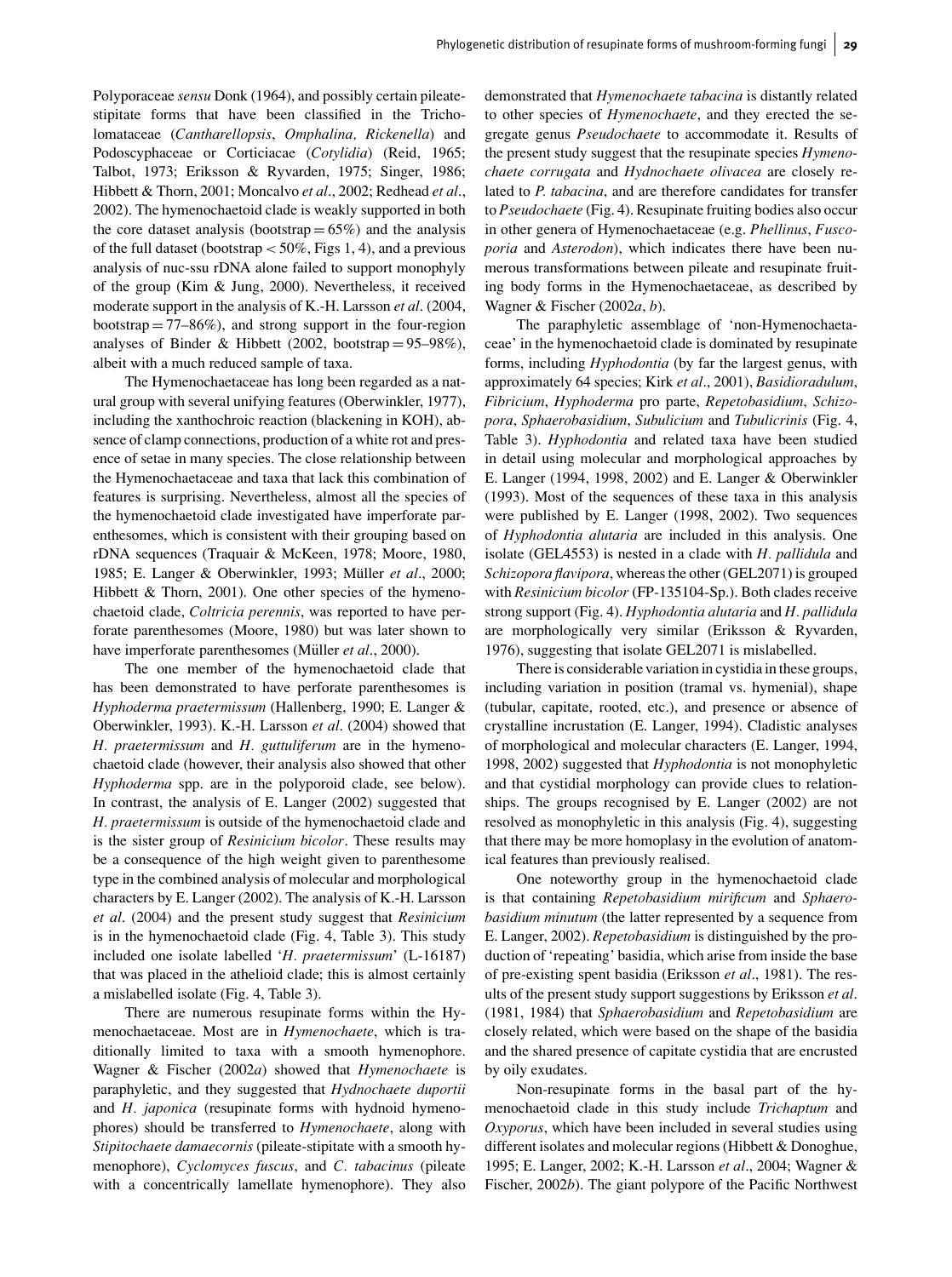of the USA, *Bridgeoporus nobilissimus*, has also been shown to be a member of this group based on mt-ssu rDNA sequences (Redberg *et al*., 2003). Perhaps the most surprising taxa to be placed in the hymenochaetoid clade are certain minute agarics (*Omphalina* pro parte, *Rickenella*, *Cantharellopsis*) and stipitate stereoid forms (*Cotylidia*). Analyses by Moncalvo *et al*. (2002) and Redhead *et al*. (2002) group these taxa with representatives of the hymenochaetoid clade, but with weak bootstrap support (60–68%). Nevertheless, K.-H. Larsson *et al*. (2004) included a sequence of *Rickenella fibula*, which was also placed in the hymenochaetoid clade, with moderate support (bootstrap  $= 77-86\%$ ).

Many members of the hymenochaetoid clade fruit on substantial woody substrates, produce a vigorous white rot, and act as saprotrophs or parasites of woody plants, including timber pathogens (e.g. *Phellinus weirii*, which causes laminated root rot) and the causal agent of the 'black measles' grapevine disease (*Fomitoporia punctata*; Larignon & Dubos, 1997). The pileate-stipitate polypore *Coltricia perennis* fruits on soil and has been reported to form ectomycorrhizae (Danielson, 1984). We can only guess at the nutritional mode of many of the resupinate forms, however, especially those that produce ephemeral fruiting bodies on well-decayed wood (e.g. *Repetobasidium mirificum*) (Eriksson *et al*., 1981). Another ecologically enigmatic member of the hymenochaetoid clade is *Bridgeoporus nobilissimus*, which is associated with a brown rot but cannot be cultivated from spores (Burdsall *et al*., 1996; Redberg *et al*., 2003). The agaricoid and stipitate stereoid forms are associated with mosses and liverworts, indicating yet another nutritional mode in this clade (Redhead *et al*., 2002). Finally, the resupinate forms *Hyphoderma praetermissum* and *H. guttuliferum* are reported to trap and kill nematodes by means of adhesive stephanocysts (Tzean & Liou, 1993).

#### **5. Polyporoid clade**

The polyporoid clade contains one of the major concentrations of resupinate Homobasidiomycetes, including true corticioid forms (those with smooth hymenophores), as well as resupinate polypores that have previously been classified in *Poria s. lat*. Other taxa in the polyporoid clade include pileate polypores, agarics (*Lentinus*, *Panus*), stipitate stereoid forms (*Podoscypha*) and the 'cauliflower fungus' *Sparassis*. Members of the group are ecologically important as wood decayers and timber pathogens. There are no documented mycorrhizal species.

The monophyly of the polyporoid clade is controversial. Several single-gene analyses have suggested that the group is polyphyletic or paraphyletic, including studies based on nuclsu rDNA (Hibbett & Vilgalys, 1993; E. Langer, 2002; K.-H. Larsson *et al*., 2004), nuc-ssu rDNA (Kim & Jung, 2000) and mt-ssu rDNA (Hibbett & Donoghue, 1995). Nevertheless, in the four-region analyses of Binder & Hibbett (2002) and the present study (Fig. 1) the group has consistently been resolved as monophyletic. In analyses of the full dataset in the present study, the polyporoid clade is either monophyletic or paraphyletic. In the latter case, the trechisporoid clade is nested within the polyporoid clade (Figs 3, 4).

Numerous subgroups have been resolved within the polyporoid clade and have been given informal and Linnaean names (Hibbett & Donoghue, 1995; Boidin *et al*., 1998; Kim & Jung, 2000; Hibbett & Donoghue, 2001; Lim, 2001; E. Langer, 2002; K.-H. Larsson *et al*., 2004; de Koker *et al*., 2003). The polyporoid clade is here divided into three main groups, the core polyporoid clade, *Antrodia* clade and phlebioid clade. Relationships among these groups are not well resolved, and some 'residual' taxa are not assigned to any group. The following discussion emphasises three suites of characters that have been important in polypore taxonomy: decay mode (white rot vs. brown rot), mating system (bipolar vs. tetrapolar), and hyphal system (mono-, di- or trimitic construction).

The core polyporoid clade is equivalent to a clade that Hibbett & Donoghue (1995) recognised based on mt-ssu rDNA sequences, which they called "group 1" (also see Hibbett & Donoghue, 2001; Binder & Hibbett, 2002). It is also equivalent to the "polyporoid clade" *sensu* K.-H. Larsson *et al*. (2004), the Polyporaceae *sensu* Kim & Jung (2000) and the "*Trametes* group" of Lim (2001). The clades "polyporoid 14" and "poroid-dendrotheloid 24" of E. Langer (2002) are also in this group, as are the Perenniporiales and Trametales *sensu* Boidin *et al*. (1998). The core polyporoid clade is strongly supported in the analysis of the core dataset (bootstrap  $= 95\%$ , Fig. 1), where it is represented by 16 species, but it is weakly supported in the analysis of the full dataset, where it is represented by 29 species (Fig. 4).

Most taxa in the core polyporoid clade produce a white rot, are dimitic or trimitic, and have a tetrapolar mating system (Gilbertson & Ryvarden, 1986, 1987; Hibbett & Donoghue, 1995, 2001; Fig. 4). Apparent exceptions include *Diplomitoporus lindbladii*, which is bipolar, and *Wolfiporia cocos*, which produces a brown rot (Gilbertson & Ryvarden, 1986, 1987). However, the analysis of Kim & Jung (2000) suggested that *Wolfiporia cocos* is not in the core polyporoid clade, but rather is closely related to *Laetiporus sulphureus* and *Phaeolus schweinitzii*(*Cantharellus tubaeformis*is also in this group in their analysis, which is surely an artefact). *Wolfiporia cocos*, *L. sulphureus* and *P. schweinitzii* are united by the production of a brown rot and the habit of growing as saprotrophs or pathogens on the roots and bases of living trees (Gilbertson & Ryvarden, 1986, 1987), which suggests that they may be closely related. The isolate of '*W. cocos*' in this analysis is strongly supported as a member of the polyporoid clade (Fig. 1), however, and it might be mislabelled. Thus, the placement of *Wolfiporia cocos* needs to be tested with additional isolates.

In the analysis of the full dataset, *Sparassis spathulata* and *S. brevipes* are nested within the core polyporoid clade (Fig. 4). This result contradicts the results of the analysis of the core dataset (Fig. 1), which groups *Sparassis* and *Laetiporus* (Fig. 1), as well as a multi-gene analysis (mt-rDNA, nuc-rDNA and RNA polymerase II; Wang *et al*., 2004), which groups *Sparassis*, *Phaeolus* and *Laetiporus*. *Sparassis* spp. produce a brown rot and form fruiting bodies at the bases of living trees, as do *Phaeolus* and *Laetiporus* (and *Wolfiporia*). Therefore, the placement of *Sparassis* in the analysis of the core dataset (Fig. 1) is probably correct. Another problematical result in the core polyporoid clade concerns the isolate labelled '*Gloeophyllum trabeum*', which is nested with three isolates of *Ganoderma* spp. (Fig. 4). *Gloeophyllum trabeum* has a bipolar mating system, dimitic construction, brown context, and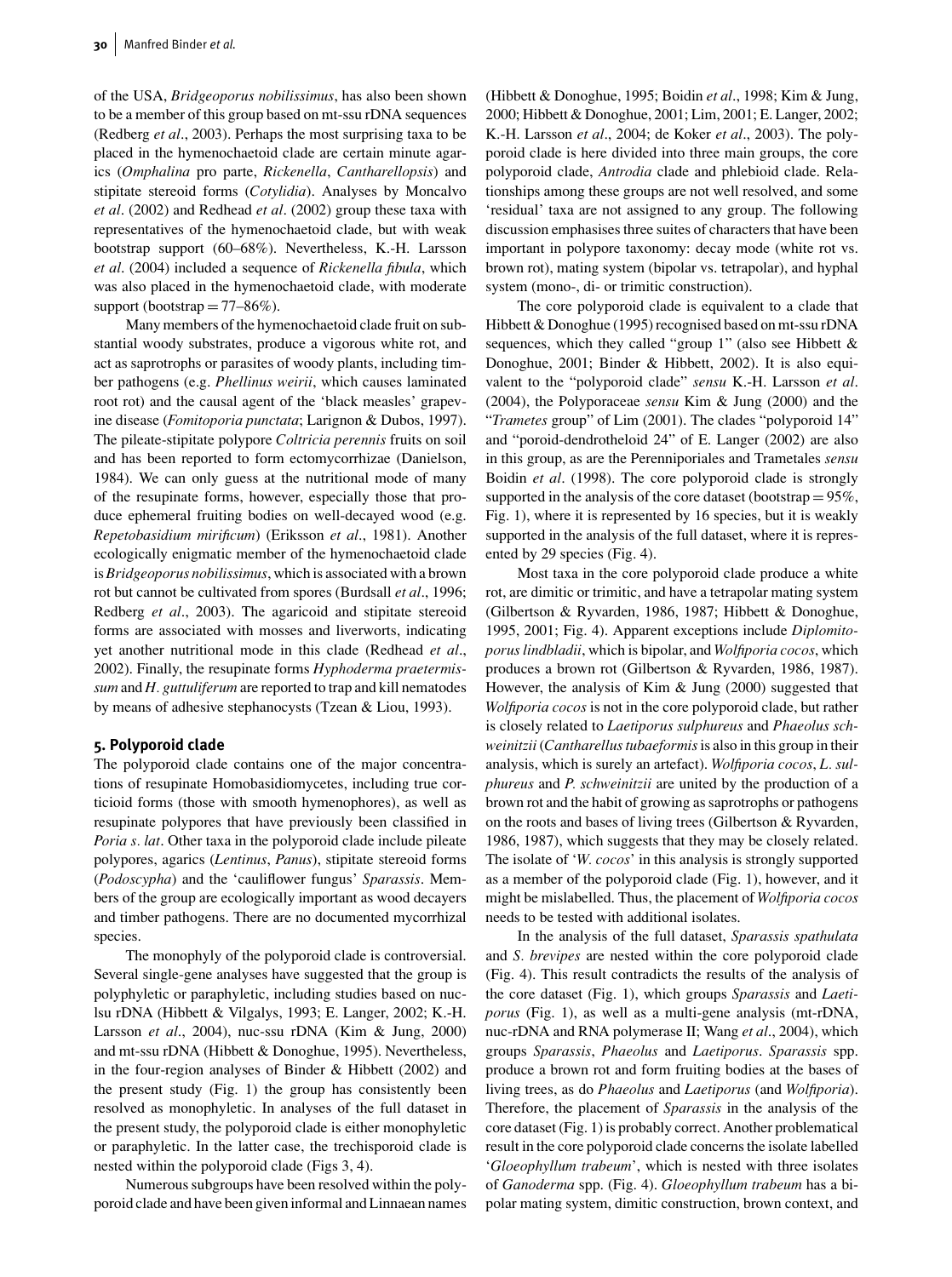produces a brown rot, all of which justify its placement in *Gloeophyllum* (Gilbertson & Ryvarden, 1986). It is likely that the '*G. trabeum'* isolate included here is actually a *Ganoderma* that has been mislabelled. Another incongruous taxon in this clade is *Physalacria inflata*, which produces minute, capitate, monomitic fruiting bodies (Singer, 1986). There are no obvious characters that would support its strongly supported placement here as the sister group of *Wolfiporia cocos* (Figs 1, 4), which should be confirmed with additional isolates and genes.

Resupinate forms in the core polyporoid clade include polypores (*Diplomitoporus lindbladii*, *Grammothele fuligo*, *Junghuhnia subundata*, *Perenniporia medulla-panis* and *Wolfiporia cocos*) and corticioid forms (*Dendrodontia* sp. and *Dentocorticium sulphurellum*). *Dendrodontia* sp. and *Dentocorticium sulphurellum* are strongly supported as sister taxa (Fig. 4), which is consistent with suggestions that *Dendrodontia* and *Dentocorticium* are closely related (Boidin & Gilles, 1998; Fig. 4). *Dentocorticium sulphurellum* is dimitic with skeletal hyphae and has dendrohyphidia (Larsen & Gilbertson, 1974). Hjortstam & Ryvarden (1980*a*, *b*) suggested that it resembles *Scytinostroma*, but that is in the russuloid clade (see below).

Non-resupinate forms in the core polyporoid clade include Polyporaceae (e.g. *Polyporus* spp., *Pycnoporus cinnabarinus, Lenzites betulina*, *Fomes fomentarius*), Ganodermataceae, and *Lentinus s. str*. A clade containing the polypores *Tyromyces chioneus* (pileate) and *Skeletocutis amorpha* (resupinate to effused-reflexed) is resolved as the sister group of the core polyporoid clade (Fig. 4). This placement is weakly supported, but it is consistent with the possession of dimitic hyphal construction, tetrapolar mating system, and white rot in both *T. chioneus* and *S. amorpha* (Gilbertson & Ryvarden, 1987).

The term "*Antrodia* clade" was introduced by Hibbett & Donoghue (2001) for a group of 14 species that produce a brown rot (except *Grifola frondosa*, which produces a white rot) and have bipolar mating systems (as far as is known). The *Antrodia* clade contains several groups that have been recognised previously, including "group 6" of Hibbett & Donoghue (1995), the Fomitopsidaceae and Laetiporaceae *sensu* Kim & Jung (2000), the Fomitopsidales and Phaeolales *sensu* Boidin *et al*. (1998), the clade "polyporoid 15" of E. Langer (2002), and the "Brown rot group" of Lim (2001). In the present study, the *Antrodia* clade contains 26 species with support in the analysis of the full dataset. In the analysis of the core dataset, the entire *Antrodia* clade is again weakly supported (bootstrap = 65%), but the node above *Antrodia carbonica* (the sister group to the rest of the clade) is strongly supported  $(bootstrap = 97\%; Fig. 1).$ 

At least two species in the *Antrodia* clade produce a white rot including *Climacocystis* sp. and *Grifola frondosa* (Gilbertson & Ryvarden, 1986). The apparent reversals to white rot in these taxa suggests that their brown rot precursors may have retained the genes for lignin-degrading enzymes (Hibbett & Donoghue, 2001). The white rot polypore *Ischnoderma benzoinum* is placed in the *Antrodia* clade in some topologies, but in others it is placed among other white rot species in the 'residual' polypores (Fig. 4; see below). The latter

placement suggests a more parsimonious scenario for the evolution of decay modes.

Six species in the *Antrodia* clade are reported to be tetrapolar, including *Amylocystis lapponica*, *Climacocystis* sp., *Dacryobolus sudans*, *Parmastomyces transmutans*, *Oligoporus balsameus* and *O. caesius* (Gilbertson & Ryvarden, 1986, 1987; Nakasone, 1990*a*). The mingled distribution of bipolar and tetrapolar mating systems in the *Antrodia* clade (Fig. 4) suggests that mating loci in this group are subject to rearrangements or 'self-compatible' mutations that can interconvert bipolar and tetrapolar systems (Hibbett & Thorn, 2001).

Resupinate forms in the *Antrodia* clade include the polypores *Antrodia carbonica, A. xantha, Auriporia aurea, Parmastomyces transmutans*, and the corticioid forms *Dacryobolus sudans*, *Phlebia griseoflavescens* and an isolate labelled 'dendrotheloid *sp*.' from the work of E. Langer (2002). The placement of *P*. *griseoflavescens* away from other species of *Phlebia* in the phlebioid clade is striking, but Eriksson *et al*. (1981, p. 1122) indicated that it is "not a very typical member of the genus". Data on decay type would be useful to evaluate its placement, because other species of *Phlebia* are associated with a white rot (Nakasone, 1990*a*; Ginns & Lefebvre, 1993). Another potentially problematical taxon in the *Antrodia* clade is *Cyphella digitalis* (type species of the Cyphellaceae). There are no obvious characters that support this placement, which should be tested. Finally, the analysis of K.-H. Larsson *et al*. (2004) suggested that the stereoid fungus *Lopharia cinerescens* is in the core polyporoid clade, whereas the analysis of Kim  $\&$ Jung (2000) suggested that *L. spadicea* is in the phlebioid clade. If both results are correct, then *Lopharia* is polyphyletic.

The delimitation of the phlebioid clade adopted here deviates slightly from that of K.-H. Larsson *et al*. (2004), who introduced the term. Here, it is based on the results of the analysis of the core dataset, which recovered a strongly supported clade (bootstrap  $= 91\%$ ) that contains 12 species, including taxa that Hibbett & Donoghue (1995, 2001) identified as "group 5" or the "*Phlebia* clade". In the analysis of the full dataset, the phlebioid clade is a weakly supported group of 44 isolates, which is the least inclusive clade that contains all 12 species of the phlebioid clade resolved in the analysis of the core dataset (Figs 1, 4). The phlebioid clade overlaps with the Phanerochaetaceae and Steccherinaceae *sensu* Kim & Jung (2000), the Phanerochaetales and Phlebiales*sensu*Boidin *et al*. (1998), clades "phanerochaetoid 19.1" and "phlebioid 19.2" of E. Langer (2002), the "*Irpex* group", "*Phanerochaete* group", and "*Phlebia* group" of Lim (2001), and clades A-D (clade A was called the "Phanerochaete core group") of de Koker *et al*. (2003).

Members of the phlebioid clade are distinguished by the combination (in most taxa) of a monomitic construction, bipolar mating system and production of a white rot (Hibbett & Donoghue, 2001; K.-H. Larsson *et al*., 2004). Taxa that have been demonstrated to have bipolar mating systems include *Bjerkandera adusta, Ceraceomyces serpens, Gelatoporia pannocincta, Lopharia spadicea, Phlebia centrifuga, P. radiata, P. rufa, P. subochracea, P. subserialis* and *P*. *tremellosa* (Domanski, 1972; Gilbertson & Ryvarden, 1986; Nakasone,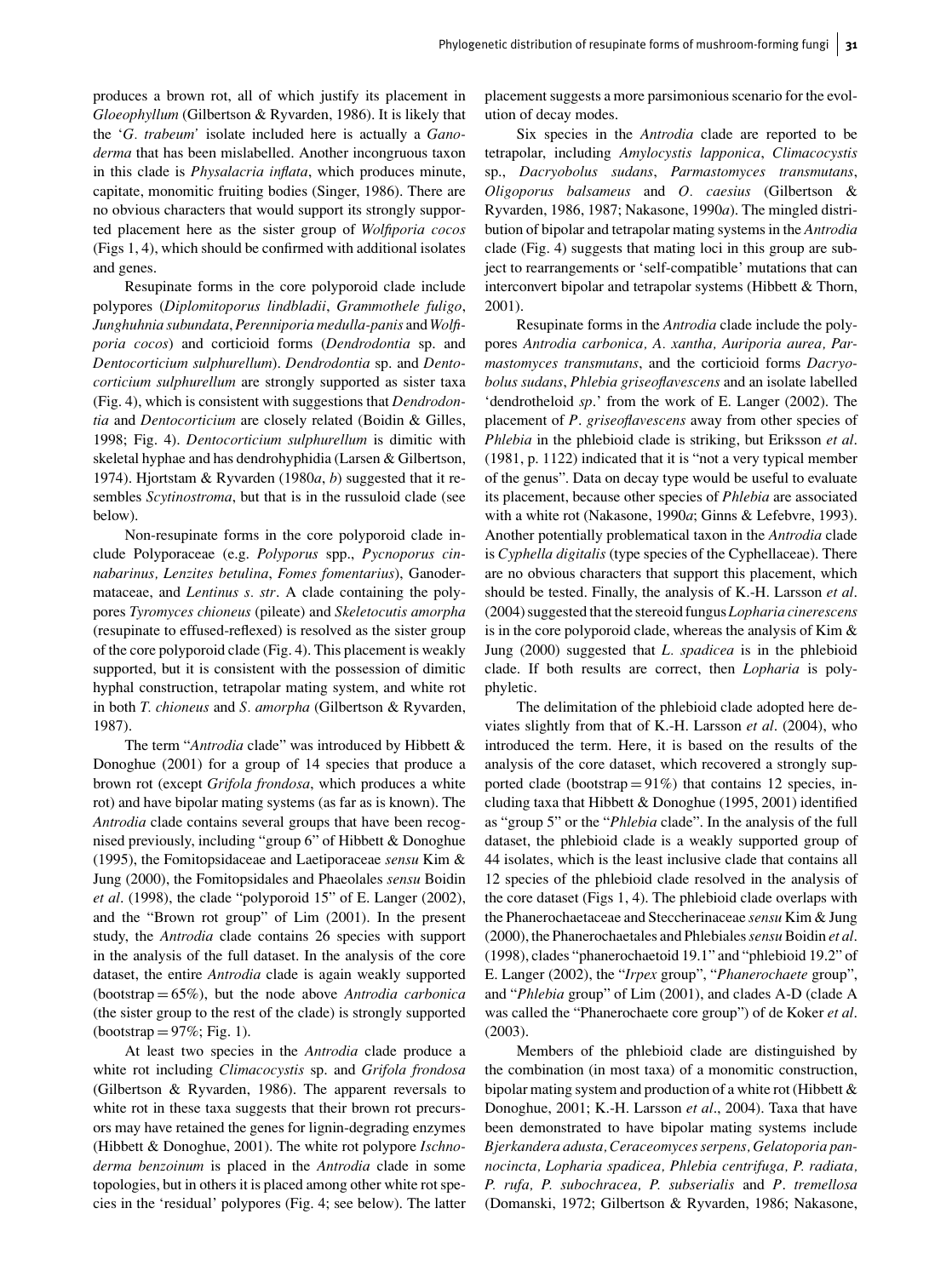1990*a*; Ginns & Lefebvre, 1993). However, *Phlebia chrysocreas* has been listed as "possibly tetrapolar", and *Irpex lacteus, Phanerochaete chrysosporium* and *P. sordida* have been suggested to be homothallic (Nakasone, 1990*a*: 252). Hyphal anatomy is also variable in the phlebioid clade; *Lopharia spadicea* and *Rigidoporus vinctus*, which Kim & Jung (2000) showed to be in the phlebioid clade, are both dimitic with skeletal hyphae (Eriksson & Ryvarden, 1976; Gilbertson & Ryvarden, 1987).

The phlebioid clade contains many resupinate taxa, including the large corticioid genera *Phanerochaete* (63 spp.) and *Phlebia* (50 spp., Kirk *et al*., 2001), neither of which is resolved as monophyletic (Fig. 4). Other corticioid taxa include *Byssomerulius* sp., *Ceraceomyces* spp., *Gloeoporus taxicola*, *Mycoacia* spp., *Phlebiopsis gigantea*, *Pulcherricium caeruleum* and *Scopuloides hydnoides* (Fig. 4, Table 3). Eriksson and colleagues (Eriksson & Ryvarden, 1973, 1976; Eriksson *et al*., 1978, 1981, 1984) commented on similarities among many of these genera and *Phlebia* and *Phanerochaete*, particularly with regard to hymenial anatomy (with basidia forming a dense palisade).

One potentially problematic isolate in the phlebioid clade is that of *Lindtneria trachyspora*, which is a resupinate form. *Lindtneria trachyspora* was expected to cluster with the false truffle *Stephanospora caroticolor*, but in this analysis *S. caroticolor* is placed in the athelioid clade (see below; Fig. 4). *Lindtneria trachyspora* and *S. caroticolor* share a characteristic coarse ornamentation of the spores (Oberwinkler & Horak, 1979; Jülich, 1981) and an uncommon chemical compound in fungi, 2-chlor-4-nitrophenol (Hellwig: 1999: 110). Moreover, analyses with additional *L. trachyspora* isolates and the *S. caroticolor* sequence from the present study (K.-H. Larsson, unpublished) suggest that *L. trachyspora* is closely related to *S. caroticolor*, as well as two species of the resupinate genus *Cristinia*. All three genera have a cyanophilous granulation in immature basidia and strongly cyanophilous spore walls. Based on these characters, Eriksson & Ryvarden (1975) suggested that *Cristinia* and *Lindtneria* might be related. Thus, it is likely that the isolate of '*L. trachyspora'* used in this study is mislabelled.

Other problematical results in the phlebioid clade concern the isolates labelled *Athelia arachnoidea, A. epiphylla, Sistotrema muscicola* and *Peniophora* sp., which were expected to be placed in the athelioid, cantharelloid and russuloid clades (see those sections). It is likely that all four are mislabelled.

Resupinate polypores in the phlebioid clade include *Ceriporia* spp., *Ceriporiopsis subvermispora* and *Gelatoporia pannocincta* (Fig. 4). Pileate polypores include *Bjerkandera adusta*, *Climacodon septentrionale*, *Hapalopilus nidulans* and *Rigidoporus vinctus* (Fig. 4). In addition, Kim & Jung (2000) showed that *Oxyporus latemarginatus* is in the phlebioid clade and is closely related to *Rigidoporus vinctus*. Other studies have suggested that *Oxyporus populinus* is in the hymenochaetoid clade and is closely related to *Bridgeoporus nobilissimus*, which was formerly placed in *Rigidoporus* (Fig. 4; Hibbett & Donoghue, 1995; Burdsall *et al*., 1996; Wagner & Fischer, 2002*b*; Redberg *et al*., 2003). Collectively, these results suggest that *Oxyporus* and *Rigidoporus s. lat*. are polyphyletic, with some species in the polyporoid clade and others in the hymenochaetoid clade.

Twenty-three 'residual' species in the polyporoid clade could not be placed in the core polyporoid clade, *Antrodia* clade or phlebioid clade (Fig. 4). Resupinate forms among these taxa include the corticioid forms *Hyphoderma* spp., *Hypochnicium* spp., *Candelabrochaete africana*, *Phanerochaete sanguinea*, *Phlebia bresadolae*, and *P. queletii*, the hydnoid fungus *Spongipellis pachyodon*, and the polypores *Antrodiella romellii*, *Ceriporiopsis gilvescens*, *Junghuhnia nitida* and *Physisporinus sanguinolentus* (Fig. 4). Pileate taxa include polypores (*Abortiporus biennis, Albatrellus syringae, Meripilus giganteus*), agarics (*Panus rudis*) and stipitate stereoid forms (*Podoscypha petalodes*). These taxa overlap with the Steccherinaceae and Podoscyphaceae *sensu* Kim & Jung (2000), the Hyphodermatales and Podoscyphales*sensu* Boidin *et al*. (1998), and clades "hyphodermoid 20–23", which formed a paraphyletic assemblage in the analysis of E. Langer (2002). In the present analysis, the residual taxa and phlebioid clade form a weakly supported monophyletic group (Fig. 4) that corresponds to the phlebioid clade *sensu* K.-H. Larsson *et al*. (2004).

The Podoscyphaceae of Kim & Jung (2000) is a weakly supported group (bootstrap = 56%) that includes *Cymatoderma caperatum* (a stipitate stereoid form), along with *Podoscypha petalodes* and *Panus rudis*. Boidin *et al*. (1998) also found a close relationship between *Podoscypha* and *Cymatoderma*, as well as *Hypochnicium cystidiatum*. An isolate identified as *C. caperatum* is included in the present analysis, but it is placed in the russuloid clade (Fig. 4). Based on the results of Kim & Jung (2000) and Boidin *et al*. (1998), it is likely that the isolate of '*C. caperatum'* in this study is mislabelled.

With additional data, it is possible that some of the residual taxa will be placed in the phlebioid or core polyporoid clades, but probably not the *Antrodia* clade, which includes mostly brown rot taxa. For example, *Hyphoderma* spp., which are monomitic corticioid forms that have bipolar mating systems, may be correctly placed in the phlebioid clade, as suggested by K.-H. Larsson *et al*. (2004). The same could be said for *Spongipellis pachyodon*, which is also monomitic and bipolar (Gilbertson & Ryvarden, 1987). In contrast, *Junghuhnia nitida* and *Panus rudis* are dimitic and have tetrapolar mating systems (Gilbertson & Ryvarden, 1986; Johnson & Methven, 1994, for *P. conchatus*), and *Hypochncium* spp. are monomitic with tetrapolar mating systems (Nakasone, 1990*a*, data on mating systems for *Hypochnicium* spp. were not taken from the same species sampled in the present study). The heterogeneity in anatomical and genetic characters in the residual polypores and the low bootstrap support for the node uniting them with the phlebioid clade (Figs 1, 4) are the reasons why these species are not classified in the phlebioid clade in this study.

#### **6.** *Gloeophyllum* **clade**

*Gloeophyllum sepiarium* was placed as an isolated species in analyses of homobasidiomycete phylogeny by Hibbett  $\&$ Donoghue (1995), Hibbett *et al*. (1997) and Binder & Hibbett (2002), and the recent *Dictionary of the Fungi 9th edn*. lists *Gloeophyllum* as the sole genus in the Gloeophyllaceae (Kirk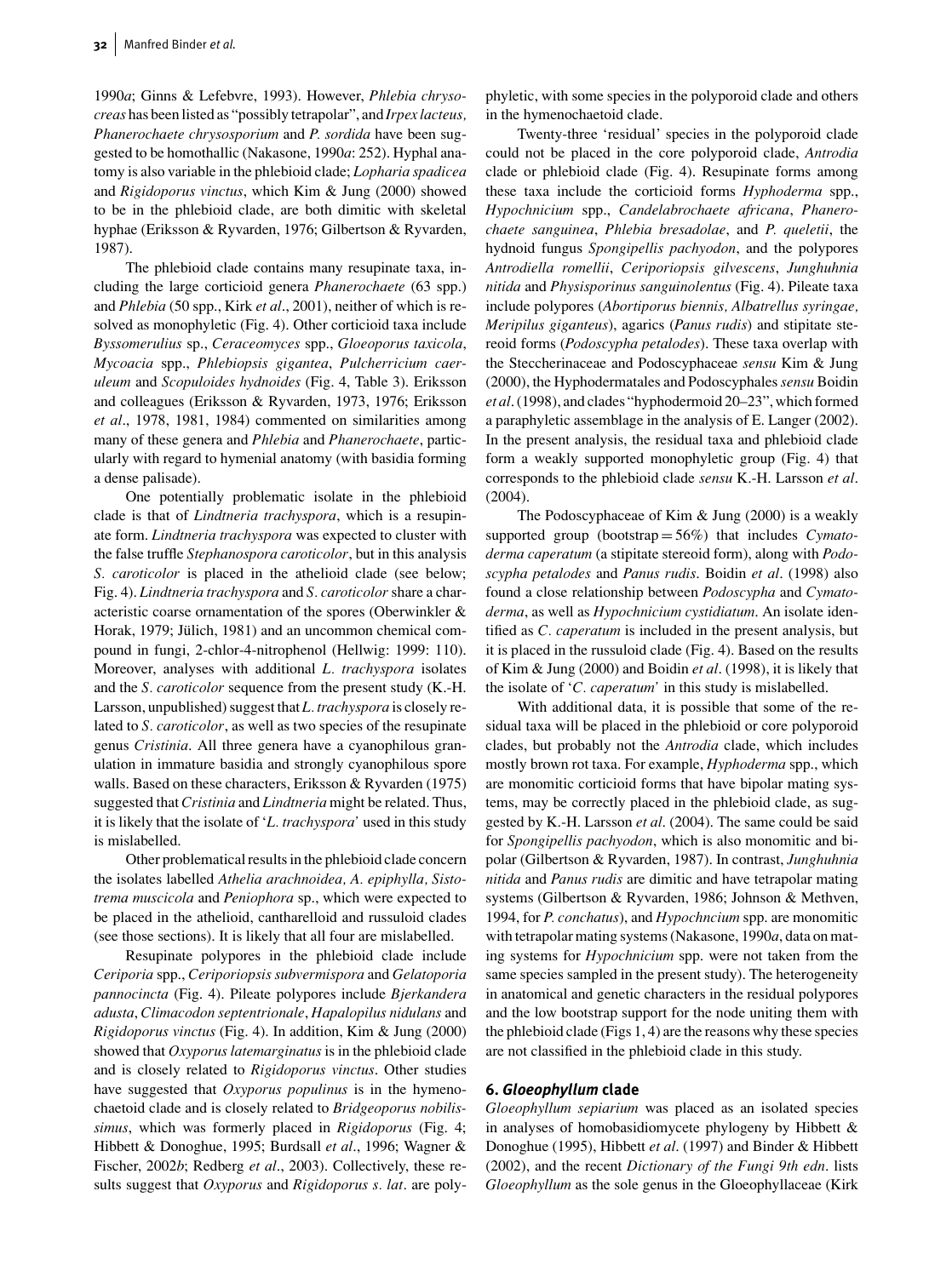*et al*., 2001). Several recent studies have identified close relatives of *Gloeophyllum*, however. Thorn *et al*. (2000) performed analyses of nuc-lsu rDNA sequences, which showed that *G. sepiarium* is in a clade with *Heliocybe sulcata*, *Neolentinus lepideus*, *N. kauffmanii* and *N. dactyloides* (bootstrap = 71%). Monophyly of these taxa was confirmed in a combined analysis of nuc-ssu and mt-ssu rDNA sequences by Hibbett & Donoghue (2001; *G. sepiarium, N. lepideus, H. sulcata*; bootstrap =  $97\%$ ). Analyses of nuc-ssu rDNA sequences by Kim & Jung (2000) suggested that *G. sepiarium* is closely related to *Donkioporia expansa*, *Boreostereum radiatum* and *Veluticeps berkeleyi*, but with weak (52%) bootstrap support. In addition, the analysis of Kim & Jung (2000) placed *Columnocystis abietina* in the polyporoid clade, which contradicts the suggestion that *Columnocystis* and *Veluticeps* are synonyms (Hjortstam & Tellería, 1990; Nakasone, 1990*b*). Lim (2001) performed an analysis of nuc-ssu rDNA sequences that provided stronger support (bootstrap  $= 86\%$ ) for the monophyly of *G. sepiarium*, *V. berkeleyi* and *B. radiatum* (using the same sequences as in Kim & Jung, 2001), but the analysis did not include *D. expansa*. In the present study, the *Gloeophyllum* clade includes *G. sepiarium, G. odoratum, N. dactyloides* and *V. berkeleyi* (Fig. 4). Bootstrap support is weak (54%) but the resolution of this clade is consistent with the results of the studies cited previously.

Members of the *Gloeophyllum* clade have diverse fruiting bodies, including pileate-sessile poroid to lamellate forms (*Gloeophyllum*), pileate-stipitate lentinoid agarics (*Heliocybe*, *Neolentinus*), resupinate polypores (*Donkioporia*) and resupinate to effused-reflexed stereoid forms (*Boreostereum radiatum, Veluticeps berkeleyi*). The unifying features of the group are ecological and anatomical. All members of the clade are wood decayers and are either dimitic with skeletal hyphae, or trimitic (Redhead & Ginns, 1985; Gilbertson & Ryvarden, 1986; Chamuris, 1988; Nakasone, 1990*b*). Gilbertson & Ryvarden (1986) commented on the anatomical similarity between *Gloeophyllum* and *Donkioporia*.

Decay chemistries are variable in the *Gloeophyllum* clade. Most members of this group have been shown to produce a brown rot, including *Gloeophyllum* spp., *Heliocybe sulcata, Neolentinus* spp. and *Veluticeps berkeleyi* (Martin & Gilbertson, 1973; Redhead & Ginns, 1985; Gilbertson & Ryvarden, 1986; Nakasone, 1990*a*, *b*). The exceptions are *Donkioporia expansa* and *Boreostereum radiatum*, which are reported to produce a white rot (Gilbertson & Ryvarden, 1986; Nakasone, 1990*a*). The mode of decay in *Boreostereum radiatum* is somewhat ambiguous, however. Substrates associated with fruiting bodies have been found to show either brown rot or white rot, and cultural studies for the presence of extracellular oxidases have yielded conflicting results (Chamuris, 1988; Nakasone, 1990*a*).

Mating systems are also variable in the *Gloeophyllum* clade. *Neolentinus* and *Gloeophyllum* are reported to have bipolar mating systems (Redhead & Ginns, 1985; Gilbertson & Ryvarden, 1986), whereas *Veluticeps* has a tetrapolar mating system (Martin & Gilbertson, 1973), which is very unusual for a brown-rot fungus (Ryvarden, 1991), and *Boreostereum* has been presumed to be homothallic (Chamuris, 1988; Nakasone,

1990*a*). Thus, the *Gloeophyllum* clade provides an excellent system in which to study transformations between different mating systems and decay modes (as well as fruiting body forms) in closely related taxa.

#### **7. Thelephoroid clade**

This clade is equivalent to the order Thelephorales, which contains two families: Thelephoraceae, with angular and pigmented spores, and Bankeraceae, with hyaline ornamented spores (Stalpers, 1993). Donk (1964) suggested that the Bankeraceae and Thelephoraceae are not closely related, but later authors have united them (Jülich, 1981; Stalpers, 1993; Kirk *et al*., 2001). Analyses by K.-H. Larsson *et al*. (2004) and Binder & Hibbett (2002) found moderately strong support for the monophyly of the Thelephoraceae plus Bankeraceae. The present study includes two species of Bankeraceae (*Bankera fuligineoalba* and *Phellodon tomentosus*) and ten species of Thelephoraceae, which are strongly supported as a clade (bootstrap =  $97\%$ , Fig. 4). The Bankeraceae appears to be nested within the Thelephoraceae, but the basal nodes in the thelephoroid clade are not strongly resolved (Fig. 4). These results corroborate those of K.-H. Larsson *et al*. (2004), who also studied multiple exemplars of Bankeraceae and Thelephoraceae.

The thelephoroid clade contains resupinate, clavarioid and pileate forms, with smooth, hydnoid or poroid hymenophores. Taxonomy of the resupinate forms has been studied by Kõljalg and colleagues (Larsen, 1968, 1974; Kõljalg, 1996; Kõljalg et al., 2000, 2001, 2002), using morphological and molecular approaches. Resupinate taxa in this analysis include *Tomentella* and *Pseudotomentella*. The pattern of relationships in Fig. 4 suggests that there have been multiple transformations between resupinate and erect forms in the thelephoroid clade. K.-H. Larsson *et al*. (2004) sampled several resupinate Thelephoraceae that were not included in this study, including *Tomentellopsis echinospora* and *Amaurodon viridis*.

Non-resupinate Thelephorales fruit on soil and have been regarded as ectomycorrhizal, whereas resupinate Thelephorales typically fruit on wood and have been interpreted as saprotrophic (e.g. Stalpers, 1993). However, molecular studies (Bruns *et al.*, 1998; Taylor & Bruns, 1999; Kõljalg *et al.*, 2000, 2001, 2002) have demonstrated that many (perhaps all?) resupinate Thelephorales are ectomycorrhizal, often forming a dominant component of the mycorrhizal community.

#### **8. Corticioid clade**

This is a recently discovered clade (Boidin *et al*., 1998; K.- H. Larsson *et al*., 2004) that was not included in the overview of Homobasidiomycetes by Hibbett  $&$  Thorn (2001). One species in this group, *Dendrocorticium roseocarneum*, was included in the analysis of Binder & Hibbett (2002; also see Hibbett & Donoghue, 2001), where it was placed (without bootstrap support) as the sister group of the rest of the Homobasidiomycetes. Other taxa that are probably placed in the corticioid clade based on this and other studies include *Corticium roseum, Cytidia salcina, Dendrocorticium polygonioides, Dendrothele maculata*, *Duportella tristicula*, *Erythricium laetum, Galzinia incrustans*, *Laetisaria fuciformis,*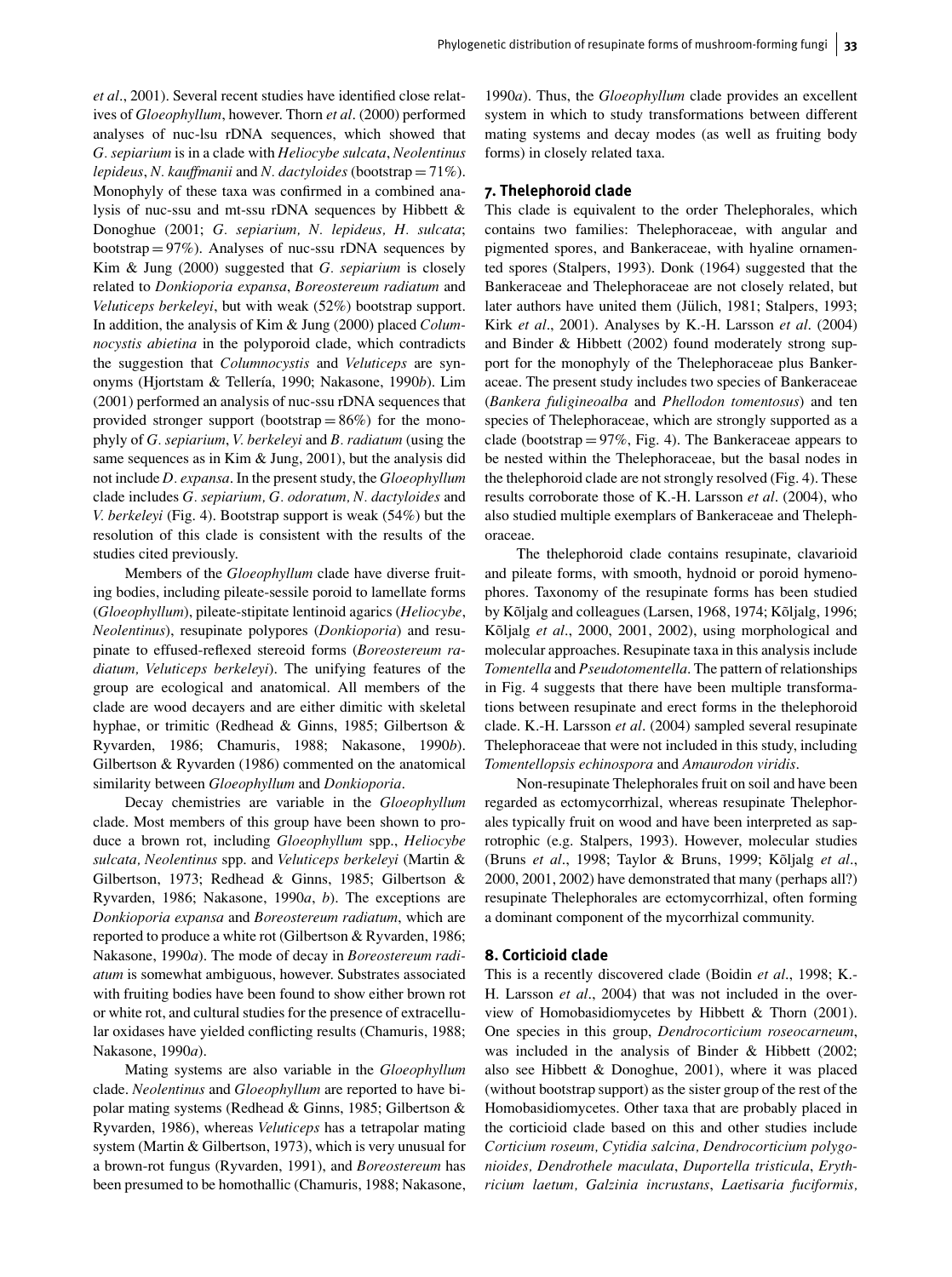*Limonomyces roseipellis, Marchandiomyces aurantiacus* (teleomorph *Marchandiobasidium aurantiacum*; Diederich *et al*., 2003), *M. corallinus*, *Punctularia strigoso-zonata*, *Vuilleminia comedens* and *V. macrospora* (Boidin *et al*., 1998; Hallenberg & Parmasto, 1998; Lim, 2001; Sikaroodi *et al*., 2001; Hibbett & Binder, 2002; E. Langer, 2002; K.-H. Larsson *et al*., 2004; V. Andjic, unpublished; P. DePriest *et al*., unpublished; Table 3). Members of the corticioid clade have been classified as the Vuilleminiales (Boidin *et al*., 1998; E. Langer, 2002). K.-H. Larsson *et al*. (2004) showed that *Dendrothele maculata* is a member of the corticioid clade, but they also cited unpublished analyses that suggest that *Dendrothele* is highly polyphyletic. In the present study, *D. acerina* and *D. griseocana* are placed in the euagarics clade, *D. candida* is placed in the russuloid clade, and an isolate labelled "dendrotheloid" from the study of E. Langer (2002) was placed in the polyporoid clade (Fig. 4).

The delimitation of the corticioid clade proposed here (Table 3) conflicts somewhat with the results of Boidin *et al*. (1998) and P. DePriest *et al*. (unpublished). The ITS analysis of Boidin *et al*. (1998) suggested that (1) *Erythricium laetum* is closely related to *Athelia decipiens* (athelioid clade, contra K.-H. Larsson *et al*., 2004) and (2) *Duportella tristicula* and other *Duportella* species are nested in *Peniophora* (russuloid clade, contra Hallenberg & Parmasto, 1998). However, the analysis of Boidin *et al*. (1998) did support monophyly of a clade containing *Corticium, Dendrocorticium, Punctularia* and *Vuilleminia*, which is consistent with the present analysis and other studies cited above. Analyses by P. DePriest *et al*. (unpublished) based on nuclear rDNA sequences suggested that *Rhizoctonia zeae* and its teleomorph *Waitea circinata* (Ceratobasidiales) and *Tretopileus sphaerophorus* (mitosporic fungi) are in the corticioid clade. *Waitea circinata* is reported to have pinkish white basidiocarps and a probasidial stage (Roberts, 2003), which are also found in other taxa in the corticioid clade (see below). However, a study by Bruns *et al*. (1998) suggests that *Waitea circinata* is in the athelioid clade (see below), and evidence from multiple studies that were discussed previously suggests that other taxa of the Ceratobasidiales are in the cantharelloid clade. At this time, the placements of *Waitea circinata* and *Tretopileus sphaerophorus* must be regarded as unresolved.

The sample of taxa in the corticioid clade in this study largely overlaps with that in the study of K.-H. Larsson *et al*. (2004). In both analyses, the group is moderately to strongly supported (bootstrap =  $81\%$  in this study, 93–96% in K.-H. Larsson *et al.*, 2004). The higher-level position of the corticioid clade differs in this study and that of K.-H. Larsson *et al*. (2004), but in neither analysis is it placed as the sister group of the Homobasidiomycetes (as in the analysis of Binder & Hibbett, 2002). Diederich *et al*. (2003) showed that *Marchandiobasidium* has perforate parenthesomes, which is consistent with the view that the corticioid clade is not one of the basal clades of Homobasidiomycetes (contra Binder & Hibbett, 2002). In additon, *Corticium roseum* (as *Laeticorticium roseum*) and *C. boreoroseum* (as *Laeticorticium lundellii*) were also reported to have perforate parenthesomes (Keller, 1997).

There is no obvious synapomorphy for the corticioid clade. Most members of the group are resupinate, but *Punctularia strigoso-zonata* forms effused-reflexed fruiting bodies, *Cytidia salicina* forms fruiting bodies that are almost cupulate, and *Marchandiomyces* spp. are lichen-inhabiting asexual forms that produce sclerotia. Several taxa produce dendrohyphidia (branched hymenial hairs), including *Corticium roseum*, *Cytidia salicina*, *Dendrocorticium polygonioides*, *D. roseocarneum*, *Dendrothele maculata*, *Punctularia strigoso-zonata* and *Vuilleminia comedens*. In this analysis, the members of the corticioid clade that produce dendrohyphidia are strongly supported as a monophyletic group (Fig. 4), although that is not the case in the study of K.-H. Larsson *et al*. (2004). Another feature shared by some taxa in this group is the production of pink, red or orange pigments in the fruiting bodies, which occurs in *Corticium roseum*, *Cytidia salicina*, *Erythricium laetum*, *Galzinia incrustans* and *Marchandiomyces* spp. In addition, *Laetisaria fuciformis* and *Limonomyces roseipellis* produce characteristic pink-red hyphal masses on infected grasses, and *Punctularia strigoso-zonata* is reported to produce pink mycelial mats in culture (Nakasone, 1990*a*). The chemical nature of the pigments is not known.

The corticioid clade is ecologically diverse. Most species are apparently saprotrophic and are associated with a white rot, primarily of angiospermous wood (Eriksson & Ryvarden, 1975; Eriksson *et al*., 1981; Chamuris, 1988; Hjortstam *et al*., 1988*b*; Nakasone, 1990*a*; Ginns & Lefebrve, 1993; Wu & Chen, 1993). Several taxa produce fruiting bodies on attached branches and standing trunks (e.g. *Corticium roseum, Cytidia salicina, Dendrocorticium roseocarneum, Dendrothele maculata, Vuilleminia comedens*) and have anatomical features that have been interpreted as adaptations for xeric habitats, including the production of a catahymenium and delayed basidial maturation (Eriksson & Ryvarden; 1975, 1976; Eriksson *et al*., 1981; Chamuris, 1988; Hjortstam *et al*., 1988*b*). These features may allow the fruiting body to remain viable during periods of drought and rapidly produce basidiospores during brief intervals when moisture is available (Hallenberg & Parmasto, 1998). Other taxa in the corticioid clade do not inhabit exposed substrates. For example, Eriksson & Ryvarden (1975) reported that *Erythricium laetum* (which was sampled by K.-H. Larsson *et al*., 2004) occurs under moist conditions on decayed wood and branches of deciduous trees, dead leaves and wet soil. Similarly, *Galzinia incrustans* occurs on decayed wood in moist environments (Eriksson & Ryvarden, 1975).

Biotrophic nutrition also occurs in the corticioid clade. *Laetisaria fuciformis* (which was included in the core dataset analysis, but inadvertently excluded from the other analyses; Fig. 1) is a plant pathogen that causes 'red thread' disease of turfgrasses (Stalpers & Loerakker, 1982). Analyses by V. Andjic (unpublished) based on ITS sequences suggest that *L*. *fuciformis* is closely related to *Limonomyces roseipellis*, which causes a similar 'pink patch' disease of turfgrasses. An unusual ecological habit is found in *Marchandiomyces aurantiacus* and *M*. *corallinus*, which are parasites of corticolous or saxicolous (rock-inhabiting) lichens (Etayo & Diederich, 1996; Sikaroodi *et al*., 2001; Diederich *et al*., 2003). Finally, Burt (1926) reported that *Erythricium laetum* occurs on living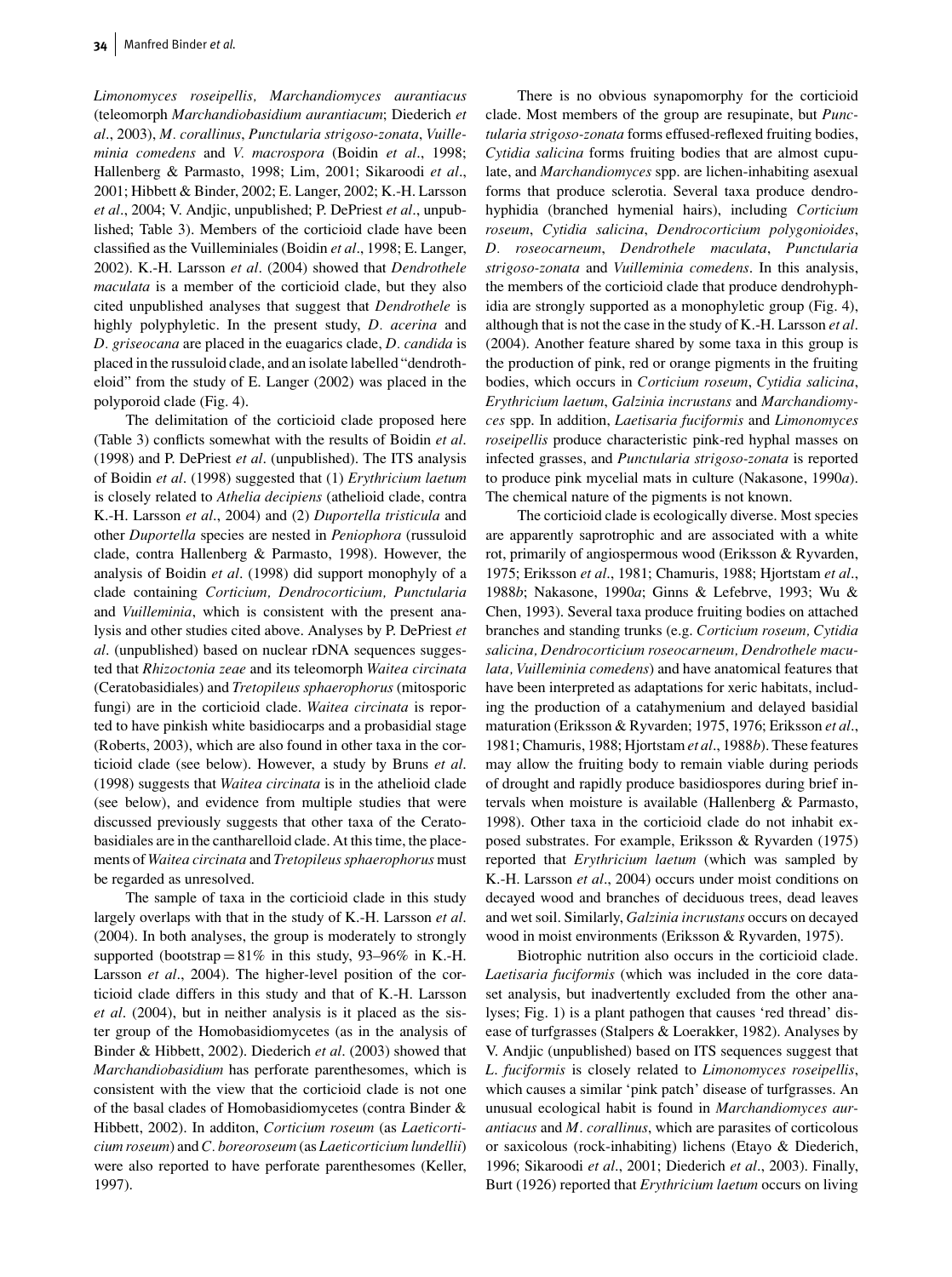mosses (as well as wood), which suggests that it may also have the capacity for biotrophic nutrition.

#### **9. Russuloid clade**

The russuloid clade includes agaricoid forms, polypores, coral fungi, hydnoid fungi and many resupinate taxa. Most members of this group are saprotrophic, but there are also ectomycorrhizal species (Russulaceae, *Albatrellus* pro parte) and timber pathogens (*Heterobasidion, Echinodontium*). Some lignicolous species in the russuloid clade form symbiotic associations with insects, including woodwasps (associated with *Amylostereum*; Slippers *et al*., 2001) and bark beetles (associated with *Entomocorticium*; Hsiau, 1996; Klepzig *et al*., 2001). Many members of the russuloid clade have spores with amyloid walls or ornamentations and gloeoplerous hyphae and cystidia. Based on these characters, Donk (1964, 1971) suggested that there are relationships among many of the species now placed in this clade, and Oberwinkler (1977) grouped many of them in the order Russulales (also see Stalpers, 1996).

In the present study, the russuloid clade is represented by 85 isolates (82 species). The clade is weakly supported in the analysis of the full dataset, but strongly supported in the analysis of the core dataset (bootstrap =  $90\%$ , 23 species; Figs 1, 4). Groups within (or equivalent to) the russuloid clade that have been resolved in other molecular phylogenetic studies with a broad taxonomic focus include the Russulales, Hericiales, Lachnocladiales and Peniophorales *sensu* Boidin *et al*. (1998), the Stereaceae, Hericiaceae, and Amylostereaceae *sensu* Kim & Jung (2000), the clade "russuloid 12" of E. Langer (2002) and the "russuloid clade" and "peniophoroid clade" *sensu* Lim (2001). Several phylogenetic studies have focused on groups within the russuloid clade, including *Aleurodiscus s. lat*. and related taxa (Wu *et al*., 2001), *Stereum* and *Xylobolus* (Lim, 2001), *Peniophora* (Hallenberg & Parmasto, 1998), the *Gloeocystidiellum porosum-clavuligerum* complex (Larsson & Hallenberg, 2001), and the Russulaceae (S. L. Miller *et al*., 2001, 2002). Many mt-lsu rDNA, nuclsu rDNA, and ITS sequences of ectomycorrhizal Russulaceae have been analysed in ecological studies (e.g., Taylor & Bruns, 1997; Bruns *et al*., 1998; Bergemann & Miller, 2002).

By far the most thorough phylogenetic study of the russuloid clade as a whole is that of E. Larsson & K.-H. Larsson (2003), who studied relationships among 127 isolates that represent *c*. 120 species. The dataset emphasised resupinate taxa, many of which have been traditionally classified in *Gloeocystidiellum s. lat*. Based on analyses of nuc-lsu rDNA, 5.8S rDNA, and ITS sequences, E. Larsson & K.-H. Larsson (2003) divided the russuloid clade into 13 major clades, which were labelled using the notation convention adopted by Moncalvo *et al*. (2002; e.g. '/russulales'). The following discussion is organised according to the classification of E. Larsson & K.-H. Larsson (2003), which should be consulted for detailed information about relevant characters and prior taxonomy.

/stereales. This group contains lignicolous resupinate, discoid and effused-reflexed to pileate taxa that have been classified in the Stereaceae *s. str*. (*Stereum, Xylobolus*), *Aleurodiscus s. lat*. and its segregates (e.g. *Acanthophysium*), and *Gloeocystidiellum s. lat*. The latter is represented in this study only by *Gloeocystidiellum leucoxanthum*, but many other *Gloeocystidiellum* segregates were included in this group by E. Larsson & K.-H. Larsson (2003; e.g. *Boidinia*). The /stereales is moderately to strongly supported in this analysis (core dataset bootstrap =  $100\%$ , full dataset bootstrap =  $79\%$ ), and was strongly supported by E. Larsson & K.-H. Larsson (2003; bootstrap =  $97\%$ ), as well as Kim & Jung (2000; bootstrap  $= 93\%$ ).

/hericiaceae. This clade includes resupinate (*Dentipellis separans*), effused-reflexed (*Laxitextum bicolor*) and pileate (*Hericium* spp.) forms, all with spores that have amyloid echinulae (Stalpers, 1996). An isolate labelled as '*Cymatoderma caperatum*' appears in this clade in the present study, but that is most likely an artefact, as discussed previously (see above). In other respects, the results of the present study (Figs 1, 4) agree with those of E. Larsson & K.-H. Larsson (2003) for this clade.

/bondarzewiaceae and /amylostereaceae. There are minor differences between the results of the present study and that of E. Larsson & K.-H. Larsson  $(2003)$  with respect to these groups. The present study recovered a moderately supported  $(bootstrap = 88\%)$  clade that includes the stereoid, effusedreflexed species *Amylostereum chailettii, A. laevigatum* and *Laurilia sulcata*, and the pileate, hydnoid form *Echinodontium tinctorium* (Fig. 4). These taxa all have incrusted cystidia, which is consistent with the view that they are closely related (Eriksson & Ryvarden, 1973; Gilbertson & Ryvarden, 1986; Chamuris, 1988). However, the study of E. Larsson & K.-H. Larsson (2003) grouped *Amylostereum* spp. with the coral fungus *Artomyces* (= *Clavicorona*) *pyxidatus* in the /amylostereaceae (bootstrap = 73%), and placed *L. sulcata* and *E. tinctorium* with the polypores *B. berkeleyi* and *H. annosum* in the /bondarzewiaceae (bootstrap = 78%). Here, *Bondarzewia* spp. and *H. annosum* form a paraphyletic group from which /albatrellus is derived (Fig. 4). In contrast, *Bondarzewia* and *Heterobasidion* were strongly supported  $(bootstrap = 91\%)$  as monophyletic in the analysis of Bruns *et al*. (1998). Both cause white rot in the heartwood, roots, and bases of living trees, and *H. annosum* is a serious timber pathogen (Gilbertson & Ryvarden, 1986).

/albatrellus. The analysis of the full dataset recovered a strongly supported clade (bootstrap  $= 96\%$ ) that includes the pileate-stipitate polypores *Albatrellus* pro parte and *Polyporoletus sublividus* (*A. syringae* is in the polyporoid clade, however; Fig. 4). Some species of *Albatrellus* have amyloid spores and gloeoplerous hyphae (the latter are also found in *P*. *sublividus*), which is consistent with their placement in the russuloid clade, as suggested by Stalpers (1992).

The corticioid forms *Dendrothele candida* and *Xenasma rimicola* form a paraphyletic group at the base of the /albatrellus clade in this study (Fig. 4), but this placement is weakly supported and is not suggested by any obvious morphological characters. E. Larsson & K.-H. Larsson  $(2003)$  found that a similar species, *Pseudoxenasma verrucisporum* (which shares similarly ornamented spores and pleurobasidia), is in the russuloid clade, but could not identify its closest relatives (Eriksson *et al*., 1981; Hjortstam *et al*., 1988*b*; Stalpers, 1996). It is possible that *X. rimicola* and *P. verrucisporum* are closely related,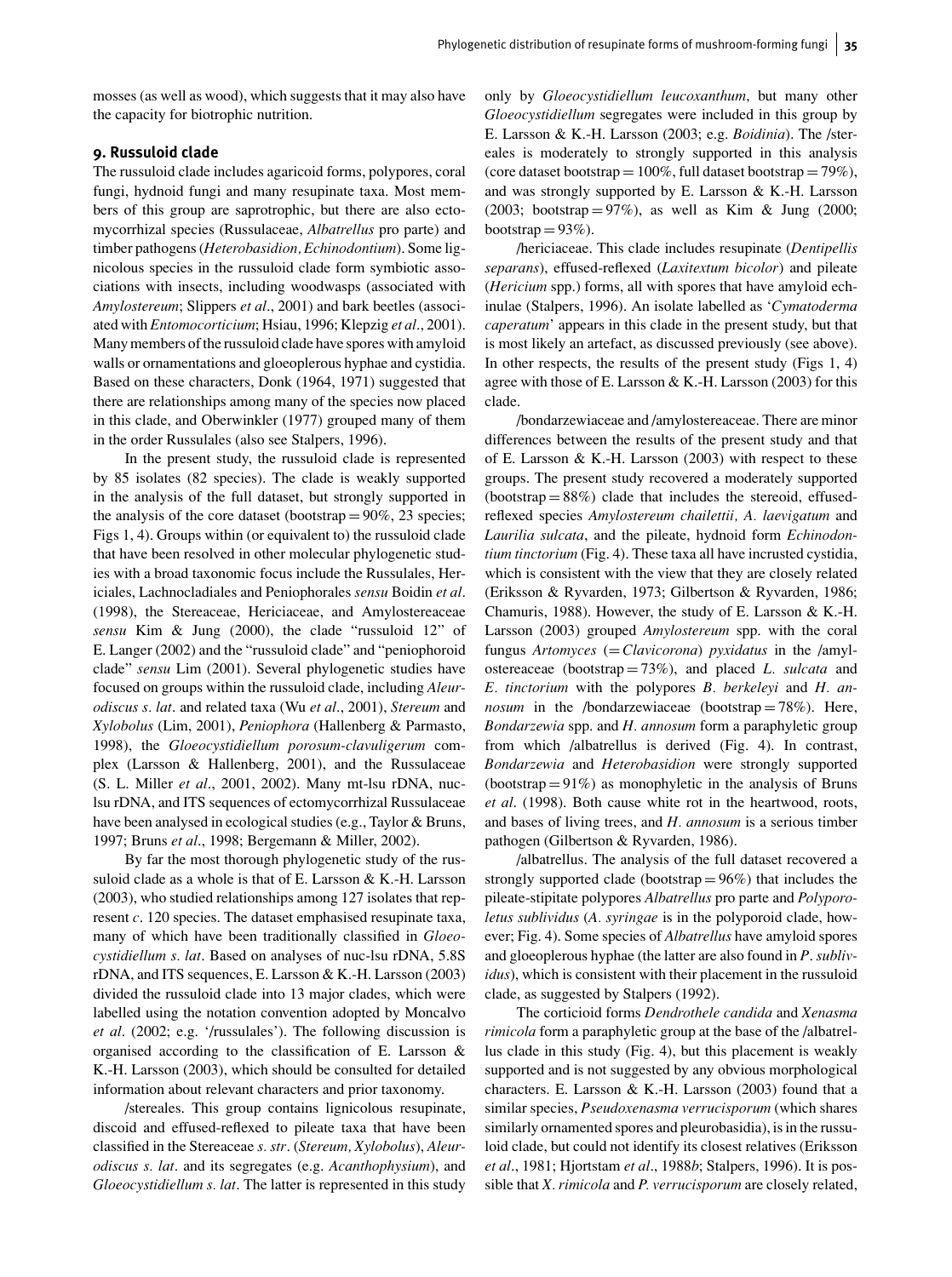and it would be desirable to include them in the same analysis. There are no obvious characters that support the placement of *D. candida* as a close relative of *Albatrellus* and *Polyporoletus* (Fig. 4), although it also has amyloid spores (Lemke, 1964*b*, as *Aleurocorticium candidum*).

Another resupinate form that may be related to /albatrellus is *Byssoporia terrestris*, which was sampled by Bruns *et al*. (1998). *Byssoporia terrestris* has smooth inamyloid spores and no gloeoplerous system (Eriksson & Ryvarden, 1973, as *Byssocorticium terrestre*), which is unusual for a member of the russuloid clade. Nevertheless, it is reported to be ectomycorrhizal, as are *Albatrellus ovinus* and *A. fletti* (Kropp & Trappe, 1982; Gilbertson & Ryvarden, 1986; Agerer *et al*., 1996). Other russuloid species of *Albatrellus* and *P. sublividus* may also be ectomycorrhizal, but this is controversial (Gilbertson & Ryvarden, 1986; Ginns, 1997; *Albatrellus syringae* in the polyporoid clade is thought to be lignicolous). Neither the present analysis or that of E. Larsson & K.-H. Larsson (2003) suggest that the russuloid species of *Albatrellus* are closely related to the Russulaceae (Figs 1, 4). Therefore, the *Albatrellus* group, including *B. terrestre* and *P. sublividus*, probably represents an independent origin of the ectomycorrhizal habit in the russuloid clade.

/aleurocystidiellum. The present study finds strong support (bootstrap = 100%) for the monophyly of *Aleurocystidiellum disciformis* and *A. subcruentatum*, which were segregated from *Aleurodiscus sensu lato* (Lemke, 1964*a*), but do not resolve their closest relatives with confidence (Fig. 4). These results mirror those of E. Larsson & K.-H. Larsson (2003).

/auriscalpiaceae. This weakly suported clade includes agaricoid (*Lentinellus* spp.) and hydnoid taxa (*Auriscalpium*, *Gloiodon*; Fig. 4). E. Larsson & K.-H. Larsson (2003) recovered a moderately supported clade (bootstrap  $= 86\%$ ) with the same genera represented by more species and isolates than in the present study, plus *Dentipratulum bialoviesense*. *Gloiodon* and *Dentipratulum* are resupinate or effusedreflexed, whereas the others are pileate. O. K. Miller (1971) found that *Lentinellus cochleatus* produces a coralloid fruiting body when cultured at low temperatures, which suggests that developmental programs in this clade may be quite labile.

/gloeocystidiellum I and /russulales. One of the most striking findings of E. Larsson  $\& K.-H.$  Larsson (2003) is that the Russulaceae is nested within a clade of resupinate taxa traditionally classified in *Gloeocystidiellum s. lat*. The same result is obtained in the present study. Here, a clade equivalent to /gloeocystidiellum I (*G. porosum* and two unidentified isolates) is moderately supported as the sister group of /russulales (Fig. 4). The latter is strongly supported (bootstrap  $= 100\%$ ) and includes *Gloeocystidiellum aculeatum*, which agrees with the findings of E. Larsson & K.-H. Larsson  $(2003)$ , who sampled additional resupinate taxa (*Gloeopeniophorella* spp., *Boidinia* spp.) that form a paraphyletic group in /russulales. It is remarkable that the Russulaceae, with its agaricoid, gasteroid and pleurotoid forms, is derived from simple corticioid forms. It remains an open question whether the switch to an ectomycorrhizal nutritional mode in Russulaceae (including pleurotoid forms, Henkel *et al*., 2000) is either a cause or consequence of the shift from corticioid to pileate forms.

/gloeocystidiellum II. The clade /gloeocystidiellum II is here represented only by a single isolate of *G. clavuligerum*, whereas E. Larsson & K.-H. Larsson (2003) included five isolates representing *G. clavuligerum*, *G. bisporum* and *G. purpureum*. In both studies the closest relatives of /gloeocystidiellum II are not resolved with confidence (Fig. 4).

/peniophorales. In the present analysis, the /peniophorales clade includes resupinate taxa that have been classified in the Lachnocladiaceae (*Asterostroma*, *Dichostereum, Scytinostroma, Vararia*; Reid, 1965; Hallenberg, 1985) and Corticiaceae *s. lat*. (*Peniophora nuda*, *Amphinema byssoides* and *Coronicium alboglaucum*; Fig. 4). However, in the analysis of K.-H. Larsson *et al*. (2004), *Amphinema byssoides* is placed in the athelioid clade and *C. alboglaucum* is placed in the euagarics clade, suggesting that the positions of these taxa here could be artefacts.

Monophyly of the /peniophorales is weakly supported in the present study, but it was strongly supported in the analysis of E. Larsson & K.-H. Larsson (2003, bootstrap =  $95\%$ ). The latter study included the same groups that were sampled here (excluding *A. byssoides* and *C. alboglaucum*) as well as several corticioid taxa representing *Gloeocystidiellum s. lat*. (*Gloeocystidiellum irpiscescens, Gloiothele* spp. *Vesiculomyces citrinus*), *Confertobasidium* spp. and *Metulodontia nivea*. Also included in their study was an unidentified isolate of *Lachnocladium*, which is a group of tropical coralloid fungi that may be related to the tropical cantharelloid genera *Dichantharellus* and *Dichopleuropus* (Reid, 1965; Corner, 1966, 1970). Except for these last three genera, the /peniophorales contains only resupinate or effused-reflexed forms. Nevertheless, the /peniophorales is very diverse in anatomical characters, including species with smooth or ornamented, amyloid or inamyloid spores, with or without a gloeoplerous system, and with or without dextrinoid dichohyphidia or asterohyphidia (Hallenberg, 1985; Stalpers, 1996; E. Larsson & K.-H. Larsson, 2003). The latter have been regarded as diagnostic for the Lachnocladiaceae, which is not resolved as monophyletic in this study or that of E. Larsson & K.-H. Larsson (2003).

The higher-level relationships of the Lachnocladiaceae have been controversial. Donk (1964) classified the genera of the Lachnocladiaceae in two subfamilies of the Hymenochaetaceae, the Vararioideae (*Vararia* and *Lachnocladium*) and Asterostromatoideae (*Asterostroma*), but placed *Scytinostroma* in the Corticiaceae. He suggested that the Asterostromatoideae could be a link between the Vararioideae and Hymenochaetoideae (Hymenochaetaceae in the present sense). This idea may have been based in part on the presence in *Asterodon ferruginosum* of 'asterosetae', which are stellate structures that resemble the asterohyphidia of *Asterostroma* (Corner, 1948). Müller et al. (2000) showed that *A. ferruginosum* has imperforate parenthesomes, which is consistent with its placement in the Hymenochaetaceae. Later, Wagner & Fischer (2001) used nuc-lsu rDNA sequences to study relationships of *A. ferruginosum* and *Asterostroma* spp., which they found to be nested in the Hymenochaetaceae and Lachnocladiaceae, respectively. This result severed the last possible link between the Lachnocladiaceae and Hymenochaetaceae, and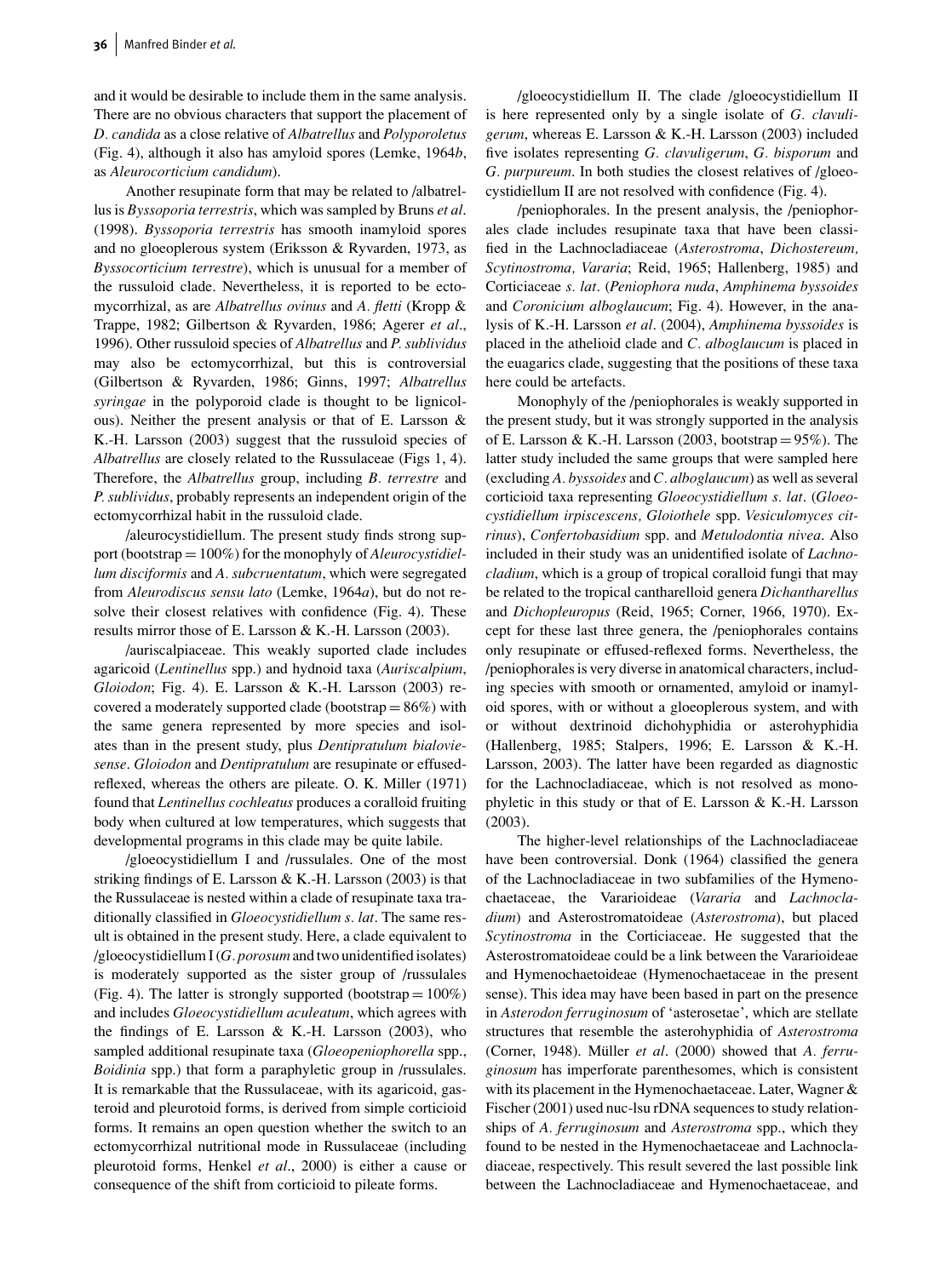supported Oberwinkler's (1977) suggestion that the Lachnocladiaceae is related to the Russulales.

#### **10. Bolete clade and Jaapia**

The bolete clade  $(=$  Boletales) is a major contingent of ectomycorrhizal fungi in the Homobasidiomycetes that includes a considerable diversity of fruiting body morphologies. Resupinate forms among the Boletales are brown-rotting saprotrophs and parasites with preference for coniferous woods – deciduous trees are less frequently attacked. Some species like the dry rot fungi *Serpula lacrymans* and *S. himantioides* decay timber and cause significant structural damage in buildings (Jennings & Bravery, 1991). *Coniophora puteana* and other *Coniophora* spp. are commonly called 'cellar fungi' and require higher humidity levels (hence the name wet rot) to colonise and decay wooden structures in basements (see Ginns, 1982, for details). Nilsson & Ginns (1979) demonstrated that the brown-rotters among the Boletales, including stipitate-pileate forms, show a particular degrading mode by breaking down pure cellulose *in vitro*, despite the lack of cellulolytic activity which is a typical reaction of brown-rotting fungi when pure cellulose is offered as substrate. Exceptions in Nilsson & Ginns' study were *Pseudomerulius aureus* and *Tapinella atrotomentosa*, which retrieved negative test results for cellulase. The nutritional mode of *T. atrotomentosa* is still somewhat ambiguous. Kropp & Trappe (1982) found that rotten logs on which *T. atrotomentosa* fruits contain abundant conifer roots. They traced the mycelium of a *T. atrotomentosa* fruiting body to nearby western hemlock roots, which were covered with the same mycelium. A pure culture synthesis of hemlock seedlings and *T. atrotomentosa* mycelium was not successful. Kämmerer *et al.* (1985), however, used a different system testing *T. atrotomentosa* and *Jaapia argillacea* positive for cellulase, suggesting that both fungi are brown-rotters (so-called 'Coniophoraceae rot').

The bolete clade is monophyletic, as shown in various nuc-lsu rDNA analyses (Jarosch, 2001; Binder & Bresinsky, 2002; K.-H. Larsson *et al*., 2004), and it receives 93–99% bootstrap support in the present study (Figs 1, 4). It is supported in other studies using different loci, for example, *atp6* amino acid sequences provided bootstrap support of 99% (Kretzer & Bruns, 1999) and mitochondrial large subunit sequences moderately supported the bolete clade by 70% (Bruns *et al*., 1998). The euagarics clade was strongly supported (94%) as the sister group of the bolete clade (bootstrap  $= 100\%$ ) using a four region dataset (nuc-ssu, nuc-lsu, mt-ssu, mt-lsu rDNA) including a 82 species sampling of Homobasidiomycetes (Binder & Hibbett, 2002). The present study sampled 30 Boletales species including 14 resupinate species mostly drawn from Bresinsky *et al*. (1999), which are distributed in the genera *Coniophora*, *Leucogyrophana*, *Pseudomerulius*, *Serpula* (Coniophorineae) and *Hydnomerulius* (Paxillineae).

The *Jaapia* clade, consisting of a single species, *J. argillacea*, was discovered in the study of Hibbett & Binder (2002) and it is placed as the sister group of the euagarics clade, bolete clade and athelioid clade (Figs 1, 4). *Jaapia* has been listed in the Coniophoraceae (e.g. Jülich, 1981) based on resupinate, cream coloured fruiting bodies having a farinous texture, light yellow and smooth, fusiform, thick-walled, cyanophilous spores. Hallenberg (1985), however, found the combination of morphological characters not convincing enough to place *Jaapia* in the Coniophoraceae and left the genus among the corticioid fungi. Chemical findings that could assist placing *Jaapia* are lacking as yet, since Besl *et al*. (1986) did not detect any pigments in a *Jaapia* culture including pulvinic acids and derivatives, which are the major pigments of the Boletales. If the placement of *Jaapia argillacea* in the present study using the same isolate as Kämmerer *et al.* (1985) and Besl *et al*. (1986) is correct, then this might suggest that resupinate fruiting bodies, lack of pigments, and saprotrophy with a Coniophoraceae-type rot (or some combination) are plesiomorphic conditions for the euagarics clade, bolete clade and athelioid clade.

The most comprehensive study on resupinate Boletales is the study of Jarosch (2001) using multiple isolates of 15 species in five genera. Jarosch (2001) received 96% (neighbourjoining) bootstrap support for the Coniophorineae, conflicting with the results of the present study and the studies of Bresinsky *et al*. (1999) and Binder & Bresinsky (2002), in which the Coniophorineae was not resolved as monophyletic (bootstrap *<* 50%). The studies of Bruns *et al*. (1998) and Kretzer & Bruns (1999) also suggest that the Coniophorineae is polyphyletic, but neither study included *Leucogyrophana* spp. Besl *et al*. (1986) analysed the occurrence of pulvinic acids and their derivatives and additional compounds in the Coniophoraceae and noticed that the distribution of pigments is not only complex, but some unique chemical patterns correspond to the pigments found in stipitate-pileate members of the Boletales. These findings suggested several morphological transformations from resupinate to stipitate-pileate fruiting bodies and that *Leucogyrophana sensu* Ginns (1978) is polyphyletic. Based on secondary metabolites, Besl *et al*. (1986) predicted relationships between *Serpula lacrymans* and *Austropaxillus statuum* (syn. *Paxillus statuum*), *Hydnomerulius pinastri* (syn. *Leucogyrophana pinastri*) and *Paxillus involutus*, *L. mollusca* and *Hygrophoropsis aurantiaca*, and *L. olivascens* and *Tapinella panuoides*. Except for the latter hypothesis, all the other relationships assumed by Besl *et al*. (1986) received strong support in several phylogenetic studies (Bresinsky *et al*., 1999; Jarosch, 2001; Jarosch & Besl, 2001). Recently, Jarosch (2001) showed another remarkable morphological transformation between *Coniophora* spp. and two southern hemisphere species, '*Paxillus*' *chalybaeus* from New Caledonia and '*Paxillus*' *gymnopus* from Colombia, with paxilloid habit (stipitate-pileate, lamellate hymenophore and involute margin), nested within the *Coniophora* clade  $(bootstrap = 100\%).$ 

The present study supports in addition a close relationship of *Pseudomerulius aureus* and *Tapinella* spp. with 86%, which is controversial to the placement of *Tapinella* in Jarosch (2001), where it is nested between *Coniophora* and *Leucogyrophana* (bootstrap =  $81\%$ ). Little is known about the pigments of *P. aureus* (Gill & Steglich, 1987) and microscopical characters, except for the identical rhizomorph type of *P. aureus* and *T. panuoides* (Agerer, 1999, p. 33), do not indicate its relationship to *Tapinella*. K.-H. Larsson *et al*. (2004) found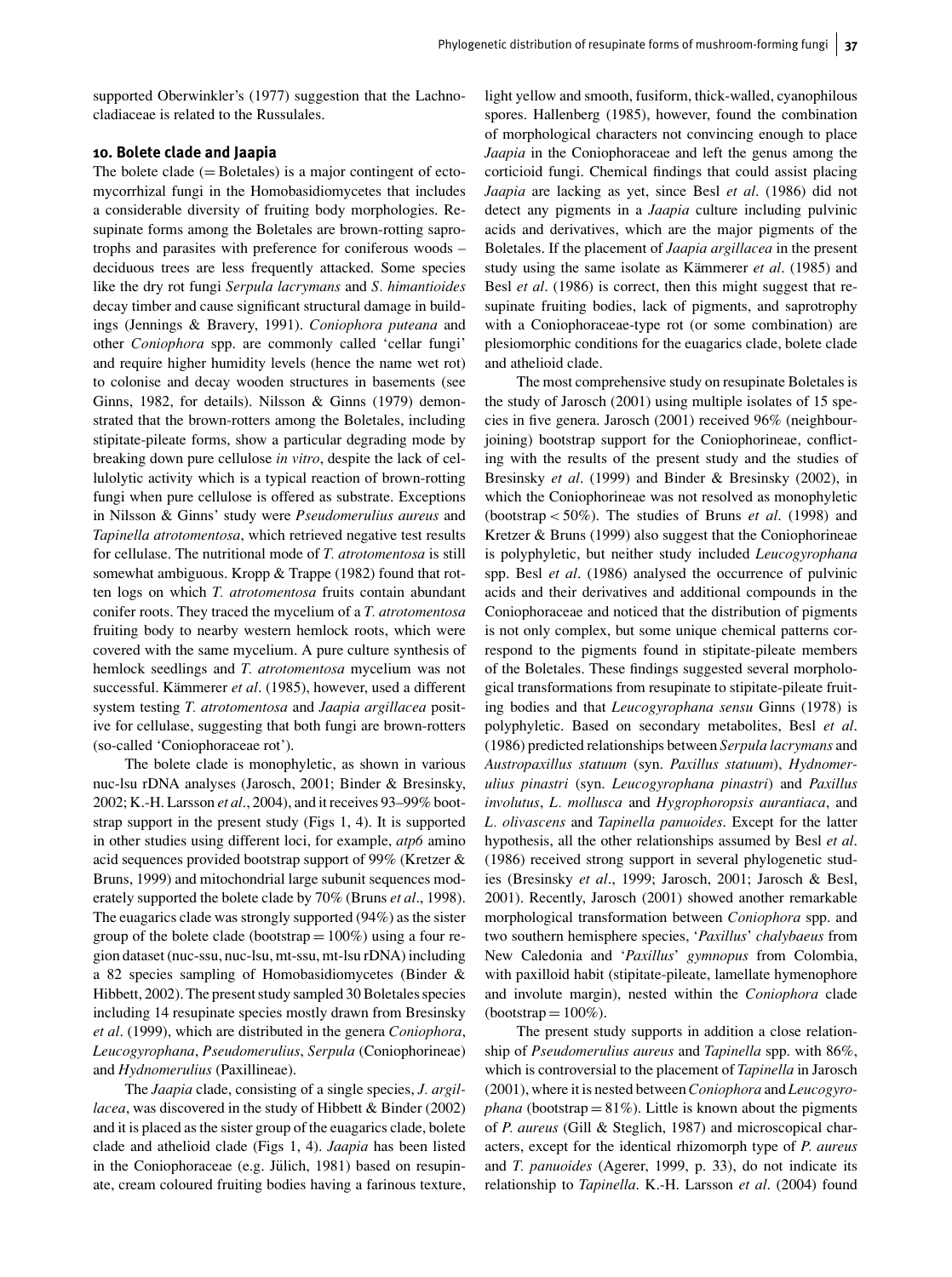support *>* 80% for *P. aureus* and *Bondarcevomyces taxi* as a basal clade in the Boletales, not including *Tapinella* spp. *Bondarcevomyces taxi* is a brown-rot fungus with a bright orange pileus and a poroid hymenophore that has been separated from *Hapalopilus* (polyporoid clade) by Parmasto & Parmasto (1999) and it was provisionally placed in the Sparassidaceae. Additional phylogenetic analyses support a *Pseudomerulius*– *Bondarcevomyces*–*Tapinella* clade (= Tapinellaceae) with values *>* 90% (Binder, unpublished).

#### **11. Athelioid clade**

This group, which is exclusively composed of resupinate forms, was identified by K.-H. Larsson *et al*. (2004). In their analysis, the athelioid clade is moderately to strongly supported (bootstrap = 77–97%) and includes *Athelia epiphylla, A*. *decipiens*, *Piloderma byssinum, P. lanatum*, *Tylospora asterophora, Byssocorticium pulchrum, Athelopsis subinconspicua* and *Amphinema byssoides*. This is probably the same clade that Boidin *et al*. (1998) identified based on ITS sequences, which they called the Atheliales. The Atheliales *sensu* Boidin *et al*. (1998) included *Amyloathelia amylacea, Leptosporomyces roseus* and *Fibulomyces septentrionalis*, which are resupinate taxa with an athelioid form (Eriksson & Ryvarden, 1975, 1976; Hjortstam & Ryvarden, 1979), as well as *Athelia epiphylla* and *A. arachnoidea*. However, the analysis of Boidin *et al*. (1998) placed *A. decipiens* as a close relative of *Erythricium laetum*, which K.-H. Larsson *et al*. (2004) found to be in the corticioid clade (see above). In the present analysis, the athelioid clade receives moderate support (bootstrap =  $75\%$ ) and is represented only by *Athelia arachnoidea*, *A. fibulata* and an isolate labelled '*Hyphoderma praetermissum*' (Fig. 4), which is probably mislabelled, as noted previously. In addition, two isolates in the present study labelled '*Athelia epiphylla*' and '*A. arachnoidea*' were placed in the phlebioid clade, and one isolate labelled '*Amphinema byssoides*' was placed in the russuloid clade (Fig. 4). Based on the results of K.-H. Larsson *et al*. (2004), these three isolates are also probably mislabelled (see Table 3 for sources).

Both the present analysis and that of K.-H. Larsson *et al*. (2004) resolved a monophyletic group that includes the athelioid clade, bolete clade and euagarics clade, albeit with weak bootstrap support. The analysis of K.-H. Larsson *et al*. (2004) placed the athelioid clade as the sister group of the bolete clade, but all analyses in the present study placed it as the sister group of the euagarics clade (Figs 1, 3, 4). Similarly, the analysis of Bruns *et al*. (1998) placed a clade containing *Piloderma croceum* and *Waitea circinata* as the sister group of a clade containing most of the euagarics clade (except the Hygrophoraceae), although again bootstrap support was weak. Taken together, the results of these studies suggest that the athelioid clade is closely related to the euagarics clade, and may be its sister group.

The athelioid clade clusters with a paraphyletic assemblage that includes an odd mixture of resupinate (*Radulomyces molaris, Phlebiella* sp.), coralloid-clavarioid (*Lentaria albovinacea, Deflexula subsimplex*), pileate (*Plica-* *turopsis crispa*) and hypogeous gasteroid (*Stephanospora caroticolor*) forms (Fig. 4). Bootstrap support for this group is weak in the analysis of the full dataset (Fig. 4), but in the core dataset analysis the clade containing *S. caroticolor*, *Athelia arachnoidea* and '*H. praetermissium*' receives moderately strong support (bootstrap =  $91\%$ ; Fig. 1). Results from K.-H. Larsson *et al*. (2004) and additional analyses with an extended dataset (K.-H. Larsson, unpublished) indicate that the species that cluster here with the athelioid clade may represent several independent clades, including one clade that contains *S. caroticolor* and the resupinate forms *Lindtneria trachyspora* and *Cristinia* spp. (see above, under phlebioid clade). In the present analyses these clades are too sparsely sampled to be resolved, however. Additional data are needed to determine if this heterogeneous assemblage is an artefact.

Members of the athelioid clade share a resupinate habit with a typically 'loose' monomitic hyphal construction, often with rhizomorphs (Eriksson & Ryvarden, 1973; Eriksson *et al*., 1981; Hjortstam *et al*., 1988*b*). Spores in the group are generally smooth and ellipsoid to globose, but *Tylospora* has angular spores that are smooth or warted, for which reason it has been placed in the Thelephorales (Stalpers, 1993).

In contrast to its morphological simplicity, the athelioid clade displays great diversity in ecological strategies. Species of *Amphinema, Byssocorticium, Piloderma* and *Tylospora* enter into ectomycorrhizal symbioses, and often form a major component of mycorrhizal communities (Danielson & Pruden, 1989; Ginns & Lefebvre, 1993; Erland, 1996; Bradbury *et al*., 1998; Eberhardt *et al*., 1999; Kernaghan *et al*., 2003; Lilleskov *et al*., 2002; Shi *et al*., 2002). *Athelia* spp. are not known to form mycorrhizae, but they enter into other kinds of biotrophic associations. *Athelia arachnoidea* (and its *Rhizoctonia* anamorph) acts as a lichen parasite or a pathogen of carrots in cold storage, and also functions as a saprotroph on leaf litter (Arvidsson, 1976; Gilbert, 1988; Adams & Kropp, 1996). *Athelia epiphylla* has been suggested to form lichens with cyanobacteria, and it also acts as a primary decayer of leaf and needle litter and is associated with white rot of *Populus tremuloides* (Jülich, 1978; Lindsey & Gilbertson, 1978; Larsen et al., 1981). Finally, Matsuura *et al*. (2000) described a symbiosis involving *Athelia* sp. (as *Fibularhizoctonia* sp.) and termites, in which the fungus forms sclerotia that mimic termite eggs. Worker termites handle the sclerotia as if they were eggs, and the presence of sclerotia in termite nests appears to enhance egg viability. The benefit to the fungus (if any) is not clear, but might include dispersal to new substrates (Matsuura *et al*., 2000). Reconstructing the pattern of shifts in ecological strategies in *Athelia* is hampered by the difficulty of species identification in this group (Adams & Kropp, 1996). Indeed, the results of the present analysis and others cited previously indicate that isolates of *Athelia* spp. are often mislabelled.

#### **12. Euagarics clade**

With over 8400 species, the euagarics clade is by far the largest of the eight major clades recognised by Hibbett & Thorn (2001). The majority of taxa are agaricoid and correspond (in large part) to the suborder Agaricineae of Singer (1986)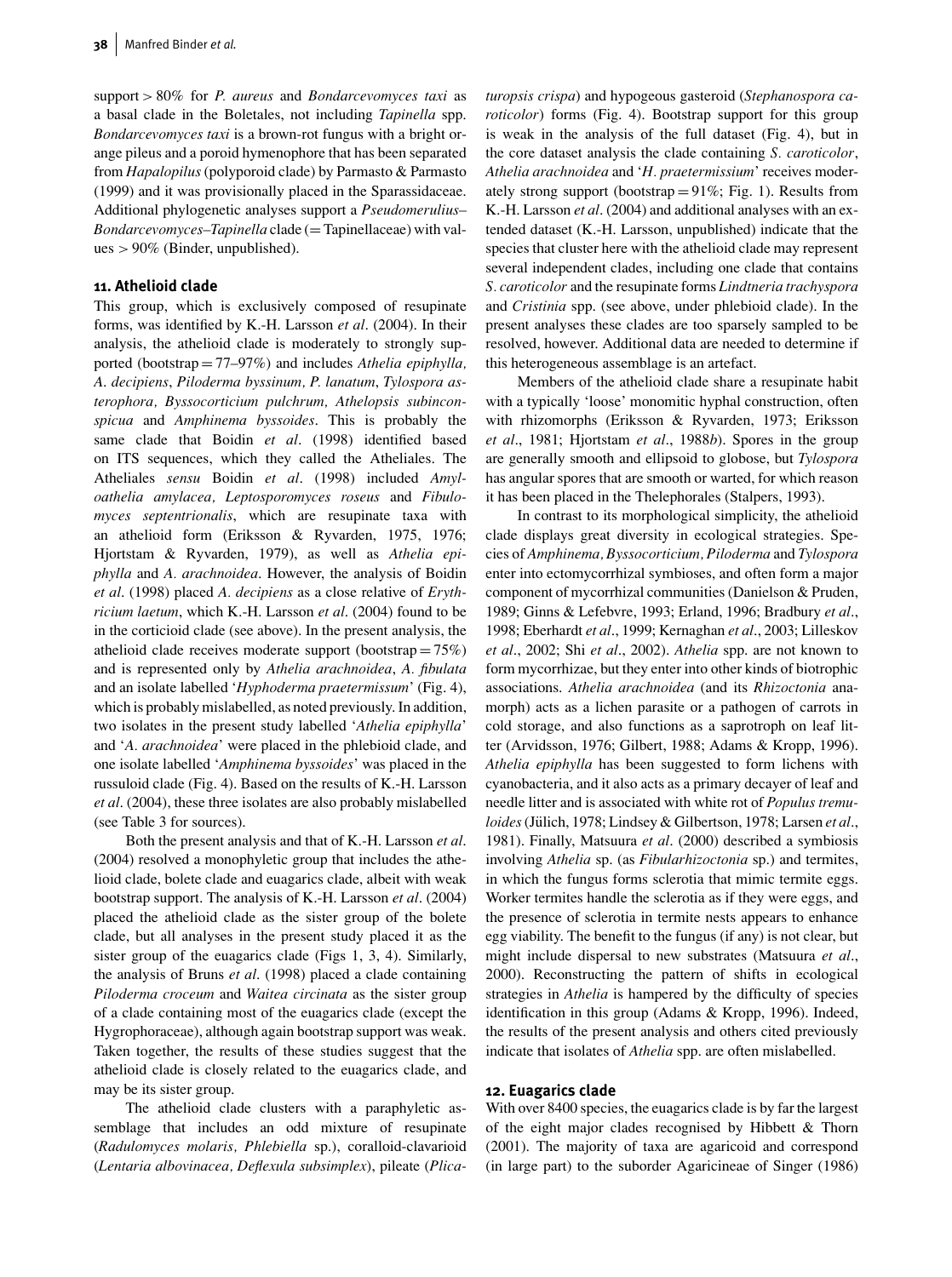and its many gasteroid derivatives. It is now recognised that there are also scattered clavarioid forms in the group (Hibbett *et al*., 1997; Pine *et al*., 1999; Hibbett & Thorn, 2001; K.-H. Larsson *et al*., 2004; Moncalvo *et al*., 2002). The most comprehensive phylogenetic study of the euagarics clade so far is that of Moncalvo *et al*. (2002), which included 877 isolates represented by nuc-lsu rDNA sequences. The only species that approaches a 'resupinate' form in that study is *Gloeostereum incarnatum*, which produces sessile conchate fruiting bodies that may be resupinate at the point of attachment (Petersen & Parmasto, 1993). Several other studies have shown that certain resupinate forms are in the euagarics clade (Kim & Jung, 2000; Lim, 2001; E. Langer, 2002; K.-H. Larsson *et al*., 2004), but the sampling of agaricoid taxa has generally been too limited to address the placements of the resupinate forms on a fine scale (but see Langer, 2002, which included 54 species from the euagarics clade). The present study included a large sample (206 sequences) of non-resupinate forms in the euagarics clade, most of which are from the studies of Moncalvo *et al*. (2000, 2002).

The euagarics clade receives weak bootstrap support in the analyses of both the core and full datasets (Figs 1, 4). Nevertheless, the general topology, with the Hygrophoraceae as the sister group of the 'core euagarics clade', is consistent with the strongly supported results of Binder & Hibbett (2002). One problematical aspect of the results here concerns the placements of the unclassified taxa that form a paraphyletic group at the base of the athelioid clade, including the corticioid forms *Phlebiella* sp. and *Radulomyces molaris*, both represented by sequences from the work of E. Langer (2002; also see Hibbett & Binder, 2002; Fig. 4). In the analysis of E. Langer (2002) these taxa were nested in the euagarics clade, although their closest relatives were not identified with confidence. Similar results were obtained by K.-H. Larsson *et al*. (2004), who found a well supported (bootstrap *>* 80%) clade containing three species of *Radulomyces, Phlebiella pseudotsugae* and *Coronicium alboglaucum*, which was weakly supported as the sister group of the clavarioid forms *Typhula phacorrhiza* and *Macrotyphula juncea*. Taken together, the results of these analyses suggest that *Radulomyces, Phlebiella* and *Coronicium* are nested within or closely related to the euagarics clade. It would be valuable to obtain additional sequences of these taxa, which at present are represented only by nuc-lsu rDNA sequences. Other than their corticioid habit, there are no obvious characters that suggest a close relationship among *Radulomyces, Phlebiella* and *Coronicium* (K.-H. Larsson *et al*., 2004).

At least four groups of resupinate forms are nested in the core euagarics clade (Fig. 4). One of these groups is an odd assemblage including two Lachnocladiaceae (*Vararia ochroleucum, V. gallica*), *Lopharia mirabilis* and *Trechsipora farinacea* (Fig. 4). In this and other studies (Lim, 2001; K.-H. Larsson *et al*., 2004), sequences of these genera are placed in the russuloid clade, polyporoid clade and trechisporoid clade (respectively), suggesting that their placement in the euagarics clade is erroneous, possibly reflecting misidentifications.

*Dendrothele*. Two isolates of the polyphyletic corticioid genus *Dendrothele* (*D. griseocana, D. acerina*) are nested in a moderately supported (bootstrap  $= 83\%$ ) clade that also includes cyphelloid and aquatic Homobasidiomycetes (Fig. 4). This result is consistent with the results of the study of E. Langer (2002), which was the source of the sequence of *D. acerina* and several of the cyphelloid forms. In that analysis, these taxa were grouped in clade "cyphelloid 35". A clade including *Schizophyllum commune* and the cupulate *Auriculariopsis ampla* is weakly supported as the sister group of the *Dendrothele*-cyphelloid clade (Fig. 4), which is consistent with the results of Binder *et al*. (2001) and Nakasone (1996).

*Chondrostereum*, *Gloeostereum* and *Cystostereum*. The effused-reflexed, stereoid fungus *Chondrostereum purpureum* and *Gloeostereum incarnatum* are moderately supported  $(bootstrap = 85\%)$  as a monophyletic group. These results are consistent with those of Moncalvo *et al*. (2002) who showed that *G. incarnatum* is in the euagarics clade, and Kim & Jung (2000), E. Langer (2002), K.-H. Larsson *et al*. (2004), and Lim (2001), who showed that *C. purpureum* is in the euagarics clade. The studies of Kim & Jung (2000) and Lim (2001) also suggested that the resupinate to effused-reflexed stereoid fungus *Cystostereum murraii* is in this group.

In contrast to Kim & Jung (2000) and Lim (2001), the analysis of Boidin *et al*. (1998) suggested that *Cystostereum murraii* is in the phlebioid clade (Phanerochaetales). *Cystostereum murraii* is dimitic, whereas *C. purpureum* is monomitic, which might seem to support the results of Boidin *et al*. (1998). Nevertheless, both taxa have hyphae in the context with swollen, bladderlike ends. The arrangement of these cells in the two species is strikingly similar in the illustrations of Eriksson & Ryvarden (1973, 1975), which supports the conclusions of Kim & Jung (2000) that *C. purpureum* and *C. murraii* are closely related. In *C. murraii* the vesicles contain oil droplets. The "embedded gloeocystidia" described in *G. incarnatum* (Petersen & Parmasto, 1993, p. 1214) might be homologous.

Moncalvo *et al*. (2002) showed that *Cheimonophyllum candidissum*, which is a minute pleurotoid agaric, is the sister group of *G. incarnatum*, and named the resulting clade the /gloeostereae. The sister group of the /gloeostereae included the pileate-stipitate agarics *Hydropus scabripes*, *Baeospora myosura* and *B. myriadophylla* (Tricholomataceae *s. lat*.), which were classified as the /baeosporoid clade. The sister group relationship of /gloeostereae and /baeosporoid is weakly supported in this analysis, which includes many of the same sequences as in Moncalvo *et al*. (2002). Nevertheless, if this topology is correct, then it suggests a transformation series from pileate-stipitate agarics (*Baeospora* spp., *H. scabripes*), to pleurotoid agarics (*C. candidissimum*), conchate-partly resupinate forms with a reduced hymenophore (*G. incarnatum*), and finally effused-reflexed or fully resupinate stereoid forms (*C. purpureum, C. murraii*).

*Cylindrobasidium*. Three isolates of the corticioid genus *Cylindrobasidium*, including two from the study of E. Langer (2002) are strongly supported (bootstrap  $= 100\%$ ) as a monophyletic group (Fig. 4). As in the analysis of E. Langer (2002), *Cylindrobasidium* is nested in a clade that includes the agaric genera *Armillaria* and *Oudesmansiella* (many others are included in the present study; Fig. 4). The analysis of K.-H.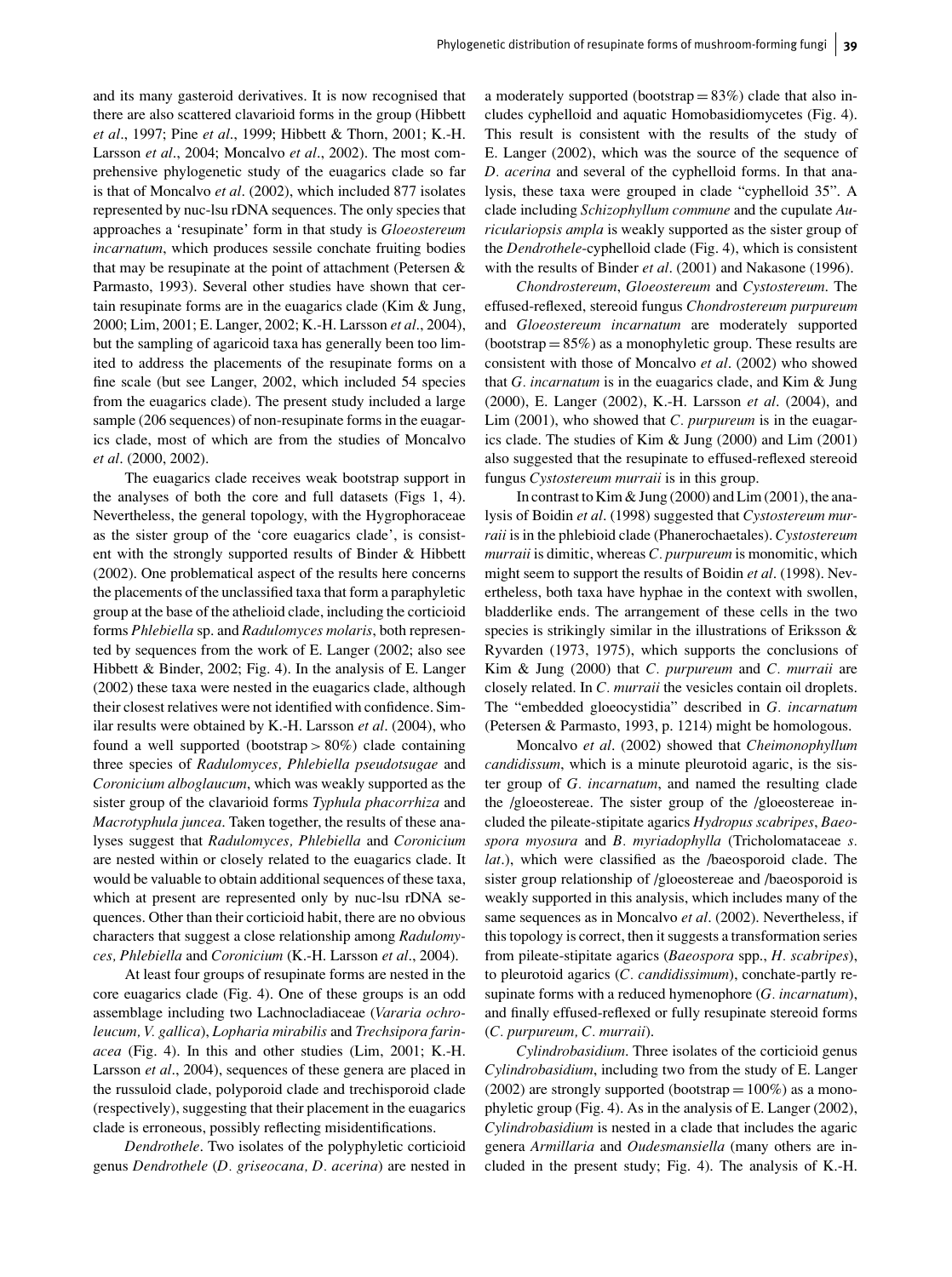Larsson *et al*. (2004) weakly supported monophyly of *Cylindrobasidium laeve* and *Chondrostereum purpureum*. If the taxa that were not sampled by K.-H. Larsson *et al*. (2004) were pruned from the trees produced in the present study, then *C. laeve* and *C. purpureum* would again be resolved as sister taxa (Fig. 4).

One problematical result concerns a sequence of the corticioid fungus *Bulbillomyces farinosus*, which is placed in a clade with the clavarioid forms *Typhula phacorrhiza* and *Macrotyphula juncea*, the pleurotoid agarics *Phyllotopis nidulans* and *Pleurocybella porrigens*, and the cyphelloid *Henningsomyces candidus* (Fig. 4). This group is equivalent to the clade "collybioid, clavarioid 28" that was resolved in the study of E. Langer (2002). The monophyly of *Bulbillomyces, Typhula* and *Macrotyphula* is strongly supported (bootstrap = 98%), but there are no characters that would support this placement. *Bulbillomyces farinosus* produces a sclerotial anamorph (*Aegerita candida*), and in this regard it superficially resembles *Typhula phacorrhiza*, which also produces sclerotia, but the sclerotia differ in size, colour and anatomical features (Remsberg, 1940; Jülich, 1974). Analyses with alternative sequences of *Bulbillomyces farinosus* derived from two different cultures and one *Aegerita candida* isolate suggest that *Bulbillomyces farinosus* is closely related to *Hypochnicium* spp. in the residual polypore clade, which is a more explicable position (K.-H. Larsson unpublished, M. Binder & D. Hibbett, unpublished).

Finally, K.-H. Larsson *et al*. (2004) resolved a weakly supported clade containing two resupinate polypores (*Anomoporia bombycina* and *A. kamtschatica*) and four corticioid fungi (*Amylocorticium* spp., *Ceraceomyces tessulatus*, *Hypochniciellum subillaqueatum*), which was placed as the sister group of the rest of the euagarics clade. None of these species were sampled here, although three different species of *Ceraceomyces* were included in both the present study and that of K.-H. Larsson *et al*. (2004) and found to be in the phlebioid clade (see above). Analyses with additional sequences of *Ceraceomyces tessulatus* and *Anomoporia* spp., including *A. albolutescens*, have upheld the phylogenetic position suggested in Larsson *et al*. (2002) (K.-H. Larsson, unpublished). In contrast, the analysis of Kim & Jung (2000) placed *A. albolutescens* in the *Antrodia* clade. This placement would be consistent with the reported production of a brown rot by *A. albolutescens* (Gilbertson & Ryvarden, 1986), but it is inconsistent with the results of K.-H. Larsson *et al*. (2004) which are based on multiple isolates. It is likely that the '*A. albolutescens*' isolate studied by Kim & Jung (2000) is mislabelled. Bootstrap support for the basal nodes of the euagarics clade was weak in the study of K.-H. Larsson *et al*. (2004), so it remains unclear whether these last resupinate taxa are actually members of the euagarics clade. Even if they are, the fraction of species that are resupinate in the euagarics clade is much lower than in other major groups of Homobasidiomycetes (*c*. 4% in this dataset). One possible explanation for this pattern is that the abundance of resupinate forms in groups such as the hymenochaetoid clade, russuloid clade and cantharelloid clade reflects a plesiomorphic condition in these more basal groups (Hibbett & Binder, 2002). Alternatively, the rate of reversals to

resupinate forms (or the rate of speciation of resupinate forms) may be lower in the euagarics clade than in other clades of Homobasidiomycetes.

# **Conclusions and future directions**

Resupinate forms are scattered throughout all of the major clades of Homobasidiomycetes, as well as heterobasidiomycetes. Some of the recently recognised groups of Homobasidiomycetes, such as the athelioid clade, corticioid clade and trechisporoid clade (K.-H. Larsson *et al*., 2004), and the lone taxon *Jaapia argillacea*, are composed entirely, or almost entirely, of resupinate forms (Fig. 4). The present study analysed one of the larger phylogenetic datasets in fungi to date (but see Moncalvo *et al*., 2002; Tehler *et al*., 2003), but it still included less than half of the genera of corticioid fungi recognised by Hjortstam (1987). As sampling of resupinate taxa continues, it is possible that new major clades will be discovered. Such discoveries could aid analyses of higher-level phylogenetic relationships of Homobasidiomycetes by identifying taxa that break up internodes deep in the tree (including those that determine the boundary between the Homobasidiomycetes and heterobasidiomycetes), many of which have proven difficult to resolve (Binder & Hibbett, 2002).

Designing a sampling scheme for the remaining resupinate taxa will be challenging. For many groups, there are few anatomical characters to provide clues to higher-level relationships, and the monophyly of individual genera is often questionable. For example, *Hyphoderma* is now understood to include species in the hymenochaetoid clade and polyporoid clade. Similarly, species of *Veluticeps* and *Columnocystis*, which were once proposed as generic synonyms, occur in the *Gloeophyllum* clade and polyporoid clade. These examples are particularly dramatic, but numerous other genera of resupinate fungi have been found to be polyphyletic in this and other studies cited previously (e.g. *Sistotrema*, *Hyphodontia, Schizopora, Phlebia, Phanerochaete, Aleurodiscus, Gloeocystidiellum*, etc.). Many of the older genera have been split into smaller, putatively natural groups, but even some of these have been found to be polyphyletic (e.g.*Boidinia*; E. Larsson & K.-H. Larsson, 2003). Thus, an exemplar-based approach to sampling could lead to significant underestimates of the phylogenetic diversity of resupinate Homobasidiomycetes.

Ultimately, it will be necessary to construct phylogenybased classifications that include all the species of resupinate and non-resupinate Homobasidiomycetes. Moreover, it will be necessary to include multiple accessions of individual species, because they can reveal misidentifications (which the present study shows are common), as well as provide insight into biogeography and intraspecific variation.

To develop comprehensive phylogenetic classifications will require either simultaneous analyses of very large datasets, or analytical approaches that reconcile overlapping datasets, such as supertree methods (Sanderson *et al*., 1998). Simultaneous analyses have certain advantages, not the least of which is that they permit the estimation of branch lengths, which are necessary for molecular clock studies and maximum-likelihood analyses of character evolution. However, simultaneous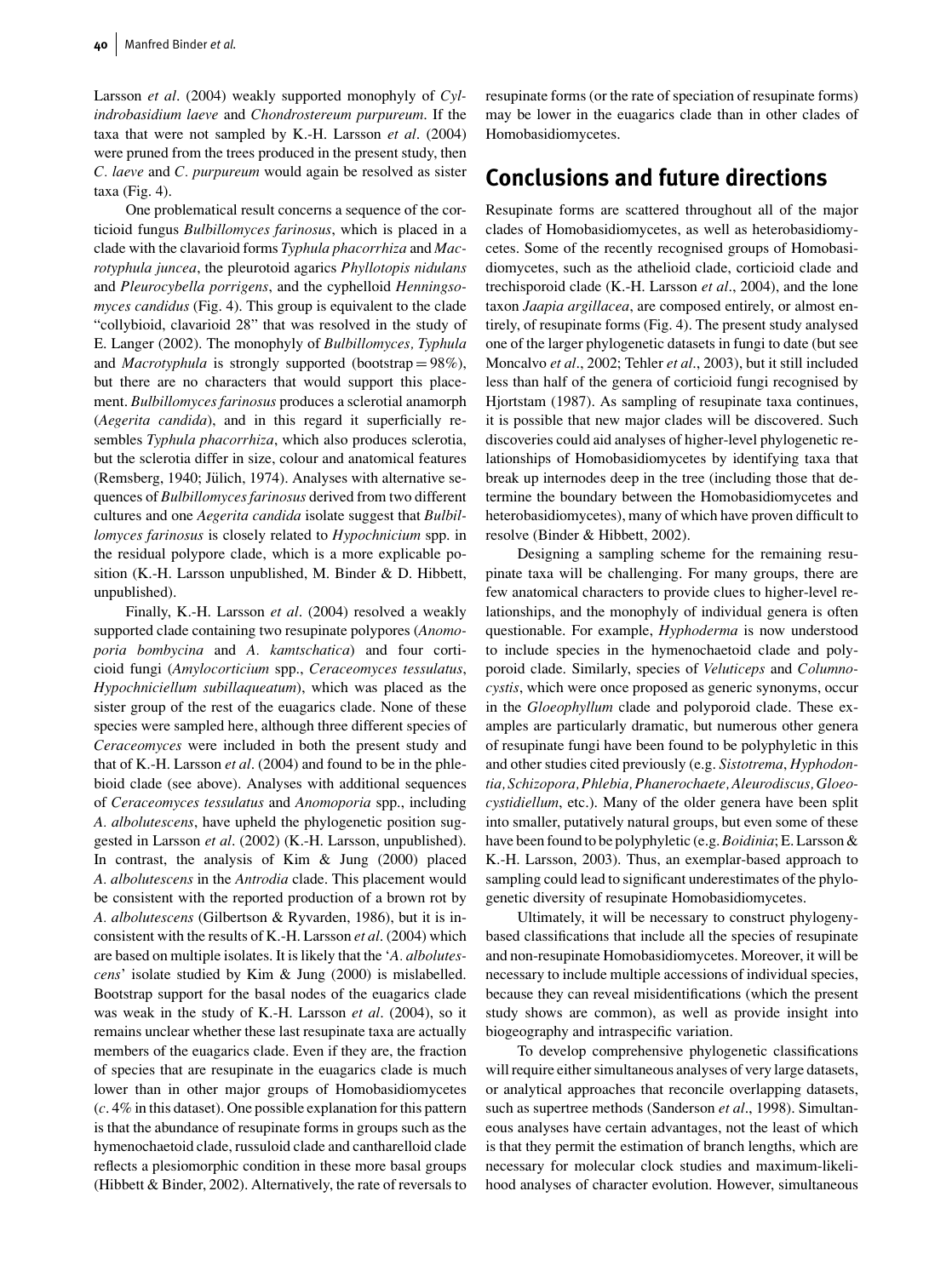analyses of large datasets are computationally challenging, especially if model-based methods are employed. Using the Parsimony Ratchet, the present study succeeded in analysing a 656-OTU dataset with six-parameter weighted parsimony, but even this large dataset included only about one fifth of the 3130 nuc-lsu rDNA sequences of Homobasidiomycetes that are available in GenBank as of this writing.

Given the limitations of current computer hardware and algorithms, a rigorous simultaneous analysis of all the available homobasidiomycete sequences would be very difficult. To develop detailed phylogenetic hypotheses within individual clades will require more focused efforts, as exemplified by the studies of E. Larsson & K.-H. Larsson (2003) in the russuloid clade and Moncalvo *et al*. (2002) in the euagarics clade. At the same time, analyses of multigene datasets of exemplars from the major groups will be needed to estimate higher-level relationships. In the present study and that of Binder & Hibbett (2002), a dataset with four mitochondrial and nuclear rDNA regions was used for this purpose. It should be a priority to sequence these same regions in exemplars of the major clades that have so far been studied only with single genes, such as the athelioid clade and trechisporoid clade. Of course, not all nodes will be resolved with rDNA alone (e.g. the polyporoid clade; Binder & Hibbett, 2002), so exploration of proteincoding loci will also be necessary to resolve the phylogenetic relationships of resupinate Homobasidiomycetes.

## **Acknowledgements**

The authors are indebted to their colleagues and the institutions who provided cultures, specimens, DNA samples, sequence data, and access to unpublished results, including Vera Andjic, Helmut Besl, Paula DePriest, Margit Jarosch, Urmas Kõljalg, Phillip Franken, the USDA Forest Products Laboratory, Canadian Collection of Fungal Cultures and Centraalbureau voor Schimmelcultures. This research was supported by National Science Foundation awards DEB-9903835 (to DSH) and DEB-0128925 (to DSH and MB).

# **References**

- ADAMS, G. A. & KROPP, B. R. 1996. *Athelia arachnoidea*, the sexual state of *Rhizoctonia carotae*, a pathogen of carrot in cold storage. *Mycologia* **88**, 459–472.
- AGERER, R. 1999. Never change a functionally successful principle: the evolution of Boletales *s. l*. (Hymenomycetes, Basidiomycota) as seen from below ground features. *Sendtnera* **6**, 5–91.
- AGERER, R., KLOSTERMEYER, D., STEGLICH, W., FRANZ, F. & ACKER, G. 1996. Ectomycorrhizae of *Albatrellus ovinus* (Scutigeraceae) on Norway spruce with some remarks on the systematic position of the family. *Mycotaxon* **59**, 289–307.
- ARVIDSSON, L. 1976. Athelia epiphylla (Berk.) Jül., and its influence on epiphytic cryptogams in urban areas. *Goteborgs Svampklub ¨ ˚ Arsskrift* **1976**, 4–10.
- BEGEROW, D., BAUER, R. & OBERWINKLER, F. 1997. Phylogenetic studies on nuclear large subunit ribosomal DNA sequences of smut fungi and related taxa.*Canadian Journal of Botany* **75**, 2045–2056.
- BERCH, S. M., ALLEN, T. R. & BERBEE, M. L. 2002. Community structure and phylogeny of ericoid mycorrhizal fungi. *Plant and Soil* **244**, 55–66.
- BERGEMANN, S. E. & MILLER, S. L. 2002. Size, distribution, and persistence of genets in local populations of the late-stage ectomycorrhizal basidiomycete, *Russula brevipes*. *New Phytologist* **156**, 313–320.
- BESL, H., BRESINSKY, A. & KÄMMERER, A. 1986. Chemosystematik der Coniophoraceae. Zeitschrift für Mykologie 52, 277–286.
- BIDARTONDO, M. I., BRUNS, T. D., WEIß, M., SÉRGIO, C. & READ, D. J. 2003. Specialized cheating of the ectomycorrhizal symbiosis by an epiparasitic liverwort. *Proceedings of the Royal Society London* (*Series B*) **270**, 835–842.
- BINDER, M. & BRESINSKY, A. 2002. Derivation of a polymorphic lineage of Gasteromycetes from boletoid ancestors. *Mycologia* **94**, 85–98.
- BINDER, M. & HIBBETT, D. S. 2002. Higher-level phylogenetic relationships of Homobasidiomycetes (mushroom-forming fungi) inferred from four rDNA regions. *Molecular Phylogenetics and Evolution* **22**, 76–90.
- BINDER, M., HIBBETT, D. S. & MOLITORIS, H.-P. 2001. Phylogenetic relationships of the marine gasteromycete *Nia vibrissa*. *Mycologia* **93**, 679–688.
- BOIDIN, J. & GILLES, G. 1998. Contribution à l'étude des genres *Dendrocorticum, Dendrodontia* et *Dentocorticium* (Basidiomycotina). *Cryptogamie, Mycologie* **19**, 181–202.
- BOIDIN, J. & LANQUETIN, P. 1984. Répertoire des données utiles pour effectuer les teste d'intercompatibilité chez Basidiomycètes III. Aphyllophorales non porées. Cryptogamie, Mycologie 5, 193-245.
- BOIDIN, J., MUGNIER, J. & CANALES, R. 1998. Taxonomie moleculaire des Aphyllophorales. *Mycotaxon* **66**, 445–491.
- BRADBURY, S. M., DANIELSON, R. M. & VISSER, S. 1998. Ectomycorrhizas of regenerating stands of lodgepole pine (*Pinus contorta*). *Canadian Journal of Botany* **76**, 218–227.
- BRESINSKY, A., JAROSCH, M., FISCHER, M., SCHÖNBERGER, I. & WITTMANN-BRESINSKY, B. 1999. Polyphyletic relationships within *Paxillus s. l*. (Basidiomycetes, Boletales): separation of a southern hemisphere genus. *Plant Biology* **1**, 327–333.
- BRUNS, T. D. & SZARO, T. M. 1992. Rate and mode differences between nuclear and mitochondrial small-subunit rRNA genes in mushrooms. *Molecular Biology and Evolution* **9**, 836–855.
- BRUNS, T. D., SZARO, T. M., GARDES, M., CULLINGS, K. W., PAN, J. J., TAYLOR, D. L., HORTON, D. R., KRETZER, A., GARBELOTTO, M. & LI, Y. 1998. A sequence database for the identification of ectomycorrhizal basidiomycetes by phylogenetic analysis. *Molecular Ecology* **7**, 257–272.
- BURDSALL, H. H. JR, VOLK, T. J. & AMMIRATI, J. F. JR. 1996. *Bridgeoporus*, a new genus to accommodate *Oxyporus nobilissimus* (Basidiomycotina, Polyporaceae). *Mycotaxon* **60**, 387–395.
- BURT, E. A. 1926. The Thelephoraceae of North America XV. *Annals of the Missouri Botanical Garden* **13**, 173–354.
- CHAMURIS, G. P. 1988. The non-stipitate stereoid fungi in the northeastern United States and adjacent Canada. *Mycologia Memoirs* **14**, 1–247.
- CHASE, M. ET AL. 1993. Phylogenetics of seed plants: an analysis of nucleotide sequences from the plastid gene rbcL. *Annals of the Missouri Botanical Garden* **80**, 528–580.
- CORNER, E. J. H. 1948. *Asterodon*, a clue to the morphology of fungus fruit-bodies: with notes on *Asterostroma* and *Asterostromella*. *Transactions of the British Mycological Society* **31**, 234– 241.
- CORNER, E. J. H. 1966. *A Monograph of Cantharelloid Fungi*. Oxford University Press, London.
- CORNER, E. J. H. 1970. Supplement to 'A monograph of *Clavaria* and allied genera'. *Nova Hedwigia Beihefte* **33**, 1–299.
- CUNNINGHAM, C. W. 1997. Is congruence between data partitions a reliable predictor of phylogenetic accuracy? Empirically testing an iterative procedure for choosing among phylogenetic methods. *Systematic Biology* **46**, 464–478.
- DANIELSON, R. M. 1984. Ectomycorrhizal associations in jack pine stands in northeastern Alberta. *Canadian Journal of Botany* **62**, 932–939.
- DANIELSON, R. M. & PRUDEN, M. 1989. The ectomycorrhizal status of urban spruce. *Mycologia* **81**, 335–341.
- DE KOKER, T. H., NAKASONE, K. K., HAARHOF, J., BURDSALL, H. H. JR & JANSE, B. J. H. 2003. Phylogenetic relationships of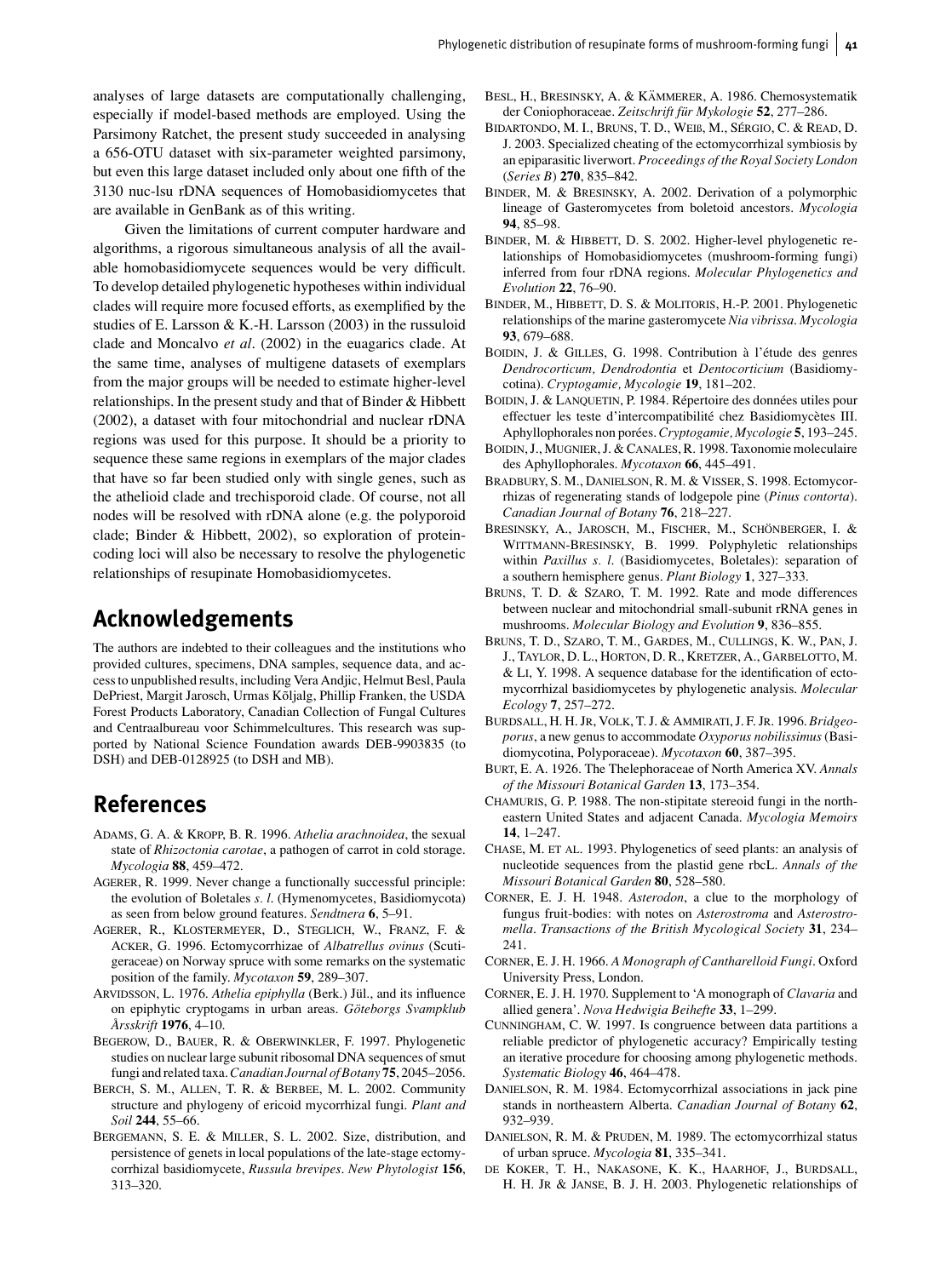the genus *Phanerochaete* inferred from the internal transcribed spacer region. *Mycological Research* **107**, 1032–1034.

- DIEDERICH, P., SCHULTEIS, B. & BLACKWELL, M. 2003. *Marchandiobasidium aurantiacum* gen. sp. nov., the teleomorph of *Marchandiomyces aurantiacus* (Basidiomycota, Ceratobasidiales). *Mycological Research* **107**, 523–527.
- DOMANSKI, S. 1972. *Fungi Polyporaceae I (resupinatae) Mucroporonaceae I (resupinatae)*. National Center for Scientific, Technical and Economic Information, Warsaw.
- DONK, M. A. 1964. A conspectus of the families of Aphyllophorales. *Persoonia* **3**, 199–324.
- DONK, M. A. 1971. Progress in the study of the classification of the higher basidiomycetes. In: PETERSEN, R. H., Ed., *Evolution in the Higher Basidiomycetes*. University of Tennessee Press, Knoxville, pp. 3–25.
- EBERHARDT, U., WALTER, L. & KOTTKE, I. 1999. Molecular and morphological discrimination between *Tylospora fibrillosa* and *Tylospora asterophora* mycorrhizae. *Canadian Journal of Botany* **77**, 11–21.
- ERIKSSON, J. 1954. *Ramaricium* n. gen., a corticioid member of the *Ramaria* group. *Svensk Botanisk Tidskrift* **48**, 188–198.
- ERIKSSON, J. 1958. Studies in the Heterobasidiomycetes and Homobasidiomycetes – Aphyllophorales of Muddus National Park in North Sweden. *Symbolae Botanicae Upsalienses* **16**, 1–172.
- ERIKSSON, J., HJORTSTAM, K. & RYVARDEN, L. 1978. *The Corticiaceae of North Europe*. Vol. 5, Mycoaciella-Phanerochaete. Fungiflora, Oslo.
- ERIKSSON, J., HJORTSTAM, K. & RYVARDEN, L. 1981. *The Corticiaceae of North Europe*. Vol. 6, Phlebia-Sarcodontia. Fungiflora, Oslo.
- ERIKSSON, J., HJORTSTAM, K. & RYVARDEN, L. 1984. *The Corticiaceae of North Europe*. Vol. 7, Schizopora-Suillosporium. Fungiflora, Oslo.
- ERIKSSON, J. & RYVARDEN, L. 1973. *The Corticiaceae of North Europe*. Vol. 2, Aleurodiscus-Confertobasidium. Fungiflora, Oslo.
- ERIKSSON, J. & RYVARDEN, L. 1975. *The Corticiaceae of North Europe*. Vol. 3, Coronicium-Hyphoderma. Fungiflora, Oslo.
- ERIKSSON, J. & RYVARDEN, L. 1976. *The Corticiaceae of North Europe*. Vol. 4, Hyphodermella-Mycoacia. Fungiflora, Oslo.
- ERLAND, S. 1996. Abundance of *Tylospora fibrillosa* ectomycorrhizas in a South Swedish spruce forest measured by RFLP analysis of the PCR-amplified rDNA ITS region. *Mycological Research* **99**, 1425–1428.
- ETAYO, J. & DIEDERICH, P. 1996. Lichenicolous fungi from the western Pyrenees, France and Spain. II. More Deuteromycetes. *Mycotaxon* **60**, 415–428.
- EYME, J. & PARRIAUD, H. 1970. Au sujet de l'infrastructure des hyphes de *Clathrus cancellatus* Tournefort, champignon gasteromycete. *Compte Rendu de l'Academie des Sciences Paris* (Serie D) **270**, 1890–1892.
- FRIES, E. M. 1821. *Systema Mycologicum, sistens fungorum ordines, genera et species huc usque cognitas*. Vol. I. Berling, Lund.
- GARGAS, A., DEPRIEST, P. T., GRUBE, M. & TEHLER, A. 1995*a*. Multiple origins of lichen symbioses in fungi suggested by ssu rDNA phylogeny. *Science* **268**, 1492–1495.
- GARGAS, A., DEPRIEST, P. T. & TAYLOR, J. W. 1995*b*. Positions of multiple insertions in SSU rDNA of lichen-forming fungi. *Molecular Biology and Evolution* **12**, 208–218.
- GILBERT, O. L. 1988. Studies on the destruction of *Lecanora conizaeoides* by the lichenicolous fungus *Athelia arachnoidea*. *Lichenologist* **20**, 183–190.
- GILBERTSON, R. L. & RYVARDEN, L. 1986.*North American Polypores*. Vol. 1. Fungiflora, Oslo.
- GILBERTSON, R. L. & RYVARDEN, L. 1987.*North American Polypores*. Vol. 2. Fungiflora, Oslo.
- GILL, M. & STEGLICH, W. 1987. Pigments of fungi (Macromycetes). *Progress in the Chemistry of Organic Natural Products* **51**, 1–317.
- GINNS, J. 1978. *Leucogyrophana* (Aphyllophorales): Identification of species. *Canadian Journal of Botany* **56**, 1953–1973.
- GINNS, J. 1979. The genus *Ramaricium* (Gomphaceae). *Botaniska Notiser* **132**, 93–102.
- GINNS, J. 1982. A monograph of the genus *Coniophora* (Aphyllophorales, Basidiomycetes). *Opera Botanica* **61**, 1–61.
- GINNS, J. 1997. The taxonomy and distribution of rare or uncommon species of *Albatrellus* in western North America. *Canadian Journal of Botany* **75**, 261–273.
- GINNS, J. & LEFEBVRE, M. N. L. 1993. Lignicolous corticioid fungi (Basidiomycota) of North America: systematics, distribution, and ecology. *Mycologia Memoirs* **19**, 1–247.
- GOLOBOFF, P. 1998. NONA. Computer program and software. Published by the author. INSUE Fundación e Instituto Miguel Lillo Miguel Lillo 205, 4000 S. M. de Tucumán, Argentina. http://www. cladistics.com/aboutNona.htm
- HALLENBERG, N. 1985. *The Lachnocladiaceae and Coniophoraceae of North Europe*. Fungiflora, Oslo.
- HALLENBERG, N. 1990. Ultrastructure of stephanocysts and basidiospores in *Hyphoderma praetermissum*. *Mycological Research* **94**, 1090–1095.
- HALLENBERG, N. & PARMASTO, E. 1998. Phylogenetic studies in species of Corticiaceae growing on branches. *Mycologia* **90**, 640– 654.
- HANSEN, L. & KNUDSEN, H., EDS, 1997. *Nordic macromycetes, 3. Heterobasidioid, aphyllophoroid and gastromycetoid basidiomycetes*. Nordsvamp, Copenhagen.
- HELLWIG, V. 1999. *Isolierung, Strukturaufklarung und chemotaxono- ¨ mische Untersuchung von Sekundärmetaboliten aus Pilzen. Ph.D.* Thesis, Universität München, Fakultät Chemie und Pharmazie.
- HENKEL, T. W., AIME, M. C. & MILLER, S. L. 2000. Systematics of pleurotoid Russulaceae from Guyana and Japan, with notes on their ectomycorrhizal status. *Mycologia* **92**, 1119–1132.
- HIBBETT, D. S. 1996. Phylogenetic evidence for horizontal transmission of Group 1 introns in the nuclear ribosomal DNA of mushroom-forming fungi. *Molecular Biology and Evolution* **13**, 903–917.
- HIBBETT, D. S. (in press). Trends in morphological evolution in Homobasidiomycetes. *Systematic Biology*.
- HIBBETT, D. S. & BINDER, M. 2002. Evolution of complex fruiting body morphologies in Homobasidiomycetes. *Proceedings of the Royal Society London* (Series B) **269**, 1963–1969.
- HIBBETT, D. S. & DONOGHUE, M. J. 1995. Progress toward a phylogenetic classification of the Polyporaceae through parsimony analyses of ribosomal DNA sequences. *Canadian Journal of Botany* **73** (Supplement 1), S853–S861.
- HIBBETT, D. S. & DONOGHUE, M. J. 2001. Analysis of character correlations among wood decay mechanism, mating systems, and substrate ranges in Homobasidiomycetes. *Systematic Biology* **50**, 215–242.
- HIBBETT, D. S., GILBERT, L.-B. & DONOGHUE, M. J. 2000. Evolutionary instability of ectomycorrhizal symbioses in basidiomycetes. *Nature* **407**, 506–508.
- HIBBETT, D. S., PINE, E. M., LANGER, E., LANGER, G. & DONOGHUE, M. J. 1997. Evolution of gilled mushrooms and puffballs inferred from ribosomal DNA sequences. *Proceedings of the National Academy of Sciences USA* **94**, 12002–12006.
- HIBBETT, D. S. & THORN, R. G. 2001. Basidiomycota: Homobasidiomycetes. In: MCLAUGHLIN, D. J., MCLAUGHLIN, E. G. & LEMKE, P. A., EDS, *The Mycota* VII, *Systematics and Evolution*. Part B. Springer Verlag, Berlin, pp. 121–168.
- HIBBETT, D. S. & VILGALYS, R. 1993. Phylogenetic relationships of *Lentinus* (Basidiomycotina) inferred from molecular and morphological characters. *Systematic Botany* **18**, 409–433.
- HIETALA, A. M., VAHALA, J. & HANTULA, J. 2001. Molecular evidence suggests that *Ceratobasidium bicorne* has an anamorph known as a conifer pathogen. *Mycological Research* **105**, 555–562.
- HJORTSTAM, K. 1987. A check-list to genera and species of corticioid fungi (Hymenomycetes). *Windahlia* **17**, 55–85.
- HJORTSTAM, K. & LARSSON, K.-H. 1995. Annotated check-list to genera and species of corticioid fungi (Aphyllophorales,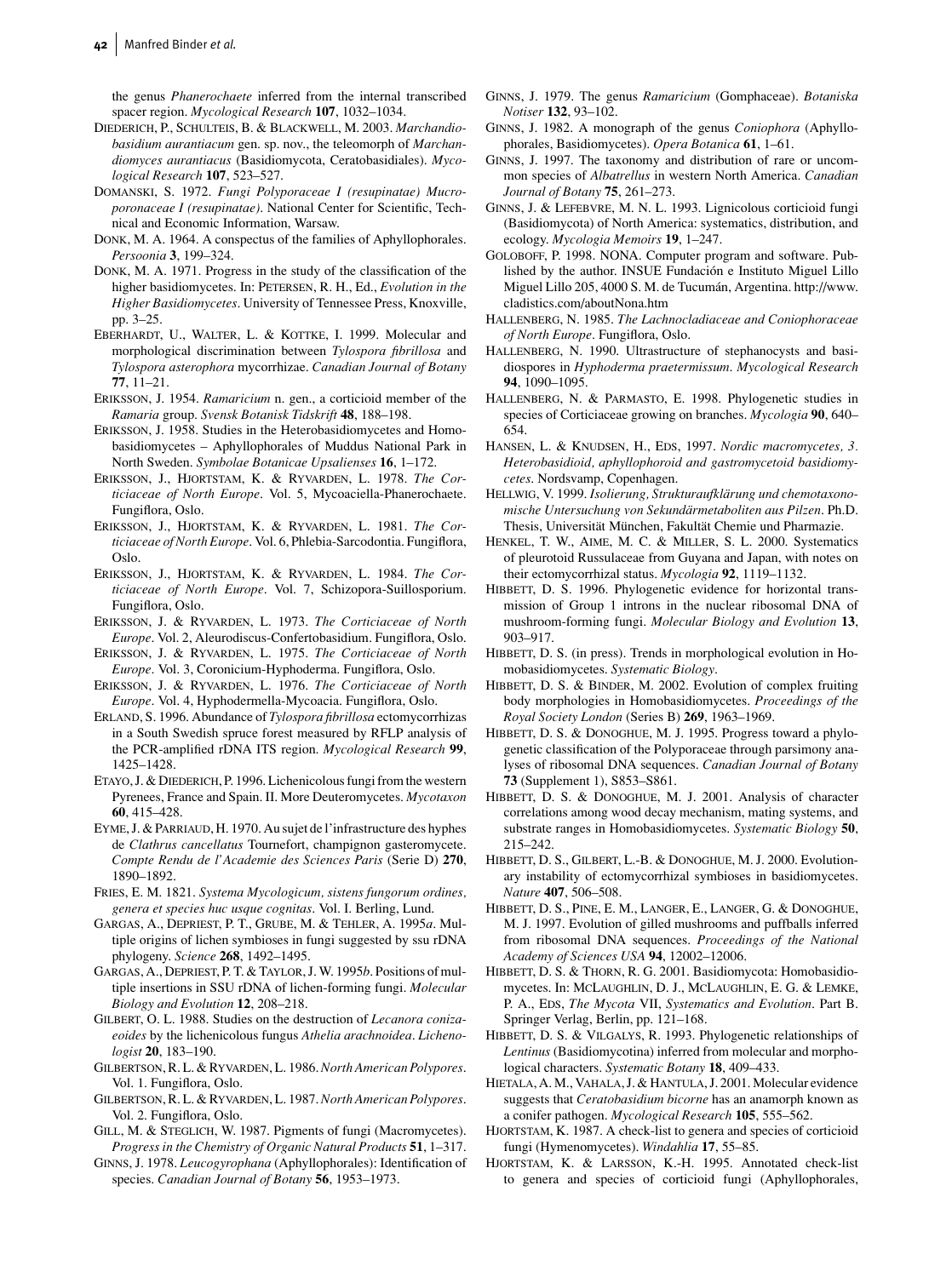Basidiomycotina) with special regards to tropical and subtropical areas. *Windahlia* **21**, 1–75.

- HJORTSTAM, K., LARSSON, K.-H. & RYVARDEN, L. 1988*a*. *The Corticiaceae of North Europe*. Vol. 1. Introduction and keys. Fungiflora, Oslo.
- HJORTSTAM, K., LARSSON, K.-H., RYVARDEN, L. & ERIKSSON, J. 1988*b*. *The Corticiaceae of North Europe*. Vol. 8. Phlebiella, Thanatephorus-Ypsilonidium. Fungiflora, Oslo.
- HJORTSTAM, K. & RYVARDEN, L. 1979. Notes on Corticiaceae (Basidiomycetes) IV. *Mycotaxon* **10**, 201–209.
- HJORTSTAM, K. & RYVARDEN, L. 1980*a*. Studies in tropical Corticiaceae (Basidiomycetes) I. *Mycotaxon* **10**, 269–287.
- HJORTSTAM, K. & RYVARDEN, L. 1980*b*. Studies in tropical Corticiaceae (Basidiomycetes) II. *Mycotaxon* **12**, 168–184.
- HJORTSTAM, K. & TELLER´IA, M. T. 1990. *Columnocystis*, a synonym of *Veluticeps*. *Mycotaxon* **57**, 53–56.
- HSIAU, P. 1996. *The taxonomy and phylogeny of the mycangial fungi from* Dendroctonus brevicomis *and* D. frontalis *(Coleoptera: Scolytidae)*. Ph.D. thesis, Iowa State University, Ames, Iowa.
- HUELSENBECK, J. P. 1995. Performance of phylogenetic methods in simulation. *Systematic Biology* **44**, 17–63.
- HUMPERT, A. J., MUENCH, E. L., GIACHINI, A. J., CASTELLANO, M. A. & SPATAFORA, J. W. 2001. Molecular phylogenetics of *Ramaria* and related genera: evidence from nuclear large subunit and mitochondrial small subunit rDNA sequences. *Mycologia* **93**, 465–477.
- JAROSCH, M. 2001. Zur molekularen Systematik der Boletales: Coniophorineae, Paxillineae und Suillineae. *Bibliotheca Mycologica* **191**, 1–158.
- JAROSCH, M. & BESL, H. 2001. *Leucogyrophana*, a polyphyletic genus of the order Boletales (Basidiomycetes). *Plant Biology* **3**, 443–448.
- JENNINGS, D. H. & BRAVERY, A. F., EDS, 1991. Serpula lacrymans*: Fundamental biology and control strategies*. John Wiley & Sons, New York.
- JOHNSON, J. E. & METHVEN, A. S. 1994. *Panus conchatus*: Cultural characters and mating data. *Mycologia* **86**, 146–150.
- JÜLICH, W. 1974. The genera of the Hyphodermoideae (Corticiaceae). *Persoonia* **8**, 59–97.
- JÜLICH, W. 1978. A new lichenized *Athelia* from Florida. *Persoonia* **12**, 149–151.
- JÜLICH, W. 1981. *Higher taxa of Basidiomycetes*. Cramer, Lehre.
- JÜLICH, W. & STALPERS, J. A. 1980. *The resupinate non-poroid Aphyllophorales of the temperate northern hemisphere*. Verhandelingen der Koninklijke Nederlandse Akademie van Wetenschappen, Afd Natuurkunde, Tweede Reeks. North-Holland Publishing Company, Amsterdam.
- KÄMMERER, A., BESL, H. & BRESINSKY, A. 1985. Omphalotaceae fam. nov. und Paxillaceae, ein chemotaxonomischer Vergleich zweier Pilzfamilien der Boletales. *Plant Systematics and Evolution* **150**, 101–117.
- KARSTEN, P. A. 1881. Enumeratio Boletinarum et Polyporearum Fennicarum, Systemate novo dispositarum. *Revue Mycologie* (Toulouse) **3**, 1–19.
- KELLER, J. 1985. Les cystides cristalliferes des Aphyllophorales. *Mycologia Helvetica* **1**, 277–305.
- KELLER, J. 1997. *Atlas des Basidiomycetes*. Union des Societes Suisses de Mycologie, Neuchâtel.
- KERNAGHAN, G., SIGLER, L. & KHASA, D. 2003. Mycorrhizal and root endophytic fungi of containerized *Picea glauca* seedlings assessed by rDNA sequence analysis. *Microbial Ecology* **45**, 128–136.
- KHAN, S. R. & KIMBROUGH, J. W. 1980. Septal ultrastructure in some genera of the Tremellaceae. *Canadian Journal of Botany* **58**, 55– 60.
- KIM, S. Y. & JUNG, H. S. 2000. Phylogenetic relationships of the Aphyllophorales inferred from sequence analysis of nuclear small subunit ribosomal DNA. *Journal of Microbiology* **38**, 122–131.
- KIRK, P. M., CANNON, P. F., DAVID, J. C. & STALPERS, J. A. 2001. *Ainsworth and Bisby's Dictionary of the Fungi, 9th edn*. Cambridge University Press, Cambridge.
- KLEPZIG, K. D., MOSER, J. C., LOMBARDERO, F. J., HOFSTETTER, R. W. & AYRES, M. P. 2001. Symbiosis and competition: complex interactions among beetles, fungi, and mites. *Symbiosis* **30**, 83–96.
- KÕLJALG, U. 1996. *Tomentella* (Basidiomycota) and related genera in temperate Eurasia. *Synopsis Fungorum* **9**, 1–213.
- KÕLJALG, U., DAHLBERG, A., TAYLOR, A. F., LARSSON, E., HALLENBERG, N., STENLID, J., LARSSON, K.-H., FRANSSON, P. M., KAREN, O. & JONSSON, L. 2000. Diversity and abundance of resupinate thelephoroid fungi as ectomycorrhizal symbionts in Swedish boreal forests. *Molecular Ecology* **9**, 1985–1996.
- KÕLJALG, U., ERZSÉBET, J., BÓKA, K. & AGERER, R. 2001. Three ectomycorrhiza with cystidia formed by different Tomentella species as revealed by rDNA ITS sequences and anatomical characteristics. *Folia Cryptogamica Estonica* **38**, 27–39.
- KÕLJALG, U., TAMMI, H., TIMONEN, S., AGERER, R. & SEN, R. 2002. ITS rDNA sequence-based phylogenetic analysis of *Tomentellopsis* species from boreal and temperate forests, and the identification of pink-type ectomycorrhizas. *Mycological Progress* **1**, 81– 92.
- KOTTKE, I., BEITER, A., WEIß, M., HAUG, I., OBERWINKLER, F. & NEBEL, M. 2003. *Heterobasidiomycetes* form symbiotic associations with hepatics: *Jungermanniales* have sebacinoid mycobionts while *Aneura pinguis* (*Metzgeriales*) is associated with a *Tulasnella* species. *Mycological Research* **107**, 957–968.
- KRETZER, A. M. & BRUNS, T. D. 1999. Use of *atp6* in fungal phylogenetics: an example from the Boletales. *Molecular Phylogenetics and Evolution* **13**, 483–492.
- KRISTIANSEN, K. A., TAYLOR, D. L., KJØLLER, R., RASMUSSEN, H. N. & ROSENDAHL, S. 2001. Identification of mycorrhizal fungi from single pelotons of *Dactylorhiza majalis* (Orchidaceae) using single-strand conformation polymorphism and mitochondrial ribosomal large subunit DNA sequences. *Molecular Ecology* **10**, 2089–2093.
- KROPP, B. R. & TRAPPE, J. M. 1982. Ectomycorrhizal fungi of *Tsuga heterophylla*. *Mycologia* **74**, 479–488.
- LANGER, E. 1994. Die Gattung *Hyphodontia* John Eriksson. *Bibliotheca Mycologica* **154**, 1–298.
- LANGER, E. 1998. Evolution of *Hyphodontia* (Corticiaceae, Basidiomycetes) and related Aphyllophorales inferred from ribosomal DNA sequences. *Folia Cryptogamica Estonica* **33**, 57–62.
- LANGER, E. 2002. *Phylogeny of non-gilled and gilled basidiomycetes: DNA sequence inference, ultrastructure and comparative morphology*. Habilitationsschrift, Universität Tübingen, Tübingen, Germany.
- LANGER, E. & OBERWINKLER, F. 1993. Corticioid Basidiomycetes. I. Morphology and ultrastructure. *Windahlia* **20**, 1–28.
- LANGER, G. 1994. Die Gattung *Botryobasidium* Donk (Corticiaceae, Basidiomycetes). *Bibliotheca Mycologica* **158**, 1–459.
- LANGER, G., LANGER, E. & CHEN, C.-J. 2000. *Botryobasidium musaisporum* sp. nov. collected in Taiwan. *Mycological Research* **104**, 510–512.
- LARIGNON, P. & DUBOS, B. 1997. Fungi associated with esca disease in grapevine. *Europe an Journal of Plant Pathology* **103**, 147–157.
- LARSEN, M. J. 1968. Tomentelloid fungi of North America. *State University College of Forestry at Syracuse University, Technical Publication No*. **93**, 1–157.
- LARSEN, M. J. 1974. A contribution to the taxonomy of the genus *Tomentella. Mycologia Memoirs* **4**, 1–145.
- LARSEN, M. J. & GILBERTSON, R. L. 1974. *Dendrocorticium* and *Dentocorticium*, gen. nov. (Aphyllophorales, Corticiaceae) as segregates from *Laeticorticium*. *Norwegian Journal of Botany* **21**, 223–226.
- LARSEN, M. J., JURGENSEN, M. F. & HARVEY, A. E. 1981. *Athelia epiphylla* associated with colonization of subalpine fir foliage under psychrophilic conditions. *Mycologia* **73**, 1195–1202.
- LARSSON, E. 2002. *Phylogeny of corticioid fungi with russuloid characteristics*. Ph.D. Thesis, Göteborg University, Göteborg, Sweden.
- LARSSON, E. & HALLENBERG, N. 2001. Species delimitation in the *Gloeocystidiellum porosum-clavuligerum* complex inferred from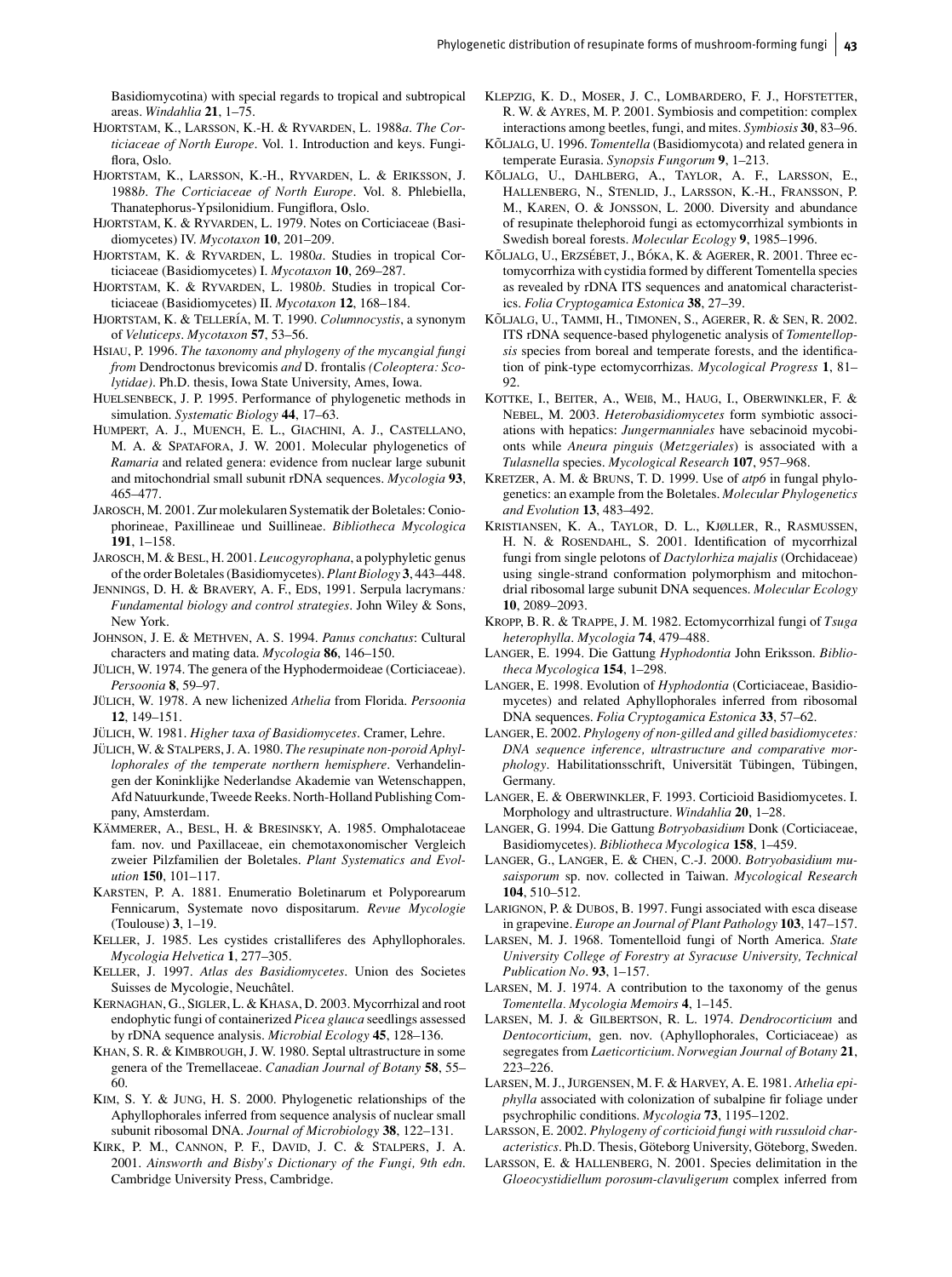compatibility studies and nuclear rDNA sequence data. *Mycologia* **93**, 907–914.

- LARSSON, E. & LARSSON, K.-H. 2003. Phylogenetic relationships of russuloid basidiomycetes with emphasis on aphyllophoralean taxa. *Mycologia* **95**, 1037–1065.
- LARSSON, K.-H. 1994. Poroid species in *Trechispora* and the use of calcium oxalate crystals for species identification. *Mycological Research* **98**, 1153–1172.
- LARSSON, K.-H. 2001. The position of *Poria mucida* inferred from nuclear ribosomal DNA sequences. *Harvard Papers in Botany* **6**, 131–138.
- LARSSON, K.-H., LARSSON, E. & KÕLJALG, U. 2004. High phylogenetic diversity among corticioid homobasidomycetes. *Mycological Research* **108**, 983–1002.
- LEE, S. B. & TAYLOR, J. W. 1990. Isolation of DNA from fungal mycelia and single cells. In: INNIS, M. A., GELFAND, D. H., SNINSKY, J. J. & WHITE, T. J., EDS, *PCR protocols, a guide to methods and applications*. Academic Press, San Diego, pp. 282–287.
- LEMKE, P. A. 1964*a*. The genus *Aleurodiscus* (*sensu lato*) in North America. *Canadian Journal of Botany* **42**, 213–282.
- LEMKE, P. A. 1964*b*. The genus *Aleurodiscus* (*sensu lato*) in North America. *Canadian Journal of Botany* **42**, 723–768.
- LILLESKOV, E. A., FAHEY, T. J., HORTON, T. R. & LOVETT, G. M. 2002. Belowground ectomycorrhizal fungal community change over a nitrogen deposition gradient in Alaska. *Ecology* **83**, 104–115.
- LIM, Y. W. 2001. *Systematic study of corticioid fungi based on molecular sequence analyses*. Ph.D. Thesis, School of Biological Sciences, Seoul National University, Korea.
- LINDSEY, J. P. & GILBERTSON, R. L. 1978. Basidiomycetes that decay aspen in North America. *Bibliotheca Mycologica* **63**, 1–406.
- LUTZONI, F. M. 1997. Phylogeny of lichen- and non-lichen-forming omphalinoid mushrooms and the utility of testing for combinability among multiple datasets. *Systematic Biology* **46**, 373–406.
- MARTIN, K. J. & GILBERTSON, R. L. 1973. The mating system and some other cultural aspects of *Veluticeps berkeleyi*. *Mycologia* **65**, 548–557.
- MATSUURA, K., TANAKA, C. & NISHIDA, T. 2000. Symbiosis of a termite and a sclerotium-forming fungus: sclerotia mimic termite eggs. *Ecological Research* **15**, 405–414.
- MILLER, O. K. JR. 1971. The relationship of cultural characters to the taxonomy of the agarics. In: PETERSEN, R. H., ED., *Evolution in the Higher Basidiomycetes*. University of Tennessee Press, Knoxville, pp. 197–215.
- MILLER, S. L., AIME, M. C. & HENKEL, T. W. 2002. Russulaceae from the Pakaraima Mountains of Guyana. I. New species of pleurotoid *Lactarius*. *Mycologia* **94**, 545–553.
- MILLER, S. L., MCCLEAN, T. M., WALKER, J. & BUYCK, B. 2001. A molecular phylogeny of the Russulaceae including agaricoid, gasteroid and pleurotoid taxa. *Mycologia* **93**, 344–354.
- MONCALVO, J.-M., LUTZONI, F. M., REHNER, S. A., JOHNSON, J. & VILGALYS, R. 2000. Phylogenetic relationships of agaric fungi based on nuclear large subunit ribosomal DNA sequences. *Systematic Biology* **49**, 278–305.
- MONCALVO, J.-M., VILGALYS, R., REDHEAD, S. A., JOHNSON, J. E., JAMES, T. Y., AIME, M. C., HOFSTETTER, V., VERDUIN, S. J. W., LARSSON, E., BARONI, T. J., THORN, R. G., JACOBSSON, S., CLÉMENÇON, H. & MILLER, O. K. JR. 2002. One hundred and seventeen clades of euagarics. *Molecular Phylogenetics and Evolution* **23**, 357–400.
- MOORE, R. T. 1978. Taxonomic significance of septal ultrastructure with particular references to the jelly fungi. *Mycologia* **70**, 1007– 1024.
- MOORE, R. T. 1980. Taxonomic significance of septal ultrastructure in the genus *Onnia* Karsten (Polyporineae/Hymenochaetaceae). *Botaniska Notiser* **133**, 169–175.
- MOORE, R. T. 1985. The challenge of the dolipore septum. In: MOORE, D., CASSELTON, L. A., WOOD, D. A. & FRANKLAND, J. C., EDS, *Developmental Biology of the Higher Fungi*. Cambridge University Press, Cambridge, pp. 175–212.
- MÜLLER, W. H., STALPERS, J. A., VAN AELST, A. C., VAN DER KRIFT, T. P. & BOEKHOUT, T. 1998. Field emission gun-scanning electron microscopy of septal pore caps of selected species in the *Rhizoctonia* s.l. complex. *Mycologia* **90**, 170–179.
- MÜLLER, W. H., STALPERS, J. A., VAN AELST, A. C., DE JONG, M. D. M., VAN DER KRIFT, T. P. & BOEKHOUT, T. 2000. The taxonomic position of *Asterodon*, *Asterostroma* and *Coltricia* inferred from the septal pore cap ultrastructure. *Mycological Research* **104**, 1485–1492.
- NAKASONE, K. K. 1990*a*. Cultural studies and identification of woodinhabiting Corticiaceae and selected Hymenomycetes from North America. *Mycologia Memoirs* **15**, 1–412.
- NAKASONE, K. K. 1990*b*. Taxonomic study of *Veluticeps* (Aphyllophorales). *Mycologia* **82**, 622–641.
- NAKASONE, K. K. 1996. Morphological and molecular studies on *Auriculariopsis albomellea* and *Phlebia albida* and a reassessment of *A. ampla*. *Mycologia* **88**, 762–775.
- NILSSON, T. & GINNS, J. 1979. Cellulolytic activity and the taxonomic position of selected brown-rot fungi. *Mycologia* **71**, 170–177.
- NIXON, K. C. 1999. The Parsimony Ratchet, a new method for rapid parsimony analysis. *Cladistics* **15**, 407–414.
- OBERWINKLER, F. 1977. Das neue System der Basidiomyceten. In: FREY, H., HURKA, H. & OBERWINKLER, F., EDS, Beiträge zur *Biologie der niederen Pflanzen*. G. Fischer, Stuttgart, pp. 59–105.
- OBERWINKLER, F. 1985. Anmerkungen zur Evolution und Systematik der Basidiomyceten. *Botanische Jahrbucher f ¨ ur Systematik, ¨ Pflanzengeschichte und Pflanzengeographie* **107**, 541–580.
- OBERWINKLER, F. & HORAK, E. 1979. Stephanosporaceae, eine neue Familie der Basidiomycetes mit aphyllophoralen und gastroiden Fruchtkörpern. Plant Systematics and Evolution 131, 157-164.
- PARMASTO, E. 1968. *Conspectus systematis corticearum*. Tartu.
- PARMASTO, E. 1986. On the origin of Hymenomycetes (What are corticioid fungi?). *Windahlia* **16**, 3–19.
- PARMASTO, E. 1995. Corticioid fungi: a cladistic study of a paraphyletic group. *Canadian Journal of Botany* **73** (Supplement 1), S843–S852.
- PARMASTO, E. & PARMASTO, I. 1999. *Bondarcevomyces*, a new genus of polypores (Hymenomycetes, Basidiomycota). *Mycotaxon* **70**, 219–225.
- PATOUILLARD, N. T. 1900. *Essai taxonomique sur les familles et les genres des Hymenomyc ´ etes `* . Declume, Lons-le-Saunier, pp. 1–184.
- PETERSEN, R. H. & PARMASTO, E. 1993. A redescription of *Gloeostereum incarnatum*. *Mycological Research* **97**, 1213–1216.
- PINE, E. M., HIBBETT, D. S. & DONOGHUE, M. J. 1999. Evolutionary relationships of cantharelloid and clavarioid fungi. *Mycologia* **91**, 944–963.
- REDBERG, G. L., RODRIGUEZ, R., AMMIRATI, J. & HIBBETT, D. S. 2003. Phylogenetic relationships of *Bridgeoporus nobilissimus* inferred from rDNA sequences. *Mycologia* **95**, 836–845.
- REDHEAD, S. A. & GINNS, J. H. 1985. A reappraisal of agaric genera associated with brown rots of wood. *Transactions of the Mycological Society of Japan* **26**, 349–381.
- REDHEAD, S. A., MONCALVO, J.-M., VILGALYS, R. & LUTZONI, F. 2002. Phylogeny of agarics: partial systematics solutions for bryophilous omphalinoid agarics outside of the Agaricales (euagarics). *Mycotaxon* **82**, 151–168.
- REID, D. A. 1965. A monograph of the stipitate stereoid fungi. *Nova Hedwigia Beihefte* **18**, 1–382.
- REMSBERG, R. 1940. Studies in the genus *Typhula*. *Mycologia* **32**, 52–96.
- ROBERTS, P. 1999. Rhizoctonia*-forming fungi: A taxonomic guide*. Royal Botanic Gardens, Kew.
- ROBERTS, P. 2003. New British records. 234 *Waitea circinata* Warcup & P. H. B. Talbot. *Mycologist* **17**, 63.
- RYVARDEN, L. 1991. Genera of polypores: nomenclature and taxonomy. *Synopsis Fungorum* **5**, 1–363.
- SANDERSON, M., PURVIS, A. & HENZE, C. 1998. Phylogenetic supertrees: assembling the trees of life. *Trends in Ecology and Evolution* **13**, 105–109.